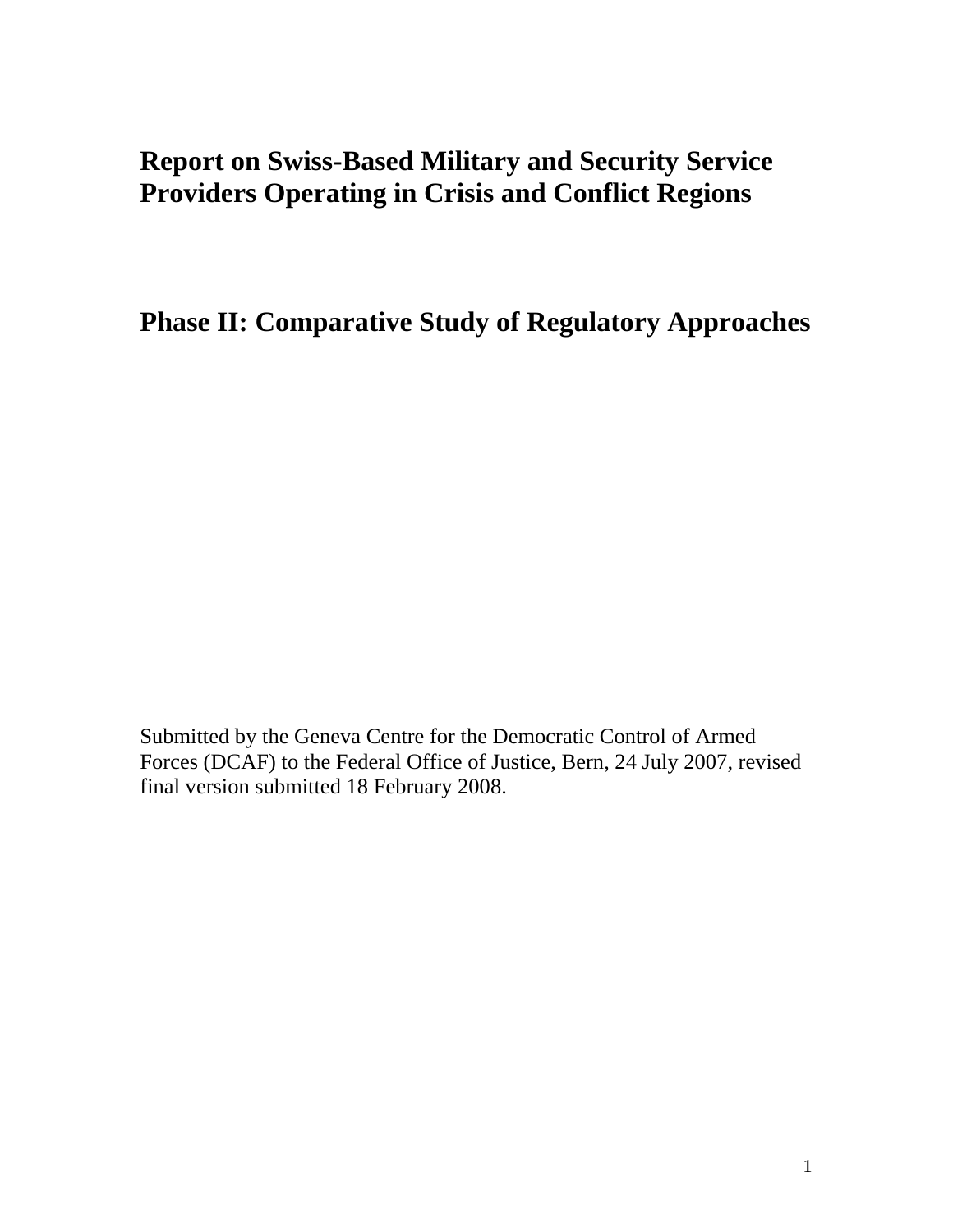| <b>Overseas Security and Assistance</b>                                                |  |
|----------------------------------------------------------------------------------------|--|
|                                                                                        |  |
|                                                                                        |  |
|                                                                                        |  |
|                                                                                        |  |
|                                                                                        |  |
|                                                                                        |  |
|                                                                                        |  |
|                                                                                        |  |
|                                                                                        |  |
|                                                                                        |  |
|                                                                                        |  |
|                                                                                        |  |
|                                                                                        |  |
|                                                                                        |  |
|                                                                                        |  |
|                                                                                        |  |
|                                                                                        |  |
|                                                                                        |  |
| Prohibition of Mercenary Activities and Regulation of Certain Activities in Country of |  |
|                                                                                        |  |
|                                                                                        |  |
|                                                                                        |  |
|                                                                                        |  |
|                                                                                        |  |
|                                                                                        |  |
|                                                                                        |  |
|                                                                                        |  |
|                                                                                        |  |
|                                                                                        |  |
|                                                                                        |  |
|                                                                                        |  |
|                                                                                        |  |
|                                                                                        |  |
|                                                                                        |  |
|                                                                                        |  |
|                                                                                        |  |
|                                                                                        |  |
|                                                                                        |  |
|                                                                                        |  |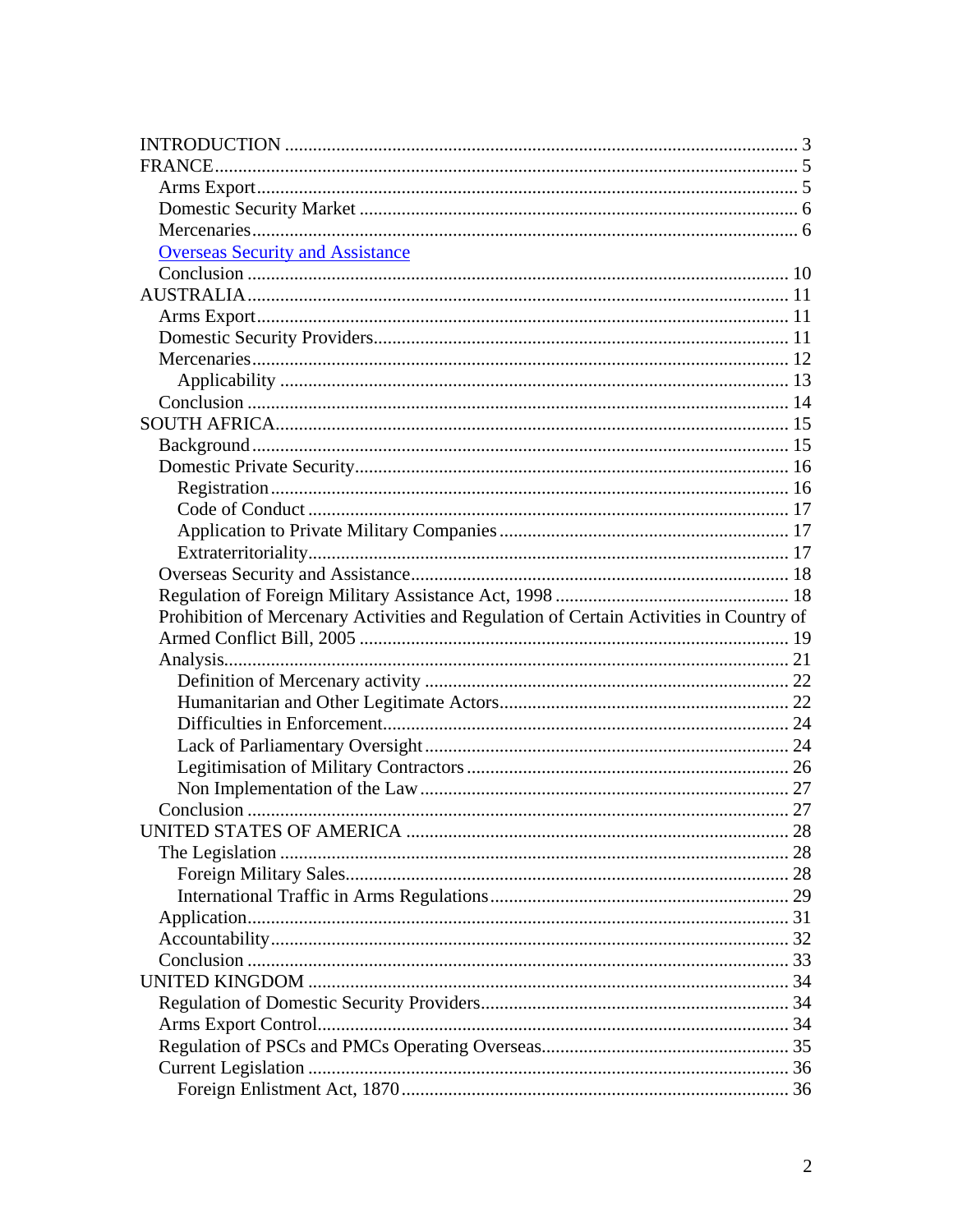<span id="page-2-0"></span>

| Annex B: Sections 6 and 9 of the Australian Crimes (Foreign Incursions and  54       |  |
|--------------------------------------------------------------------------------------|--|
|                                                                                      |  |
| Annex C: Charter of the British Association of Private Security Companies 56         |  |
| Annex D: Section 9 South African Prohibition of Mercenary Activities and Prohibition |  |
| and Regulation of Certain Activities in Country of Armed Conflict Act, 2006)  58     |  |
|                                                                                      |  |
| Annex F: International Peace Operations Association Code of Conduct 62               |  |

# **INTRODUCTION**

The brief received for this phase of the project specified that we were to: select and study a number of legislative instruments aimed at the regulation of private security companies working in zones of crisis or conflict; to conduct in-depth analysis of the case studies; and to address a number of questions that were brought out in the brief. The case studies that we have chosen to study and the reasons for studying them are as follows:

France: the law passed in 2003 is aimed at mercenaries rather than private security or military providers but illustrates the struggle that a country with a well developed judiciary and overseas presence has had in criminalising mercenary activity as defined in article 47 of the First Additional Protocol to the Geneva Conventions.

Australia: as in the case of France, the Australian legislation is not aimed at companies but rather at individuals engaging, in this case, in mercenary activity as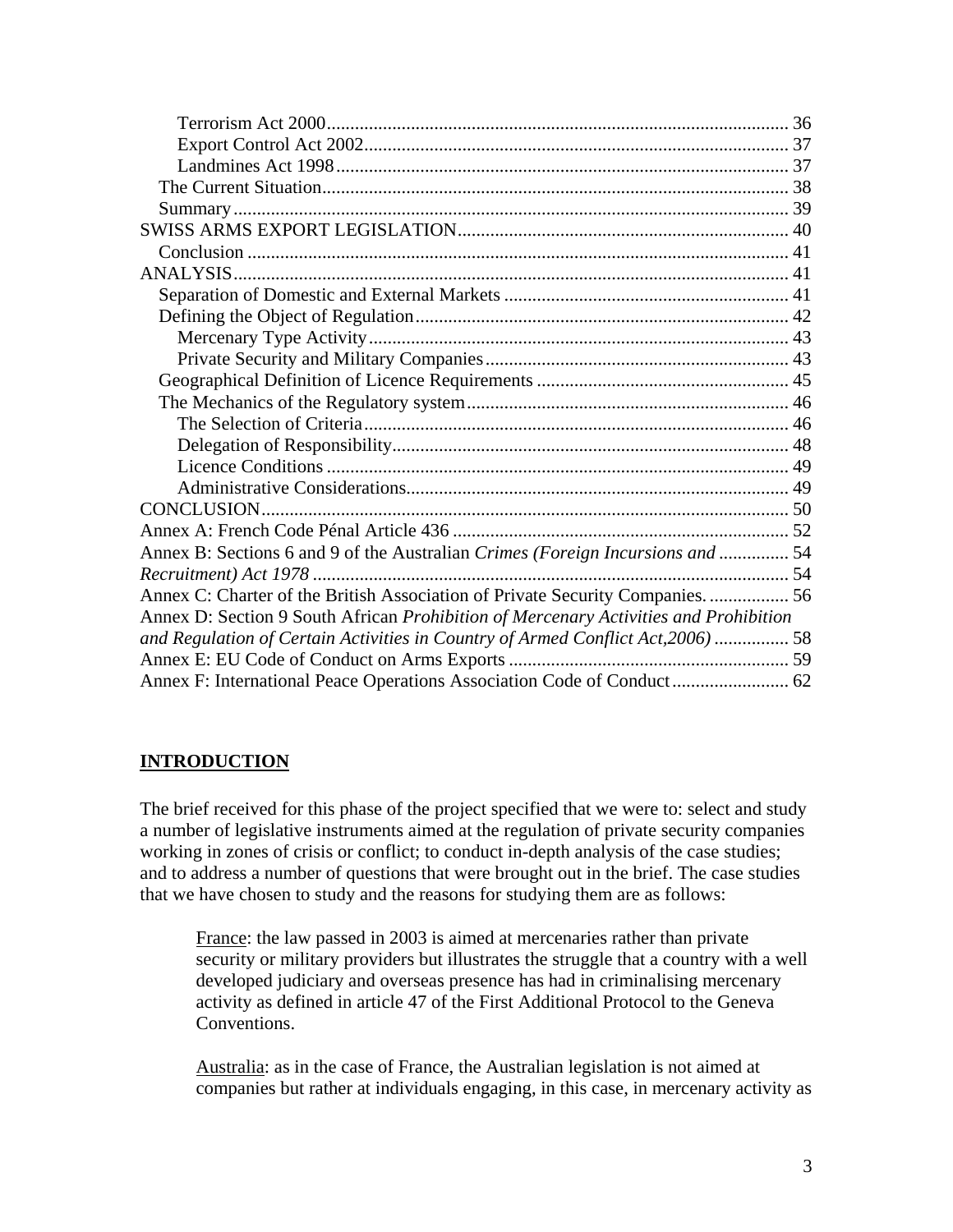defined in the 1989 declaration and as such is illustrative of the difficulty of enforcement of such legislation.

South Africa: the post-apartheid republic of South Africa has equipped itself with legislation that is aimed at preventing South Africans from acting contrary to the values of the republic either by carrying out unauthorised private security or military work overseas or by engaging in mercenary activity. The law has recently been updated in an effort to correct perceived loopholes that had resulted in nonenforcement..

United States of America: the US has a combined legislation regulating the export of military equipment and services aimed at ensuring that such exports do not run counter to the national interest of the US. The legislation is robust, as are the enforcement mechanisms, but there are questions about the legislation's objectives and transparency, as well as the democratic accountability of the application and enforcement of the legislation.

United Kingdom: the United Kingdom makes an interesting study in that the question of how to regulate private military and security providers was looked into at some length by the government beginning over five years ago but no subsequent legislative action has yet been taken. This suggests that, in the absence of specific legislation, the British government may have decided to allow market forces to regulate the industry.

The questions that were posed in the brief were:

- a. Is it possible to regulate the export of security and military services without establishing a combined registration system for the domestic and international markets?
- b. Would it be best to introduce a dual system incorporating general rules for all overseas provision of security and military services and specific rules for operations in zones of crisis or conflict?
- c. With regard to operations in zones of crisis or conflict, is legislation best served by:
	- i. determining on a case-by-case basis whether an activity is likely to take place in a context of armed actors?
	- ii. defining a set of activities to be banned?
	- iii. defining a set of objectives to be used in determining whether to authorise activities?
	- iv. banning security and military activities in zones of crisis or conflict?
	- v. as iv. above but with the possibility of occasional authorisation?
	- vi. allowing for general authorisation with the possibility of occasional prohibition?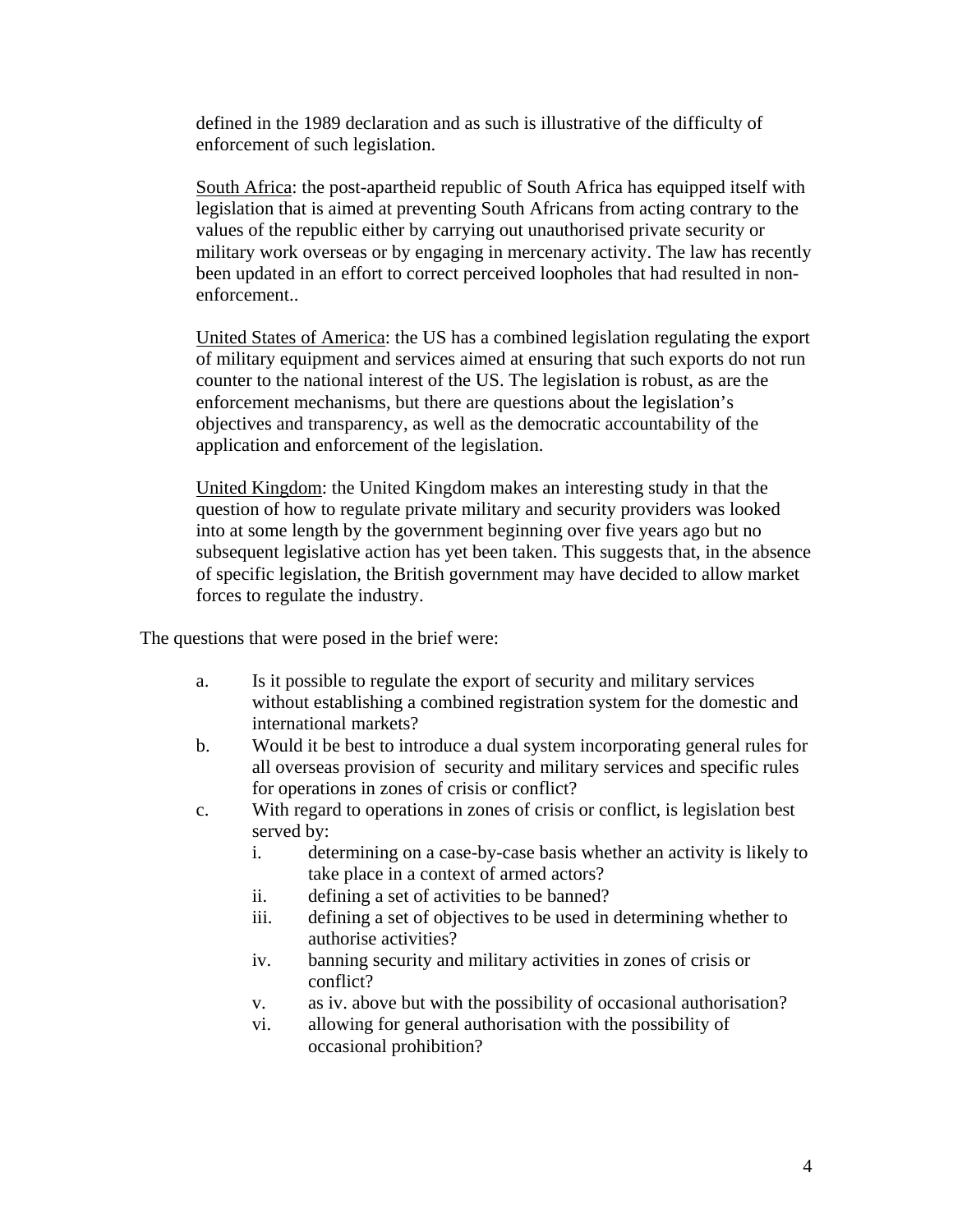<span id="page-4-0"></span>In order to respond to question 'a', the case studies were expanded to cover legislation regulating the domestic security markets in the countries in question in order to determine the extent of overlap between regulatory measures in the domestic and external markets and to determine whether the case study countries have successfully, for regulatory purposes, separated the two markets.

In order to respond to question 'b' the case studies were expanded to include study of the general arms export regulations in the case study countries. This was to enable us to determine, in the cases where there has been no attempt to regulate overseas activities of private security and military providers, whether these countries distinguish between exports to zones of crisis and conflict and exports to other zones.

Question 'c' revolves principally around the means used to define the activities to be regulated and the mechanics of the system of licensing. For the purposes of the study therefore the question has been re-phrased in the following way:

- d. Is it best to regulate based on the nature of the actor, the nature of the activity, or the context in which the activity takes place?
- e. Is it best to assume authorisation, prohibiting as required, to prohibit but allow for authorisation on merit or to introduce blanket prohibition?

Question 'b', which deals with the way that regulation is geographically defined, comes logically after question d, which asks whether such geographical delimitation is suitable. These two questions have thus been reversed and the analysis will address the four questions in the order a, d, b, e.

# **FRANCE**

### **Arms Export**

The broad definitions of arms are provided in article L233[1](#page-4-1)-1 of the Code Défense<sup>1</sup> and articles L[2](#page-4-2)335-2 and L2335-3 of the same code,<sup>2</sup> together with a number of decrees, narrow down the definitions of affected items and restrict their export. In the past France operated a tightly controlled two-stage approval process with exporters requiring approval to (1) enter into negotiations and (2) sign a contract to sell arms. From April 2007, the process became fused and only a single prior authorisation is required from the Commission interministérielle pour l'étude des exportations de matériel de guerre (CIEEMG), the specific committee which gives an opinion in favour or against, or suggesting or allowing for a delay. The Prime Minister, however, retains ultimate decision authority. The decision to require only one prior authorisation for both

<sup>&</sup>lt;sup>1</sup> http://www.legifrance.gouv.fr/WAspad/UnArticleDeCode?commun=CDAFEN&art=L2331-1<br><sup>2</sup> http://www.legifrance.gouv.fr/WAspad/VieuArticleDeCode?commun=&b0=CDAFEN&art=L2331-1

<span id="page-4-2"></span><span id="page-4-1"></span><sup>&</sup>lt;sup>2</sup> http://www.legifrance.gouv.fr/WAspad/VisuArticleCode?commun=&h0=CDAFENSL.rcv&h1=2&h3=73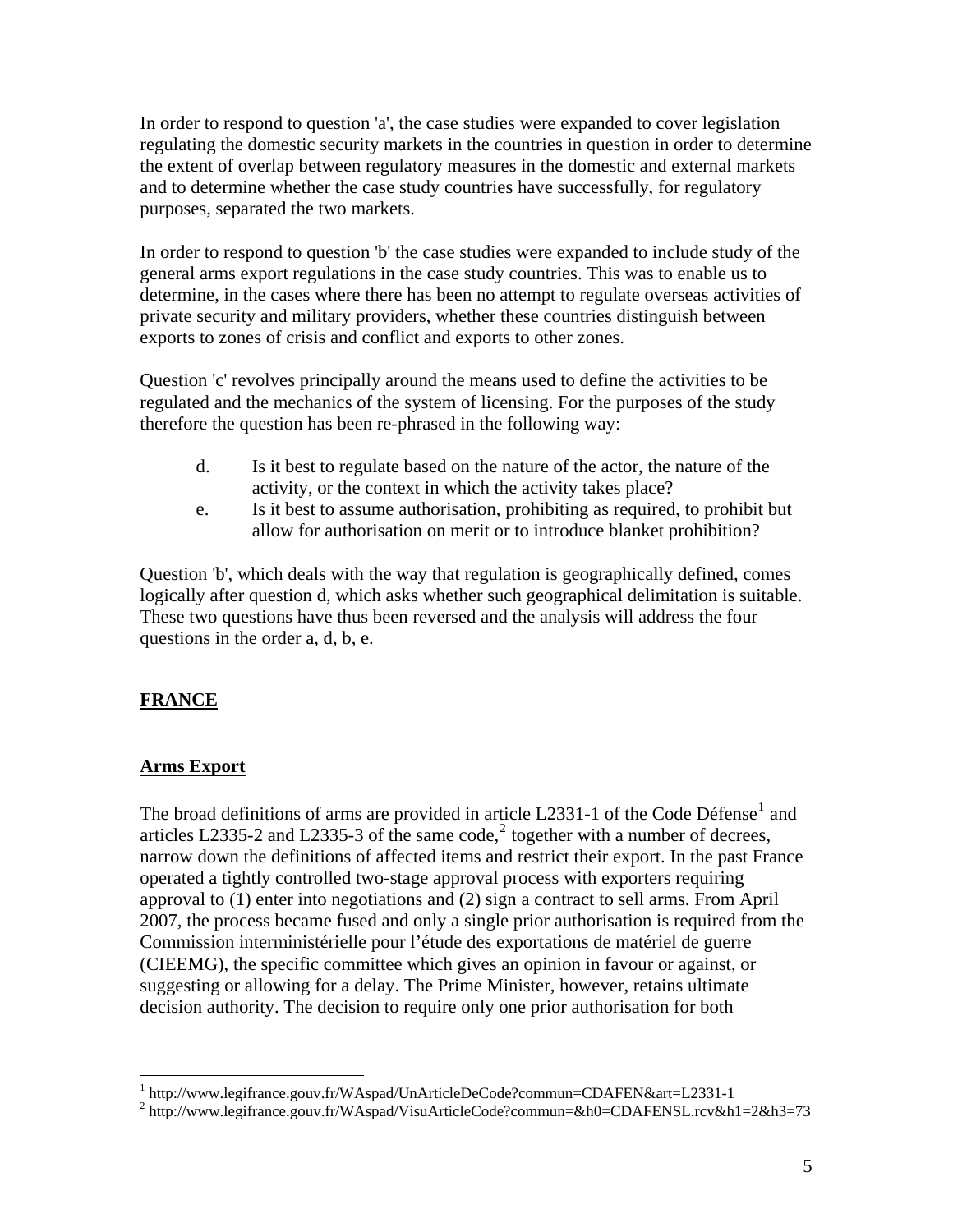<span id="page-5-0"></span>negotiation and sale ease the control exercised by CIEEMG, and has been seen as part of a broader effort to boost French arms exports.[3](#page-5-1)

No text has been found in the public domain that lays out any guidelines to inform the decision of the CIEEMG, so we can conclude that the principle in drafting this law was likely to maintain as large a margin of operation as possible for the government to decide, on a case-by-case basis, whether or not to allow the export of a given type of equipment. This has clear advantages from the point of view of the government but has the disadvantage that there may be a lack of clarity in the application of the law. Clearly, the development of the EU Code of Conduct on Arms Exports,<sup>[4](#page-5-2)</sup> which establishes commonly agreed criteria to be taken into account when deciding on whether or not to award a licence, provides the Minister with a set of guidelines to follow in making such decisions. France's publicly stated policy with respect to arms exports is that:

France exercises stringent export control by basing its decisions on a series of criteria. They include respect for the Purposes and Principles of the Charter of the United Nations, human rights, embargoes and other globally-agreed restrictive measures, arms control, and non-contribution to regional instability or to the prolongation of ongoing armed conflicts. France also supports efforts aimed at preventing and fighting arms trafficking.<sup>[5](#page-5-3)</sup>

It remains the case, however, that such criteria are not specifically listed or enshrined in French law.

### **Domestic Security Market**

The functioning of private security companies in France is regulated by law 83-629 of 12 July 1983,<sup>[6](#page-5-4)</sup> updated by law 2003-239 of 18 March 2003.<sup>[7](#page-5-5)</sup> It is clear from these laws that the French government regards the internal French market for private security as distinct from the market for security services provided overseas. Specifically, the French legislation makes no extra-territorial claims, so the actions of French companies and individuals overseas fall outside the scope of the domestic legislation.

# **Mercenaries**

 $\overline{a}$ 

The pertinent French legislation is contained in article 23-[8](#page-5-6) of the civil code<sup>8</sup> and articles 436-1 to 436-5 of the penal code, provided at Annex A.

<span id="page-5-1"></span><sup>&</sup>lt;sup>3</sup> 'How to Boost Arms Exports', *Intelligence Online*, 20 April 2007.

<sup>&</sup>lt;sup>3</sup> 'How to Boost Arms Exports', *Intelligence Online*, 20 April 2007.<br><sup>4</sup> http://www.consilium.europa.eu/uedocs/cmsUpload/08675r2en8.pdf, criteria provided at annex E

<span id="page-5-3"></span><span id="page-5-2"></span><sup>&</sup>lt;sup>5</sup> 'French Policy on Export Controls for Conventional Arms and Dual-Use Goods and Technologies', available at: http://www.wassenaar.org/natdocs/fr1\_fr.doc 6

<span id="page-5-5"></span><span id="page-5-4"></span>http://www.legifrance.gouv.fr/texteconsolide/AAEBW.htm

<sup>7</sup> http://www.legifrance.gouv.fr/WAspad/UnTexteDeJorf?numjo=INTX0200145L

<span id="page-5-6"></span><sup>8</sup> http://www.legifrance.gouv.fr/html/codes\_traduits/code\_civil\_textA.htm#Section%20I%20- %20Of %20Loss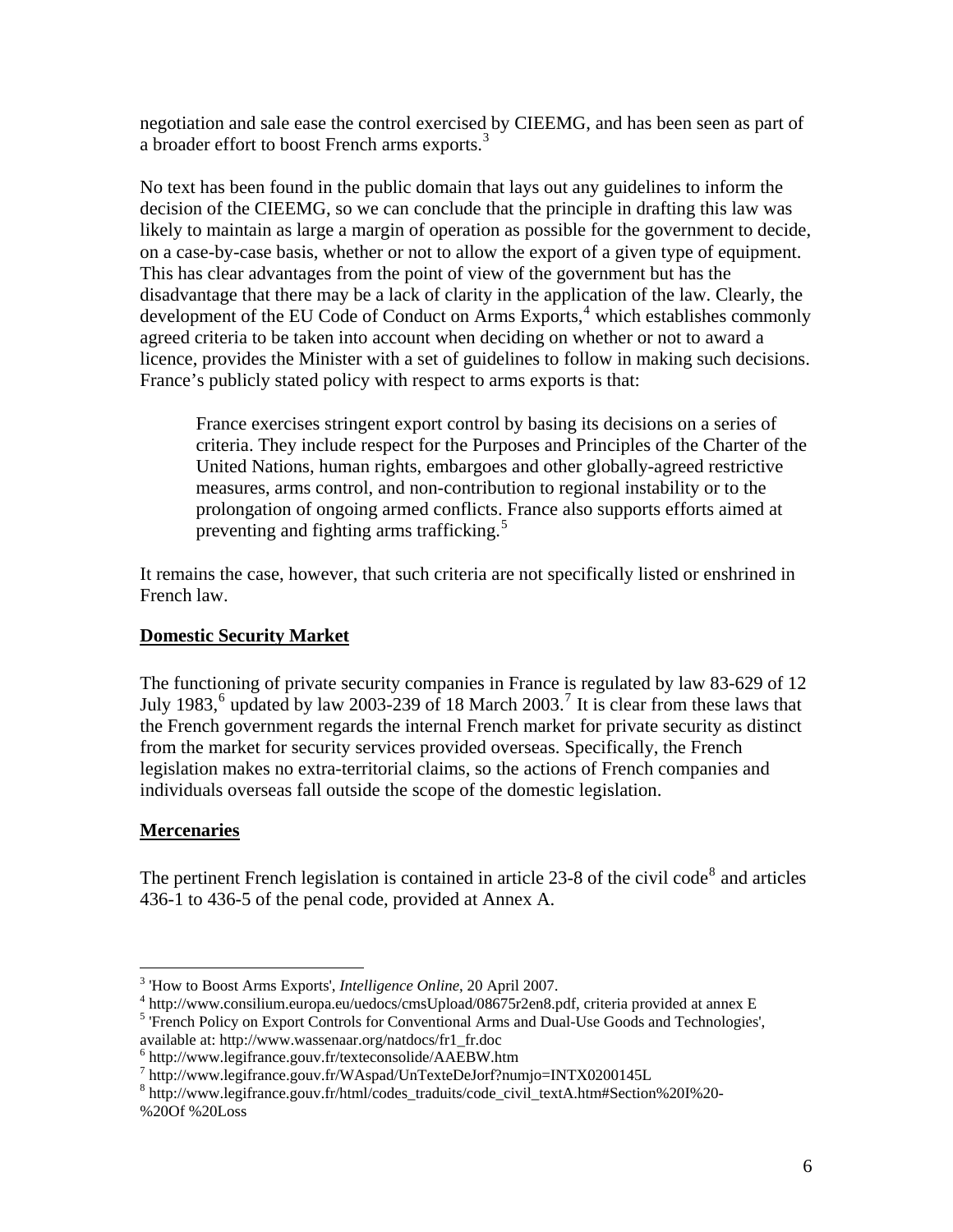Article 23-8 of the civil code allows for a French citizen to be stripped of his nationality if, despite having been instructed by the French government to resign, he continues to serve in a foreign army or public service. This law is of incidental relevance to this study as it specifically deals with publicly employed individuals, not those engaged by security companies.

The law introducing articles 436-1 to 436-5 of the penal code was first developed as a bill under the Socialist Jospin government in early 2002 and enacted under the subsequent centre-right Raffarin government in April 2003. The ability of the project to survive a change of government indicates the level of its cross-party support and the lack of controversy surrounding it. This in turn may be said to be indicative of the fact that the law, in reality, changes very little and is largely without teeth. Judging by press reaction to the law, the only real controversy surrounds its inapplicability.<sup>[9](#page-6-0)</sup>

The context of the law is France's signature of the first protocol of the Geneva Convention in 1977, Article 47 of which specifies that individuals engaged in mercenary activity will be stripped of the protection afforded to combatants. This does not make mercenary activity illegal per se, but makes, for instance, the killing of an individual by a mercenary a criminal act of murder or manslaughter rather than a legitimate act of war. It was hoped that this removal of protection would discourage mercenary activity but in reality the definition of mercenary used, which depends on six cumulative criteria, makes it so easy to avoid being classified as a mercenary that, in the words of one observer, 'any mercenary who cannot exclude himself from this definition deserves to be shot -- and his lawyer with him'.<sup>[10](#page-6-1)</sup> The cumulative criteria define as a mercenary someone who:

- (a) is specially recruited locally or abroad in order to fight in an armed conflict;
- (b) does, in fact, take a direct part in the hostilities;

(f) has not been sent by a State which is not a Party to the conflict on official duty as a member of its armed forces;

(d) is neither a national of a Party to the conflict nor a resident of territory controlled by a Party to the conflict;

(e) is not a member of the armed forces of a Party to the conflict; and

(c) is motivated to take part in the hostilities essentially by the desire for private gain and, in fact, is promised, by or on behalf of a Party to the conflict, material compensation substantially in excess of that promised or paid to combatants of similar ranks and functions in the armed forces of that Party.

It is interesting to note that in this regard article 23-8 of the Code Civil, mentioned above, effectively removes one of the six criteria as the French state may require an individual to leave the armed forces of another state, so negating any defence based on criterion (e).

<span id="page-6-0"></span><sup>9</sup> See for instance Barbara Vignaux, 'Le mercenariat est hors la loi, vive le mercenariat!', *Le Monde Diplomatique*, novembre 2004. Available at: http://www.monde-

diplomatique.fr/2004/11/VIGNAUX/11674

<span id="page-6-1"></span><sup>&</sup>lt;sup>10</sup> A frequently quoted opinion, first found in Geoffrey Best, *Humanity in warfare: The Modern History of the International Law of Armed Conflicts*, London: Weidenfield and Nicolson, 1980.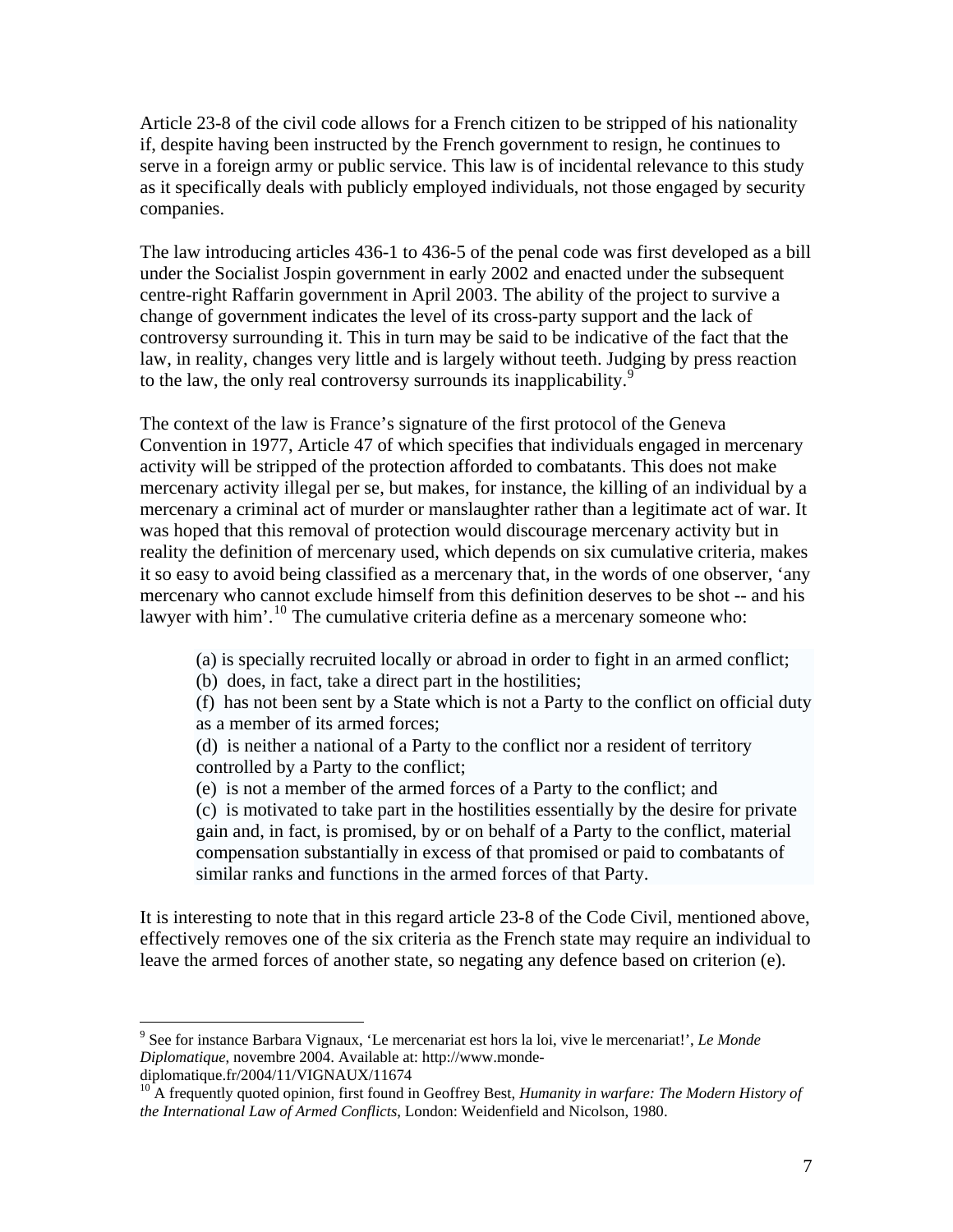Notwithstanding the difficulty of application of the provisions of Article 47, it was felt in France to be incoherent to have signed the protocol without enacting any domestic legislation to criminalise mercenary activity by French nationals.<sup>[11](#page-7-0)</sup> Section 436 of the penal code, therefore, has as a broad aim the alignment of France's domestic legislation with its international position with respect to mercenaries, the definition of the person to be prosecuted under the law as a mercenary reflecting almost exactly the definition of the person to be stripped of protection under Article 47 of the First Additional Protocol.

The French law also provides for the prohibition of the recruiting and training of mercenaries but, again, relies on the restrictive definition of mercenary that will make prosecution problematic.

During the Senate debate on the law,<sup>[12](#page-7-1)</sup> Michelle Alliot Marie, presenting the bill, made much of negative impact of the privatisation of security and implied that the law represented France's response to this trend. The Senate foreign affairs committee noted in its report, however, that there had not yet been a debate in France on the issue of private security companies, and that the bill does not pre-judge any debate that might take place.<sup>[13](#page-7-2)</sup> Furthermore, M. Michel Pelchat conceded during the debate that 'this project remains limited in its objectives. It is not intended to cover all private sector activities, be they undertaken by individuals or specialist operators, in the military domain' and that further measures, probably taken on the European level, were necessary. M. Jean-Pierre Plancade, for the opposition, agreed that steps were necessary to regulate the international 'privatisation of violence' and that a study on a European level would be the first such step.

The debate in the Assemblée Nationale<sup>[14](#page-7-3)</sup> reflected the spirit of the Senate debate with the exception of M. Gilbert Meyer and M. François Lamy, who pointed out that due to the strict definition of mercenary used it would be virtually impossible to achieve a successful prosecution.

The only known instance of this law being put to use was the arrest in August 2003 of Ibrahim Coulibaly and eleven accomplices in Paris on suspicion of planning a coup in Côte d'Ivoire.<sup>[15](#page-7-4)</sup> Mr Coulibaly and his accomplices were accused not of being mercenaries but of recruiting them. The accused were released on 16 September, a Paris appeal court having decided that there was insufficient evidence to achieve a prosecution either under the then new anti-mercenary law or under anti-terrorist regulations.<sup>[16](#page-7-5)</sup>

<span id="page-7-0"></span><sup>&</sup>lt;sup>11</sup> Report of M Marc Jouland to the Assemblée Nationale discussing the bill, 5 March 2003. Available at:<br>http://www.assemblee-nationale.fr/12/cr-cdef/02-03/c0203028.asp#TopOfPage

<span id="page-7-2"></span><span id="page-7-1"></span><sup>&</sup>lt;sup>12</sup> http://cubitus.senat.fr/seances/s200302/s20030206/s20030206004.html<br><sup>13</sup> Senate Foreign Affairs Committee Report n° 142 (2002-2003), presented by M. Melchat to the Senate,<br>23 January 2003, http://www.senat.fr/rap/l02

<span id="page-7-4"></span><span id="page-7-3"></span><sup>&</sup>lt;sup>14</sup> http://www.assemblee-nationale.fr/12/cr-cdef/02-03/c0203028.asp#P37\_217<br><sup>15</sup>Stephen Smith, 'Un coup de force contre la Côte d'Ivoire aurait été déjoué, samedi, à Paris', *Le Monde*, 27 August 2003.

<span id="page-7-5"></span><sup>16</sup> Stephen Smith and Piotr Smolar, 'La justice française libère l'ex-putschiste ivoirien Ibrahim Coulibaly'*, Le Monde*, 18 September 2003.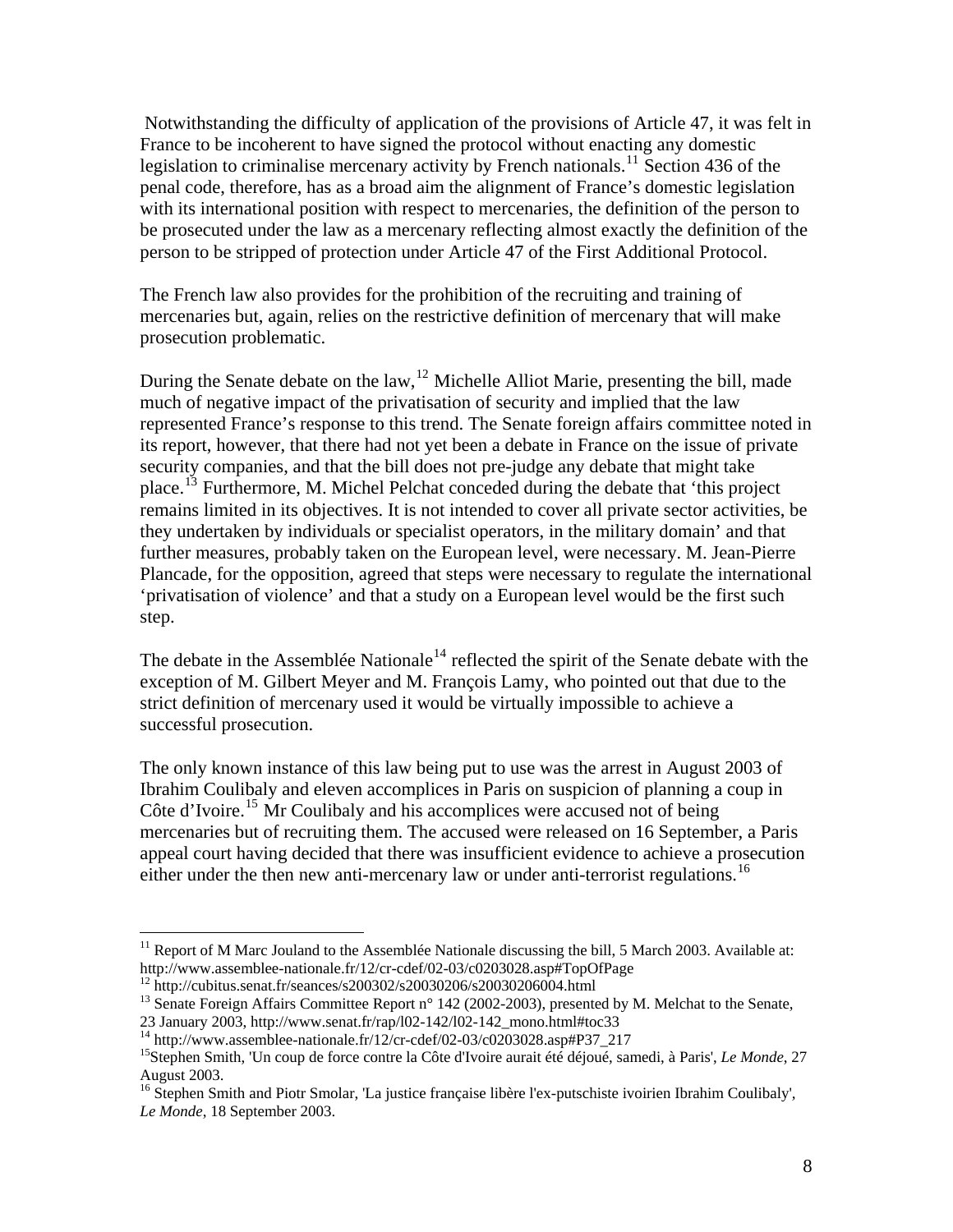It has been alleged that the French authorities also considered issuing an international warrant for the arrest of Robert Montoya, an ex French Gendarme implicated in a number of arms trafficking affairs in Africa, for 'participation à une activité de mercenaire'.<sup>[17](#page-8-0)</sup> It seems, however, that no action was taken.

#### **Overseas Security and Assistance**

 $\overline{a}$ 

There is no French law that regulates the activities of French private military and security companies (PMSCs) working overseas, although various legislators have acknowledged that the issue needs to be addressed. The state currently dominates and controls the export of commercial military and security services through the establishment of Défense Conseil International (DCI). DCI is a French corporation that is 49.9 percent owned by the French government, and 50.1 percent owned by three public armaments offices: the General Air Office, Sofressa and Ofema. It is staffed by former military personnel, supervised by the Ministry of Defence, and specialises in the transfer of French military expertise, advice and training, including in the use of French equipment, and technical assistance to foreign armed forces. Although described as a private company, DCI is not, strictly speaking, an independent private commercial PMC, but a para-statal corporation. In short, it can be considered a privatised form of French military cooperation. DCI has several subsidiaries, including NAVFCO (Société navale francaise de formation et de conseil), its naval arm which focuses on training foreign naval personnel, and COFRAS (Compagnie francaise d'assistance spécialisée), which works with the French army, gendarmerie nationale and French military health services (and also has its own demining subsidiary, Cidev), AIRCO, which works closely with the French aviation industry to offer know-how and training of the French air force to friendly country air forces, DESCO, which provides French training and know-how in defence equipment programmes, and STRATCO (Société Francaise de Stratégie et de Conseil), which is described on DCI's website as 'a strategic think tank' on French defence and its defence industry.

DCI's lines of accountability are unclear. The directors of DCI are named by the French government, and its staff, military and former military, are subordinate to the state. DCI works closely with the Délégation Générale pour l'Armement (procurements board) in the Ministry of Defence and with the Department of Foreign Relations. It has been criticised by Amnesty International as having no clear accountability to either the government or parliament.<sup>[18](#page-8-1)</sup>

According to one observer, SECOPEX is the sole French-based PMC.<sup>[19](#page-8-2)</sup> However, anecdoctal evidence suggests that various others exist, although the industry as a whole in

<span id="page-8-0"></span> $17$  'Paris s'oppose aux demandes d'arrestation de Robert Montoya et de deux mercenaires biélorusses', http://www.africatime.com/afrique/nouvelle.asp?no\_nouvelle=289513

http://archquo.nouvelobs.com/cgi/articles?ad=etranger/20060223.FAP9454.html&host=http://permanent.no uvelobs.com/

<span id="page-8-1"></span><sup>18</sup> Amnesty International, *Undermining Global Security: the European Union's Arms Exports*, Chapter 8, 'Private Military and Security Services', 1 February 2004.

<span id="page-8-2"></span><sup>19</sup> Loup Francart, 'Sociétés militaires privés: quel devenir en France? *Inflexions: Questions de défense*, janvier-mai 2007, numéro 5, p. 87.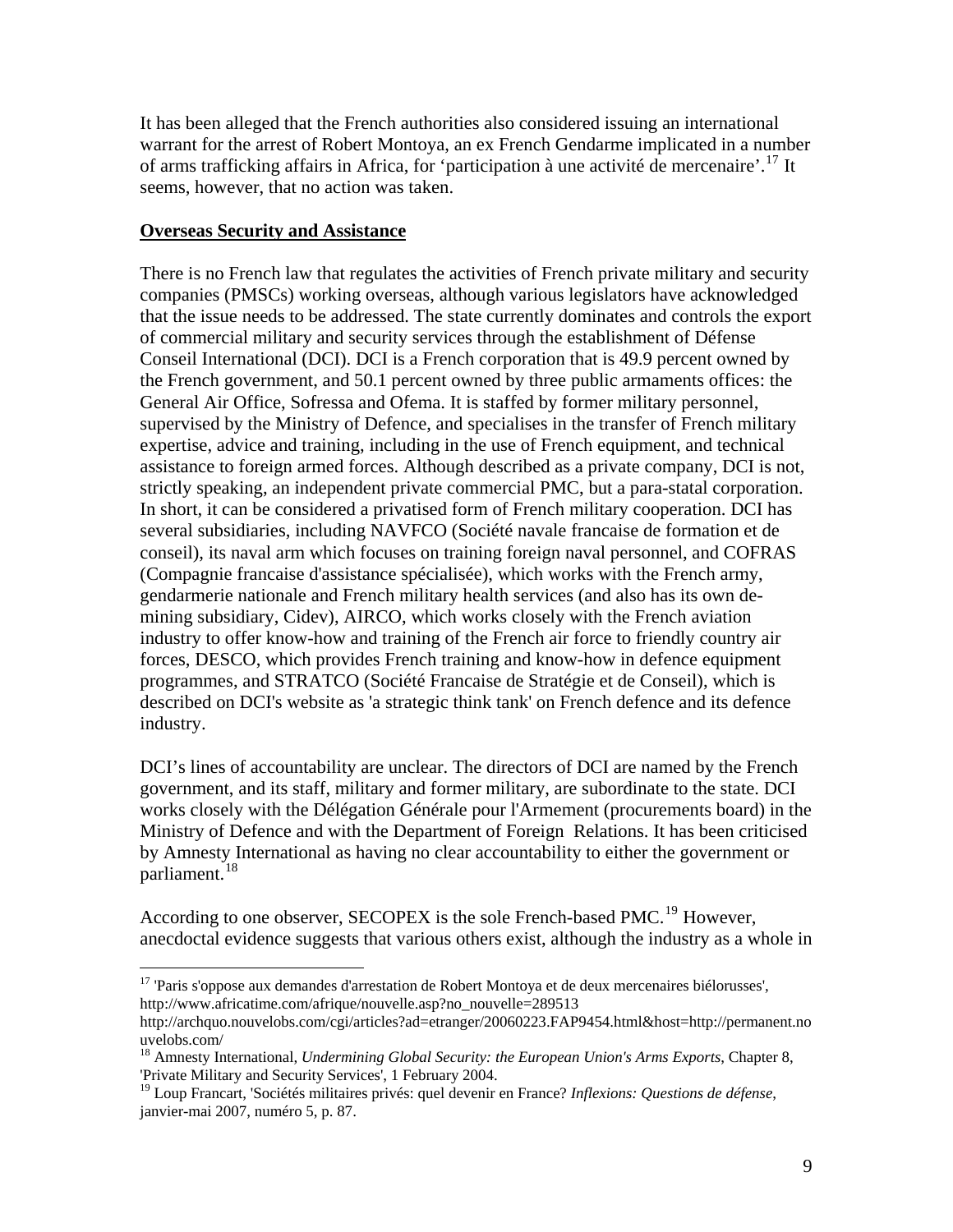<span id="page-9-0"></span>France remains fairly small and weak. The Luxembourg-based Earthwind Holding Corporation, for example, openly presents itself as the only French-speaking alternative in an industry dominated by Anglo-American and Israeli PMCs.<sup>[20](#page-9-1)</sup> Numerous French PSCs can be identified, the majority offering a diverse mix of services that often include 'business intelligence', a French speciality (Atlantic Intelligence considered a noteworthy example), and risk assessment and risk management, although a few others offer extraction and security services overseas that approach PMC-type activities. This latter group includes firms such as GEOS, Group Barril Sécurité, and Risksgroup. According to another observer, the French government has tolerated the formation of export-oriented French PMCs such as Barril and SECOPEX, 'but has taken steps to establish informal ties with these groups to impose the shadow of regulation and maintain informal controls.<sup>'[21](#page-9-2)</sup> French PSCs are also strong in certain niche areas, such as de-mining and safety advice. The often wide operational experiences of former French military personnel also tends to make these individuals appealing for recruitment by US and UK PMSCs.

The development of the PMSC industry has been more reticent in France than in Anglo-American countries. This may be due in part to the traditional view in France that security is the exclusive preserve of the state. Further, in contrast to the extensive outsourcing of former military tasks by Anglo-American states following the end of the Cold War, France has been slower to turn to outsourcing, particularly of major military functions, and associated French firms have in consequence remained comparatively small and confined to narrow sectors of activity.<sup>[22](#page-9-3)</sup> The French state continues to maintain the monopoly of force and continues to resist outsourcing and privatisation in the military domain, at least to an extent that is far below levels seen in the US and UK. Nevertheless, based on the support given to DCI, it is probably fair to say that the French government perceives the export of military and security services as an important vector of French foreign policy.

#### **Conclusion**

In conclusion, existing French law limits itself to the prohibition of mercenary activity as defined in the First Additional Protocol, making no attempt to regulate the activities of PSCs or PMCs working overseas. Although French legislators have publicly acknowledged that this area needs to be addressed, no firm action appears to have yet been taken. The French PMSC industry is currently less developed than that in various English-speaking states. However France also has a distinct public-private approach to the export of military training and related services in the form of the para-statal DCI. It is also interesting to note that the idea of French PMSCs competing with Anglo-American ones for influence and markets appears to be gaining more support in France, and some insiders have begun to propose the development of a French industry code of conduct in

 $^{20}$  http://www.groupe-ehc.com/us/site.html

<span id="page-9-2"></span><span id="page-9-1"></span><sup>&</sup>lt;sup>21</sup> James Cockayne, 'Principal-agent theory and regulation of PMCs' in Simon Chesterman and Chia<br>Lehnardt, *From Mercenaries to Market* (Oxfor: OUP, 2007), p. 205.

<span id="page-9-3"></span><sup>22</sup> Philippe Chapleau, 'De Bob Denard aux sociétés militaires privées à la francaise', *Cultures et Conflits – Les enterprises para-privée de coercition*, No 52, 4/2003, pp. 49-66.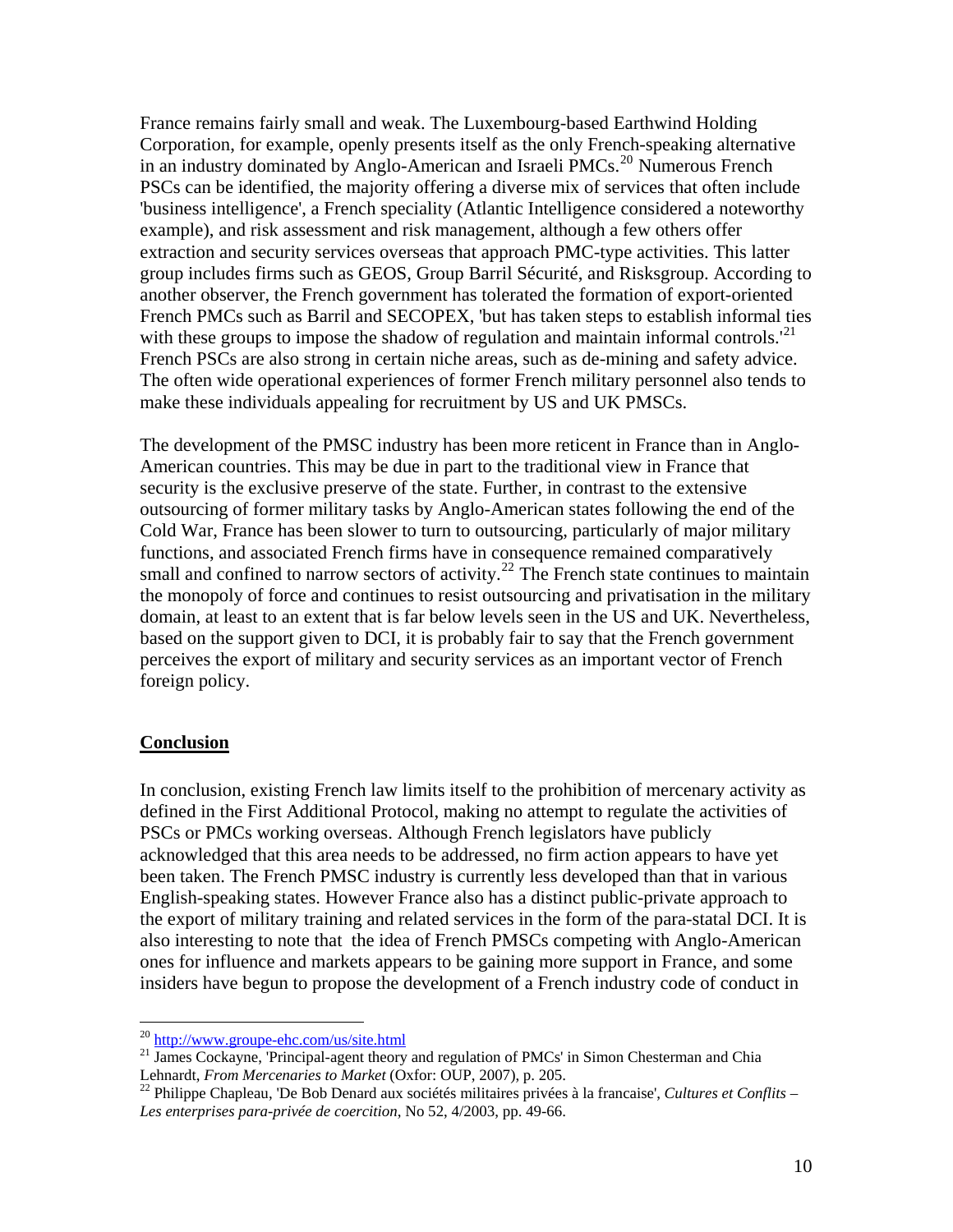<span id="page-10-0"></span>order to better legitimise French PSCs so that they can help to advance French national interests and present a credible alternative to the pervasive Anglo-American firms now exerting strategic and doctrinal influence around the world.<sup>[23](#page-10-1)</sup>

# **AUSTRALIA**

### **Arms Export**

The relevant texts are the 1901 Customs Act, $^{24}$  $^{24}$  $^{24}$  the Customs (Prohibited Exports) Regulations 1958 (amended),  $^{25}$  $^{25}$  $^{25}$  and the Defence and Strategic Goods List.<sup>[26](#page-10-4)</sup>

The Customs Act empowers the Governor General to prohibit the export of goods either absolutely, according to specific circumstances, according to their destination or by specifying conditions or restrictions.<sup>[27](#page-10-5)</sup> This power is then executed through the Customs (Prohibited Exports) Regulations, which includes a range of approaches, such as the absolute prohibition of export of certain materials to countries that are, for instance, under UN embargo and the general prohibition of export of other materials, such as rough diamonds, which cannot be exported unless the minister has authorised their export under the Kimberley process. As far as military equipment is concerned, the Minister for Defence periodically produces an annual detailed schedule of equipment that may not be exported without written permission from the Minister or an authorised representative. This list is known as the Defence and Strategic Goods List. The regulations, however, provide no specific guidance to the Minister as to the circumstances in which he might or might not grant permission.

### **Domestic Security Providers**

The regulatory regimes for domestic Australian security providers vary widely across the states,  $^{28}$  $^{28}$  $^{28}$  but it is clear that the domestic and international markets are seen as being separate.

<span id="page-10-1"></span> $\overline{a}$ 23 Loup Francart, 'Sociétés militaires privées: quel devenir en France? *Inflexions: Questions de défense*, janvier-mai 2007, numéro 5, pp. 101-102. 24

<span id="page-10-2"></span>http://www.comlaw.gov.au/ComLaw/Legislation/ActCompilation1.nsf/0/A555029E5CB02D01CA2572AA 001C2F58?OpenDocument 25

<span id="page-10-3"></span>http://www.comlaw.gov.au/ComLaw/legislation/legislativeinstrumentcompilation1.nsf/0/180DEC5BDD10 66F4CA2572F40015584C/\$file/CustomsProhibExport1958.pdf

<span id="page-10-5"></span><span id="page-10-4"></span><sup>&</sup>lt;sup>26</sup> http://www.defence.gov.au/dmo/id/export/DSGL\_2003.pdf  $^{27}$  1901 Customs Act, para 112.

<span id="page-10-6"></span><sup>28</sup> See Tim Prenzler and Rick Sarre, 'Regulating Private Security in Australia' in *Trends & Issues in Crime and Criminal Justice,* No 98, Nov 1998, Australian Institute of Criminology. http://www.aic.gov.au/publications/tandi/ti98.pdf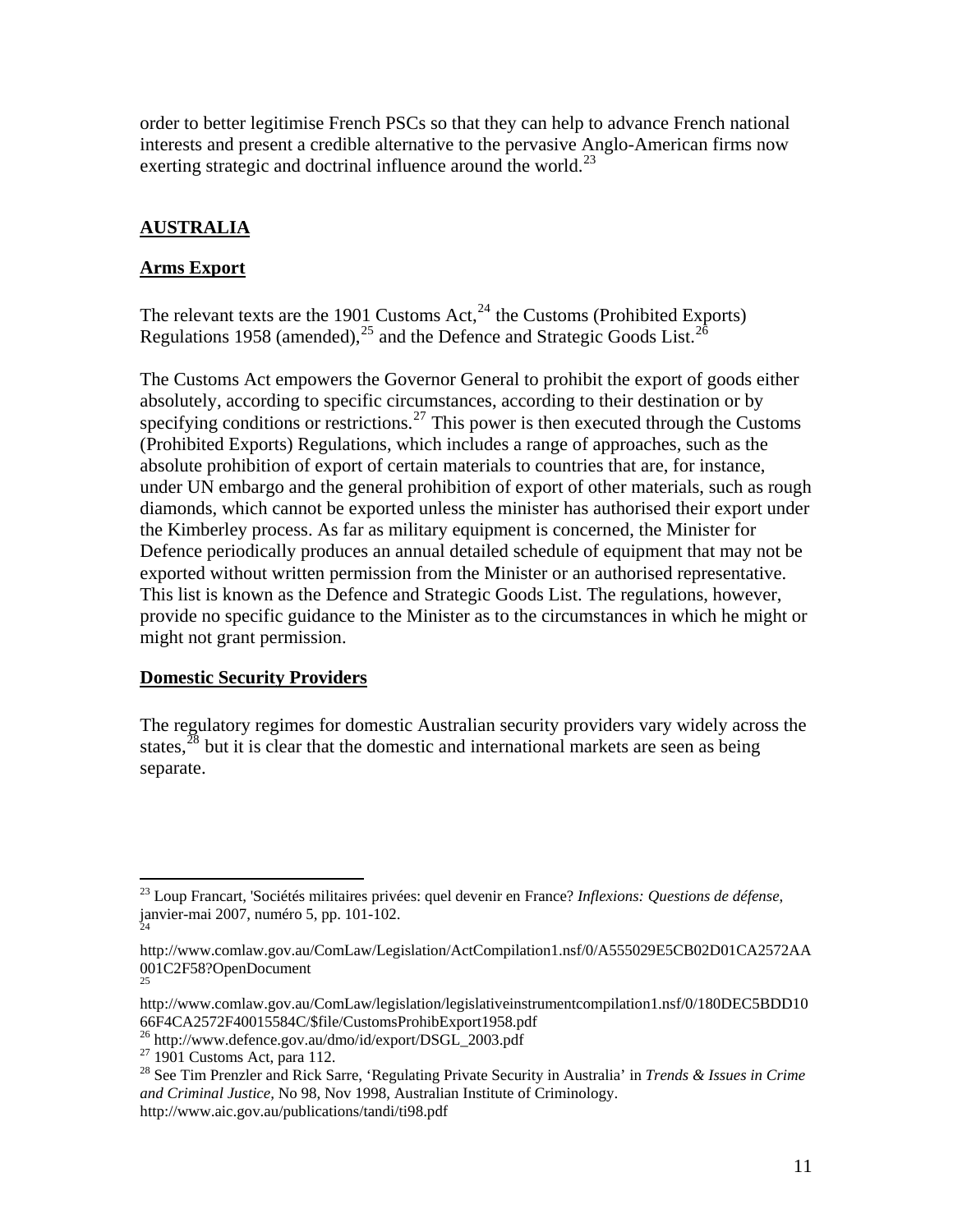### <span id="page-11-0"></span>**Mercenaries**

The Australian anti-mercenary law, the *Crimes (Foreign Incursions and Recruitment) Act of 1978*, [29](#page-11-1) broadly mirrors the provisions of Article 47 of the First Additional Protocol to the Geneva Convention, with a tighter definition of hostilities. The proscribed activities, outlined in Annex B, only become a criminal offence if carried out by an Australian citizen, someone normally resident in Australia, or someone who was in Australia before carrying out the proscribed activity for the purpose of planning or preparing the proscribed activity. From this one can see that the driving imperative behind the act was a wish to ensure both that Australia generally is not tarnished by association with mercenary-type activity, and that Australian domestic law is coherent with Australian ratification of the First Additional Protocol.

The Crimes Act seeks to prevent people from carrying out hostile acts in a foreign state or entering a foreign state with the intention of carrying out hostile activities. Interestingly, hostile activity is defined as any activity, whether or not on the side of the government of the foreign state, but not acting in the armed services of that state, that undermines the government of the state, or causes the public in the state to be in fear of death, personal injury or armed hostilities. This definition is considerably more specific than the one provided in the First Additional Protocol, and suggests a real willingness on the part of Australian legislators to define an effectively applicable law.

There is also an interesting nuance in the definitions of state and government; state includes any land not part of a sovereign state and the government includes any body that exercises effective government control over part of a foreign state. This would therefore seem to prevent Australians from supporting a revolt in its early stages, but once the revolt has established effective governmental control over a section of an otherwise sovereign state, it can be supported militarily under the act. The safeguard here is that the Australian government may proscribe a rebel force, or indeed any other organisation, if there are reasonable grounds to believe that the organisation is engaged in, preparing or planning serious human rights violations, a terrorist act or an act prejudicial to the security of the Commonwealth. Terrorist organisations are, effectively, automatically proscribed without the government having to act, but the government may chose to proscribe a terrorist organisation in order to clarify the situation.

Section 9 of the Crimes Act prohibits the recruitment in Australia of any person to serve 'in any capacity in or with an armed force in a foreign country, whether the armed force forms part of the armed forces of the government of that foreign country or otherwise'. Thus the Crimes Act prohibits recruitment for a foreign armed force, but without prohibiting actual service in or with an armed force in another country. The same section also allows the Australian government to permit recruitment for a particular force or a part of a force if such recruitment would be in Australia's national interest. The Crimes Act could thus be used as a rather blunt instrument to constrain the activities of private

<span id="page-11-1"></span> $29$  Section 6 of the Act is reproduced at Annex B. For a full text see

http://www.comlaw.gov.au/ComLaw/Legislation/ActCompilation1.nsf/0/6ED25B3452AF303ECA2570DD 00131629/\$file/CrimesForIncursRecr78\_WD02.pdf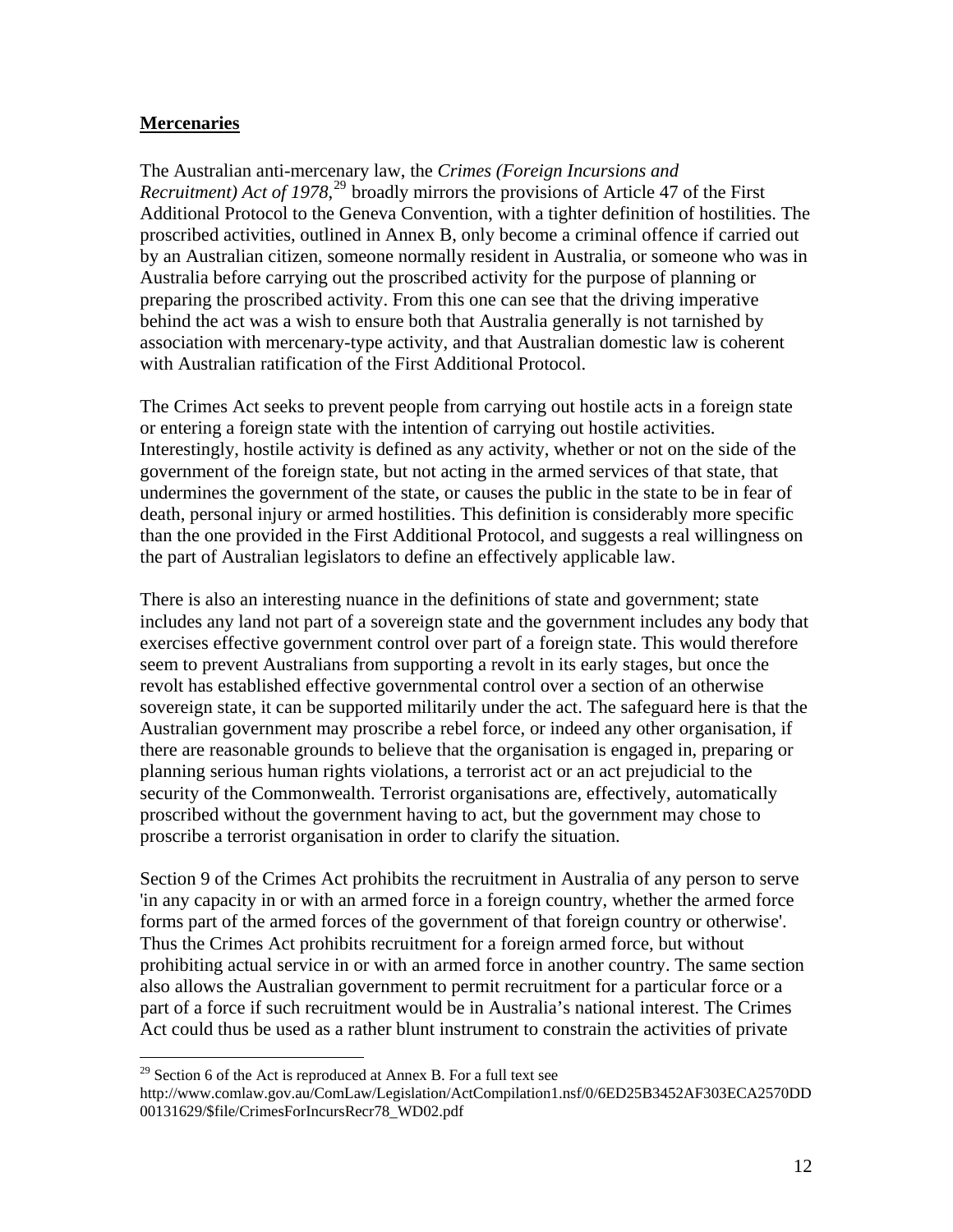<span id="page-12-0"></span>military and security companies, but only to the extent that they engage in hostile actions in a foreign state and are not serving with or in a foreign armed force.

# **Applicability**

It appears that there have been few prosecutions under the act. A former Australian soldier was prosecuted and jailed under the act in 1987 for attempting to recruit former colleagues to train West Papuan resistance fighters to fight Indonesian forces in Irian Jaya.<sup>[30](#page-12-1)</sup> There is some speculation that David Hicks, the so called Australian Taliban, could face prosecution if returned to Australia, although the Commonwealth Director of Public Prosecutions denies that this is the case.<sup>[31](#page-12-2)</sup> It is, however, instructive to speculate on the regulation's potential applicability in some well known circumstances.

### Sandline in Papua New Guinea

The Private Military Company Sandline was contracted in 1996-1997 to support the forces of the government of Papua New Guinea (PNG) in an attempt to end an ongoing conflict with rebels in Bougainville. The mission failed for a number of reasons, and in any event the Sandline subcontractors had no links to Australia so would not have come under Australian jurisdiction. However, it is worth speculating on whether they might, if subject to Australian jurisdiction, have been subject to prosecution under the Australian legislation.

In the first event, they were acting in supprt of a sovereign government, so clauses 6 (2) a, b, c, d, e and f would not apply. Clause 6(2)aa might, however have applied had the operatives engaged in hostilities rather than limiting themselves to training local forces and giving advice. Even had they engaged in hostilities, however, they would have escaped prosecution under 6(4)a, as it had been agreed that for the duration of the contract the operatives would be employed by the PNG government as special constables. The provisions of 6(5)a and b and 6(6)a and b, however, would allow this ruse to be overcome as the Australian government could have proscribed Sandline for the purposes of their operation in PNG.

In summary, the Australian Government, when it learnt of Sandline's intentions, could have classified Sandline as a proscribed organisation, and in doing so it would have been able to prevent Australian citizens or residents from engaging in hostilities in PNG, or could have prevented anyone from visiting Australia in order to prepare such hostilities, but it could have done nothing about personnel providing training or advice to the PNG government in its fight against the rebellion.

Security Personnel Working in Iraq for an Oil Company

<span id="page-12-1"></span> $\overline{a}$ <sup>30</sup> Peter Cronau, 'Another Facet of the PNG Debacle', *Canberra Times*, 14 April 1997, p. 9.<br><sup>31</sup> Attorney-General Philip Ruddock, interviewed in *Marie Claire*, 1 May 2007,

<span id="page-12-2"></span>http://au.blogs.yahoo.com/marie-claire/1302/hickss-army/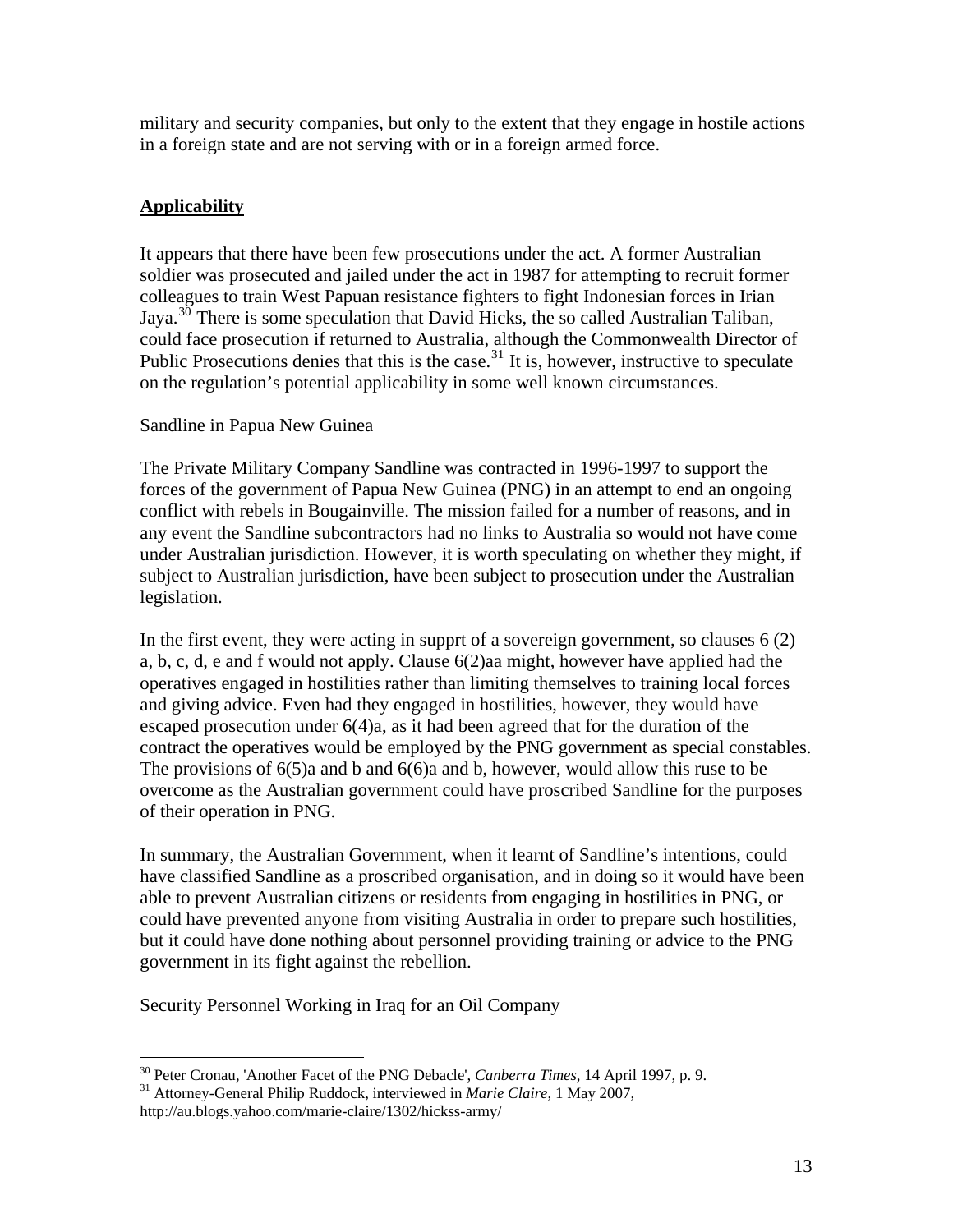<span id="page-13-0"></span>In the case of an Australian individual engaged by a security company to protect an oil installation in Iraq, he could not be described as acting against the state, so clauses 6 (2) a, b, c, d, e and f would not apply. Once again, the applicable clause would be 6(2)aa, dealing with the intention to engage in armed hostilities. It is arguable that the context of Iraq is such that someone who is employed to protect an oil installation could reasonably expect to engage in hostilities, so would fall foul of this clause. In the person's defence it could also be argued that his intention was to provide an armed presence, so deterring attack, and thus had no intention of engaging in armed hostilities. Clearly, however, were he to go beyond a purely defensive position, and were he to seek to engage with real or perceived attackers, he would become liable to prosecution.

#### Coup Attempt in Equatorial Guinea

In 2004 there was an attempt to mount a coup against the government of Equatorial Guinea. A number of the plotters faced prosecution in South Africa and Zimbabwe but none fell within Australian jurisdiction. If any had been Australian residents or citizens, or had the accused visited Australia in preparing the coup, they would clearly have been liable for prosecution under the provisions of clause 6(3). Interestingly, however, merely plotting the coup from overseas would not have been an offence and, under clause 6(1) a, they would only have committed an offence once they entered the country.

### **Conclusion**

In conclusion, the Australian government has equipped itself with a piece of legislation that reflects the provisions of the First Additional Protocol but goes further than the French legislation in that it is more specific about the definition of hostile activity. In this way the Australian government, while allowing individuals to engage in bona fide security operations in support of overseas commercial interests that do not infringe the sovereignty of the host state, and while allowing individuals to provide military services in support of a sovereign state, prohibits individuals from supporting rebel movements or engaging in hostilities on any side.

Australia has a relatively small number of PMSCs working overseas, compared to US- or UK-based PMSCs. The number of Australian nationals currently working in Iraq as security contractors is unknown. While deaths of Australian security contractors working in Iraq and Afghanistan attract wide media attention, government representatives have generally refrained from criticising Australians who choose to go there to work for PMSCs. There have been some calls for regulation, including from certain members of the PMSC industry itself. Some calls arise from complaints about the wide variation in qualifications of Australians and others performing security roles in Iraq, from highly experienced former members of the Australian SAS to private security guards with no experience or knowledge relevant to a war zone. Some applicants for security work in Iraq have also allegedly lied about their past military or police experience. These observers support more careful vetting of security contractors and companies that are awarded contracts. Other concerns arise from the perception that the Australian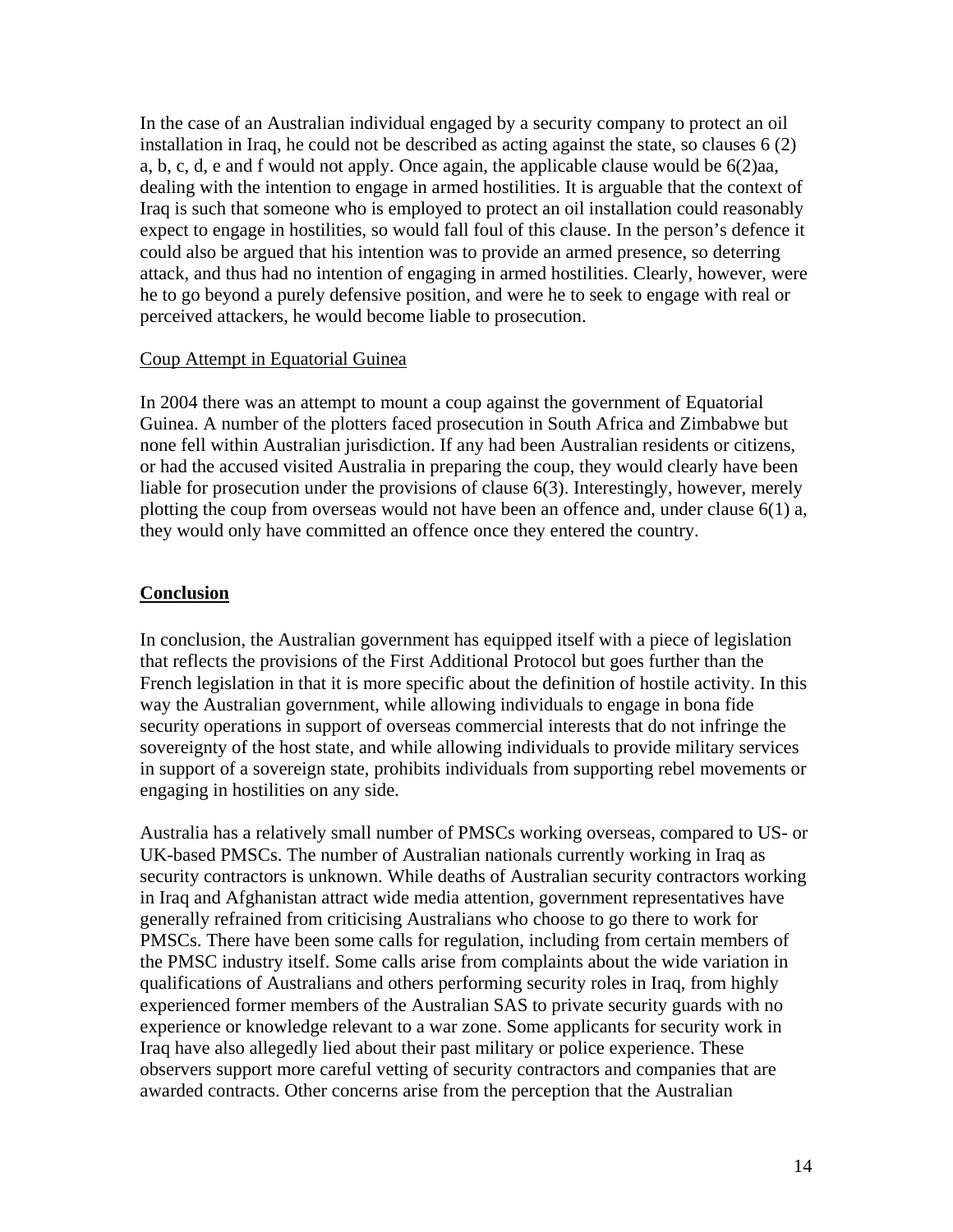<span id="page-14-0"></span>government is not well informed about the number of Australians working in Iraq as security contractors. However many security contractors resist registering for fear of retribution. Others complain about the existence of 'cowboy operators' and support regulation to reduce their incidence. $32$ 

Arguments that have been put forward in support of Australian regulation have stated that despite the relatively small number of Australian PMSCs operating overseas, the sector is growing globally and regulation is justified based on the intrinsic nature of the activities rather than the scale on which they are currently occurring. That is, the strongest reason being advanced to regulate Australian PMSCs is 'to prevent individuals and firms acting contrary to Australia's national interests and foreign policy objectives.<sup>[33](#page-14-2)</sup> An example would be an Australian national or firm assisting a foreign state to take military action that is not supported by the Australian government. Even providing military and police training could be problematic. Australian has an intrinsic interest in ensuring that any training provided by its nationals or firms are of a high standard, and promote the laws of armed conflict, as well as respect for human rights and the rule of law. This cannot be ensured if the training is delivered by an unregulated firm. Australia may also be required to rescue, or even take military action, to recover individuals or firms who are inadequately skilled and have become involved in risky ventures. The feeling is that while there are some professional and reputable firms, there are also some hastily formed ones in which high standards are not observed. The ASPI has called for a 'precision tool – a regulatory regime that controls *what* services can be provided and *when* those services may be provided.<sup>[34](#page-14-3)</sup> Such a regulatory tool would ostensibly be built on the model of Australia's export controls on military hardware and technology.

### **SOUTH AFRICA**

#### **Background**

South Africa's apartheid background gives it a unique position with respect to the international private security and military services market. In the first instance, the apartheid regime's long term campaigns to maintain internal stability while destabilising unfriendly regimes in neighbouring states created a considerable cadre of military personnel with wide operational experience of counter-insurgency and security methods. These personnel, benefiting from a common language and training, could hardly have been better selected to supply the developing private security market. The end of apartheid left many of these people either ejected from the armed services or disillusioned with a service that had changed radically and thus effectively pushed them towards the private sector. The early operations of such organisations as Executive Outcomes testified to the success with which these people adapted to the private sector. Concomitant with this burgeoning of a largely white South African private security sector was the birth of the new republic of South Africa with its constitutional commitments to

<span id="page-14-2"></span><span id="page-14-1"></span> $32$  Craig Skehan, 'Aussies put lives on line for big payday', *Sydney Morning Herald*, 17 July 2007, p. 14.<br><sup>33</sup> Mark Thomson, *War and Profit: Doing business on the battlefield*, Australian Strategic Policy Institute,

<sup>2005,</sup> p. 47.

<span id="page-14-3"></span> $34$  Thomson, p. 49.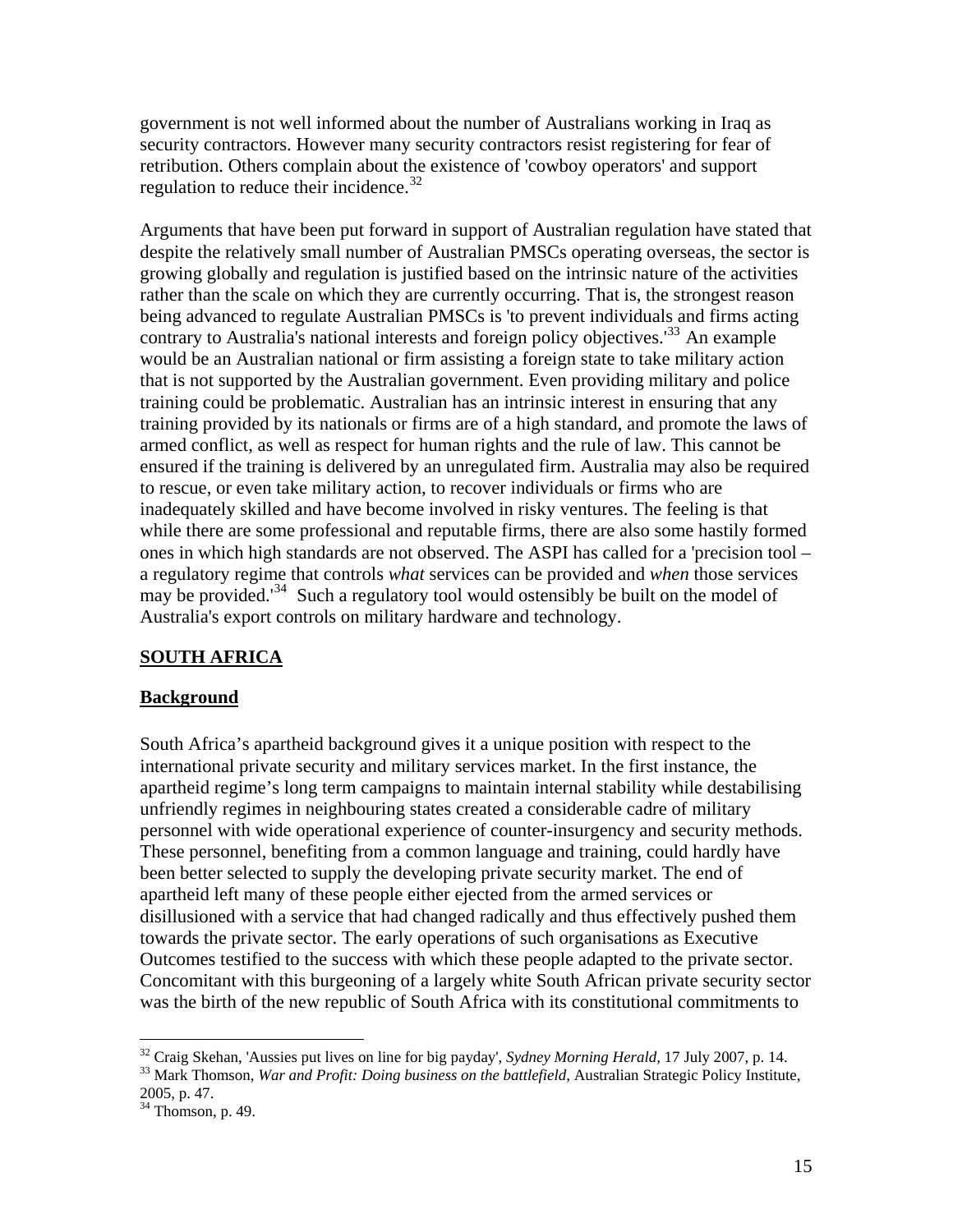<span id="page-15-0"></span>'human dignity, the achievement of equality and the advancement of human rights and freedoms, non-racialism and non-sexism',  $35$  a republic that would naturally be deeply uncomfortable with the idea of its nationals roving the world hiring themselves out to whichever regime or rebel movement felt that it needed them. Given this background it is not surprising that South Africa has attempted to regulate the international private military and security market, though as will be seen the result was less effective than one might have hoped.

Whereas for some other countries the absence of specific legislation covering the export of private military services has necessitated a study of arms export regulations in order to divine the country's philosophy with regard to military exports in general, South Africa's legislation covering the export of military services shows that country's philosophy so clearly that there has been no requirement to make a detailed study of the arms export regulations.

### **Domestic Private Security**

The provision of domestic private security in South Africa is regulated through the Private Security Industry Regulation Act, 2001.<sup>[36](#page-15-2)</sup> This act establishes a governing body, the Private Security Industry Regulatory Authority (PSIRA), as well as laying down requirements for South African security companies. The requirements are discussed below:

### Registration

Section 20 of the act specifies that no person may provide security services for remuneration unless they are registered as a security service provider. The registration requirements require that the security service provider must be a South African citizen, at least 18 years old, have undergone appropriate training, have a clean criminal record, be mentally sound and not be a member of the state security apparatus. Ex members of the security apparatus must present clearance certificates. Further, a company may not offer security services unless it is registered, and in order to be registered the management, personnel and owners of the company must be registered individuals.

Registration may be withdrawn by PSIRA if a member is under investigation for certain offences, or is found to be guilty of certain offences. In the event that such a person is part of the management structure, personnel or ownership of a registered company, the company's registration may be withdrawn.

<span id="page-15-1"></span> $\overline{a}$  $35$  Constitution of the Republic of South Africa, paragraph 1 sub paragraphs a and b, available at http://www.info.gov.za/documents/constitution/1996/96cons1.htm

<span id="page-15-2"></span><sup>&</sup>lt;sup>36</sup> Act No. 56 of 2001, 25 January 2002, http://www.info.gov.za/gazette/acts/2001/a56-01.pdf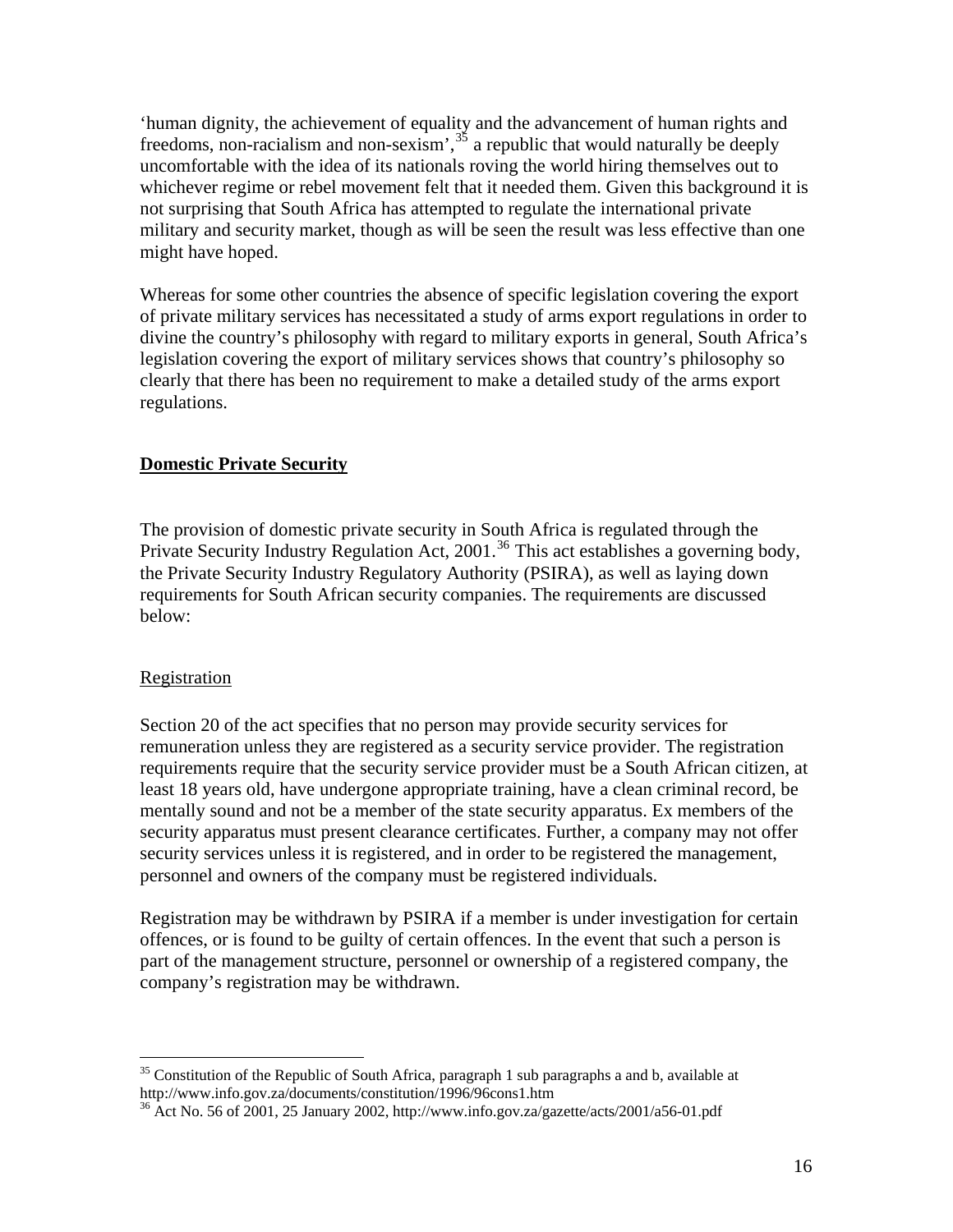### <span id="page-16-0"></span>Code of Conduct<sup>[37](#page-16-1)</sup>

The act provides for a code of conduct to be followed by security providers. This code of conduct is separately promulgated by the minister and is binding on all registered security providers. The code of conduct, which runs to 35 pages in its current version, includes a wide variety of considerations such as the requirement to act 'with due regard to the safety, rights and security of  $\ldots$  members of the public',<sup>[38](#page-16-2)</sup> to 'treat members of the public' with whom he or she comes into contact with the respect and courtesy that is reasonable in the circumstances<sup>[39](#page-16-3)</sup> and to avoid the use of 'abusive language or language which may be reasonably construed as the advocacy of hatred or contempt that is based on race, colour, ethnicity, sex, religion, language or belief'.

### Application to Private Military Companies

Henri Boshoff $40$  argues that as the activities governed by the act are restricted to essentially defensive and protective functions: '(t)he intent of the act is clearly to prescribe the rendering of private security services to private instances and not to military related activities or in situations of armed hostilities, conflict or war'. Clearly, an operation such as Executive Outcome's offensive military campaigns on behalf of the governments of Angola and Sierra Leone would not fall within the remit of the law, but this type of activity now represents a miniscule proportion of the global market for international security or military companies. The bulk of the market is for protection and guarding services that fall firmly within the remit of the legislation.

### Extraterritoriality

Section 39 of the act specifies that 'any act constituting an offence in terms of this Act which is committed outside the Republic (of South Africa) by any security service provider, registered or obliged to be registered in the terms of this Act, is deemed to have been committed in the Republic'. Further, the code of conduct specifies in paragraph 2(d) that the code applies to 'the relevant conduct of a security service provider at any place, irrespective of whether the conduct was committed within or outside the republic (of South Africa).' However, section 20 of the act specifies that 'no person… may in any manner render a security service for remuneration, reward, a fee or benefit, unless such a person is registered as a security provider in terms of this act'. It is clear from this that any person who offers security services in South Africa is obliged to be registered, and the fact of being so obliged then means that they must abide by the other provisions of the act, including the code of conduct, when overseas. A South African or other individual or company that offers services exclusively outside South Africa is, however,

<sup>&</sup>lt;sup>37</sup> http://www.psira.co.za/pdfs/code\_of\_conduct.pdf

<span id="page-16-2"></span><span id="page-16-1"></span> $38$  Section 8, subsection 2 para. 9.

<span id="page-16-3"></span> $39$  Section 8, subsection 2 para. 12 a

<span id="page-16-4"></span><sup>40</sup> Henri Boshoff, *Regulation of Private Military Companies (PMC)/Private Security Companies (PSC): the South African Case Study,* http://www.prio.no/files/file47860\_paper\_sa\_regulation\_henry\_boshoff.doc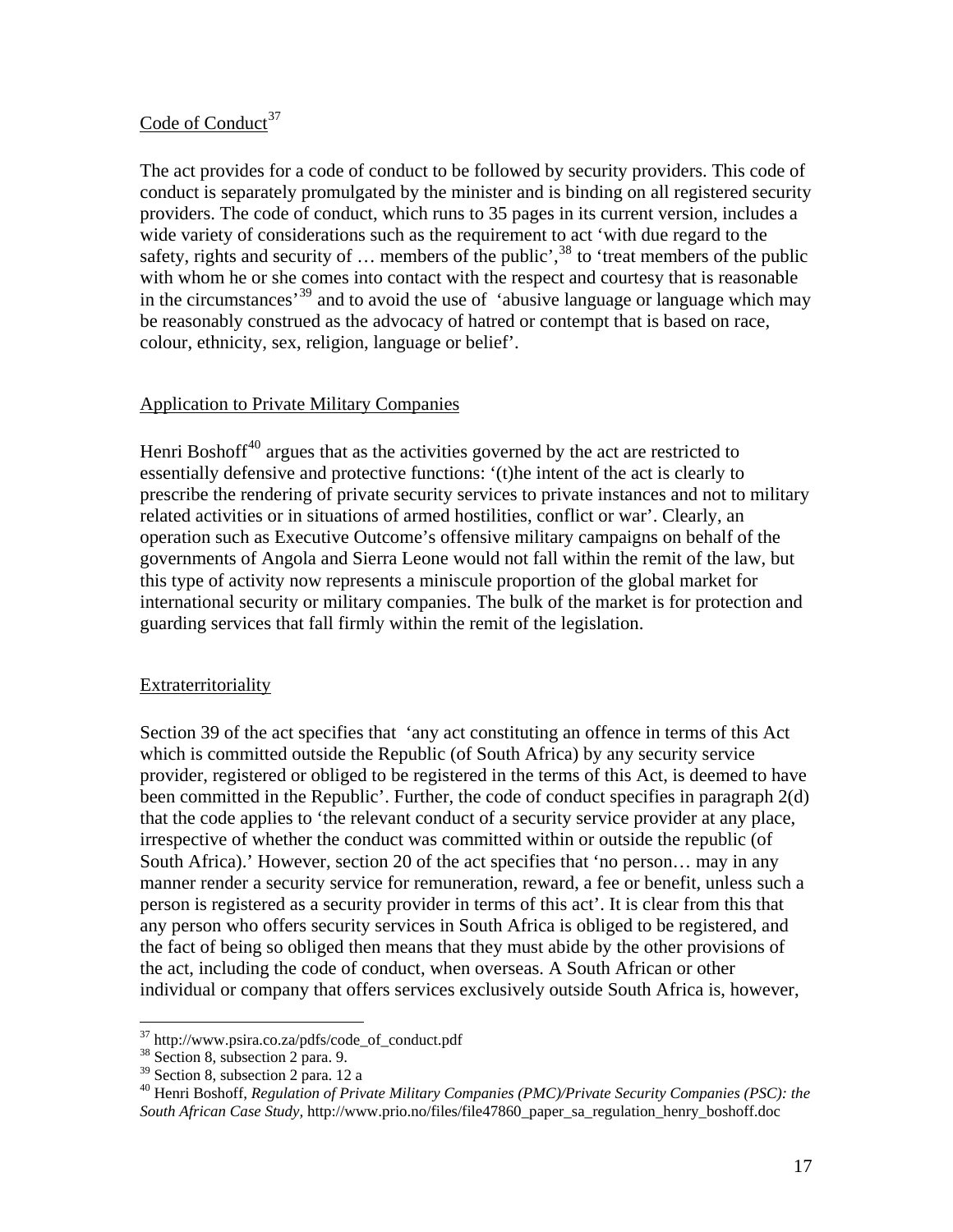<span id="page-17-0"></span>not obliged to register and so falls outside the scope of this law. The majority of South African security companies working outside the country do not also work domestically, so the code of conduct and the other extraterritorial provisions of the act do not apply to them.

The question of extraterritoriality is, however, slightly academic as things currently stand because the PSIRA, which is charged with verifying compliance with the act's provisions, has such limited resources that it struggles to maintain effective control over the domestic market and is not in a position to extend its mandate overseas.<sup>[41](#page-17-1)</sup>

### **Overseas Security and Assistance**

During most of the period in which this report was researched and written, the South African legislation covering the export of military or security services was the Regulation of Foreign Military Assistance Act, 1998.<sup>[42](#page-17-2)</sup> The RFMAA had been widely criticised and preparations were long underway to have it replaced. To this end the Prohibition of Mercenary Activities and Regulation of Certain Activities in Areas of Armed Conflict  $Bill<sup>43</sup>$  $Bill<sup>43</sup>$  $Bill<sup>43</sup>$  was approved by majority vote in the Portfolio Committee on Defence on 15 August 2006, and subsequently also after the draft bill was debated in the National Assembly and the Council of Provinces. After a prolonged delay, the Bill was finally signed into law by President Mbeki on 12 November 2007.<sup>[44](#page-17-4)</sup> The new Act replaces the 1998 RFMAA. The Conventional Arms Control Bill, which is primarily directed at the regulation of materiel exports, also has a provision to cover services. The three acts will now be described in turn, following which they will be jointly analysed.

### **Regulation of Foreign Military Assistance Act, 1998**

The preamble to the act refers to paragraph 198 (b) of the constitution which states that 'the resolve to live in peace and harmony precludes any South African citizen from participating in armed conflict, nationally or internationally, except as provided for in terms of the Constitution or national legislation'. From this it can be seen that the guiding principle of the legislation is to avoid South African nationals becoming involved in any armed conflict other than as a member of the state's armed forces.

Paragraph 2 of the act prohibits the recruitment, training or use of mercenaries, a mercenary being defined as a person participating as a combatant in armed conflict for private gain.

<span id="page-17-1"></span><sup>&</sup>lt;sup>41</sup> Marina Caparini, 'Domestic Regulation: Licensing Regimes for the Export of Military Goods and Services' in Simon Chesterman and Chia Lenhardt, eds., *From Mercenaries to Market: The Rise, and Regulation of Private Military Companies*, Oxford: OUP, 2007.<br><sup>42</sup> http://www.info.gov.za/gazette/acts/1998/a15-98.pdf<br><sup>43</sup> Original text at [http://www.info.gov.za/gazette/bills/2005/b42-05.pdf,](http://www.info.gov.za/gazette/bills/2005/b42-05.pdf) version passed by National

<span id="page-17-2"></span>

<span id="page-17-3"></span>Assembly at http://www.pmg.org.za/docs/2006/060918b42b-05.pdf

<span id="page-17-4"></span><sup>&</sup>lt;sup>44</sup> For the text of the Prohibition of Mercenary Activities and Regulation of Certain Activities in Areas of Armed Conflict Bill or Act No. 27, 2006, see South Africa, Government Gazette, No. 30477, 16 November 2007. Also available at www.polity.org.za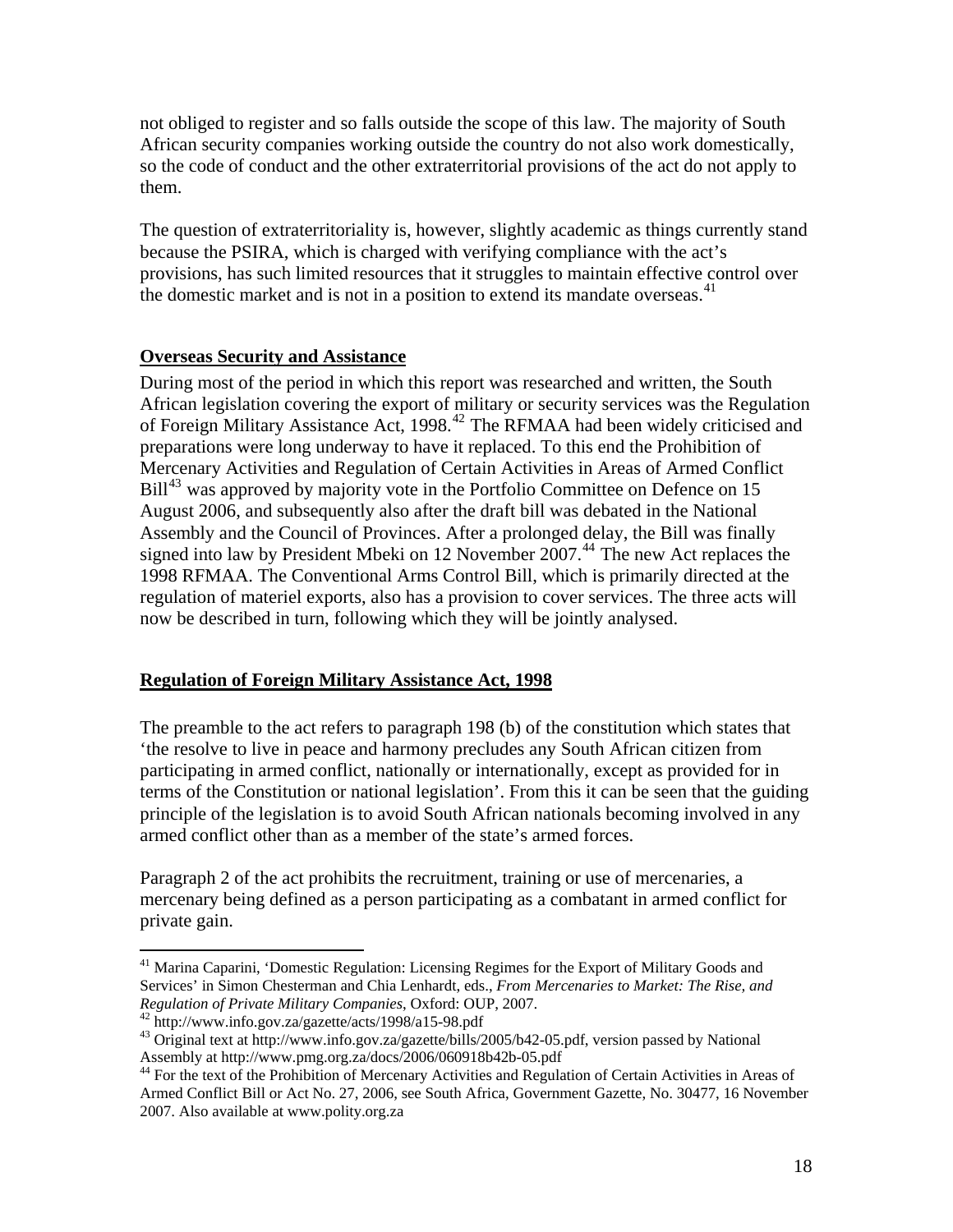<span id="page-18-0"></span>Paragraph 3 specifies that a person wishing to offer or render military assistance to any body outside South Africa must have authorisation from the National Conventional Arms Control Committee (NCACC) to do so. Provision of military assistance is defined as military-related services, or any attempt, encouragement, incitement or solicitation to render such services, in the form of:

 $(a)$  military assistance to a party to the armed conflict by means of —

- (i) advice or training;
- (ii) personnel, financial, logistical, intelligence or operational support;
- (iii) personnel recruitment;
- (iv) medical or para-medical services; or
- (v) procurement of equipment;

*(b)* security services for the protection of individuals involved in armed conflict or their property;

*(c)* any action aimed at overthrowing a government or undermining the constitutional order, sovereignty or territorial integrity of a state;

*(d)* any other action that has the result of furthering the military interests of a party to the armed conflict,

Paragraph 7 lays down the guidelines for the NCACC to follow in making its decision. These are as follows:

An authorisation or approval in terms of sections 4 and 5 may not be granted if it would —

*(a)* be in conflict with the Republic's obligations in terms of international law;

*(b)* result in the infringement of human rights and fundamental freedoms in the territory in which the foreign military assistance is to be rendered;

*(c)* endanger the peace by introducing destabilising military capabilities into the region where the assistance is to be, or is likely to be, rendered or would otherwise contribute to regional instability and would negatively influence the balance of power in such region; *(d)* support or encourage terrorism in any manner;

*(e)* contribute to the escalation of regional conflicts;

*(f)* prejudice the Republic's national or international interests;

*(g)* be unacceptable for any other reason.

Paragraph 9 provides for extraterritoriality, the only acts falling beyond the scope of the law being those undertaken entirely outside South Africa by non South African citizens.

# **Act. No. 27, 2006, Prohibition of Mercenary Activities and Regulation of Certain Activities in Country of Armed Conflict Act, 2006**

The Act avoids definitional problems with the word mercenary by not using the word. Instead, it specifies, under the heading 'Prohibition of Mercenary Activity', that it prohibits participation as a combatant for private gain in an armed conflict; directly or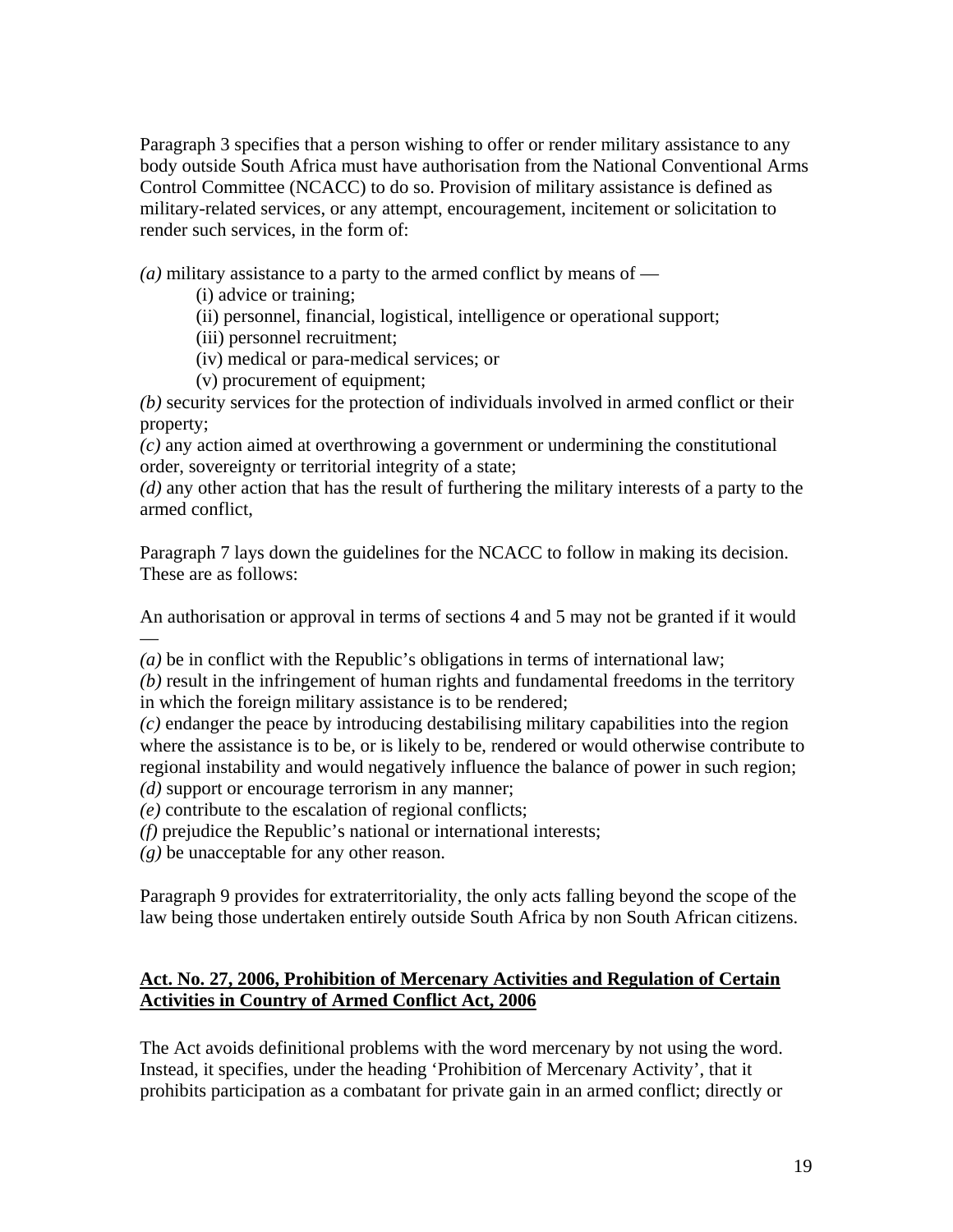indirectly recruiting, using, training, supporting or financing a combatant for private gain in an armed conflict; initiating or furthering an armed conflict or a coup d'état, uprising or rebellion; or any activity aimed at overthrowing a government or undermining the constitutional order, sovereignty or territorial integrity of a state.

The new Act also prohibits any South African citizens or permanent residents from enlisting in another country's armed forces without first obtaining permission from the NCACC. Even if such authorisation to join another country's armed forces is granted, the person concerned may not participate in armed conflict as a member of the armed force he has joined if it contravenes the criteria listed in the Act. This aspect of the Act was the subject of extended debate specifically with regard to some 700 South African nationals who joined and are serving with the UK armed forces, but, as it is of little interest to this study, it will not be discussed further.

Aside from the provisions highlighted above, which are not limited by geography, the Act applies to military, security and other forms of assistance in countries in armed conflict and what are described, the terms of the bill, as regulated countries. Under the Act, The NCACC should inform the National Executive if armed conflict exists or is imminent in a country, in which case the President, as Head of the National Executive, would declare that country to be regulated. The NCACC may also recommend regulation for countries that are not in armed conflict but which may warrant regulation.

Anybody wishing to provide any services or assistance to a party in an armed conflict or regulated country, or to offer such assistance or services, must seek the permission of the NCACC. Similarly, anyone seeking to recruit, train, support or finance such activity or to further the military interests of a party to an armed conflict or in a regulated country may not do without the approval of the NCACC. The services and assistance covered by the new Act include humanitarian activities.

The new South African legislation also extends the extra-territorial application of the law. A non-South African citizen, resident or company or body of persons who commits an act that constitutes an offence under the Act and commits it outside the country but against the Republic of South Africa or its citizens, will be considered to have committed the act within South Africa and may be prosecuted.

# **Conventional Arms Control Act[45](#page-19-0)**

 $\overline{a}$ 

Section 13 of this Bill, which formalised the legal basis of the NCACC and was aimed primarily at control of equipment export, contains a provision that could apply to private security and military providers. The section reads as follows:

(2) No person may, in relation to conventional arms, provide a service unless that person is in possession of a permit authorising such service, issued by the Minister with the concurrence of the Committee.

<span id="page-19-0"></span><sup>&</sup>lt;sup>45</sup> Conventional Arms Control Act 2000, available at http://www.info.gov.za/gazette/bills/2000/b50-00.pdf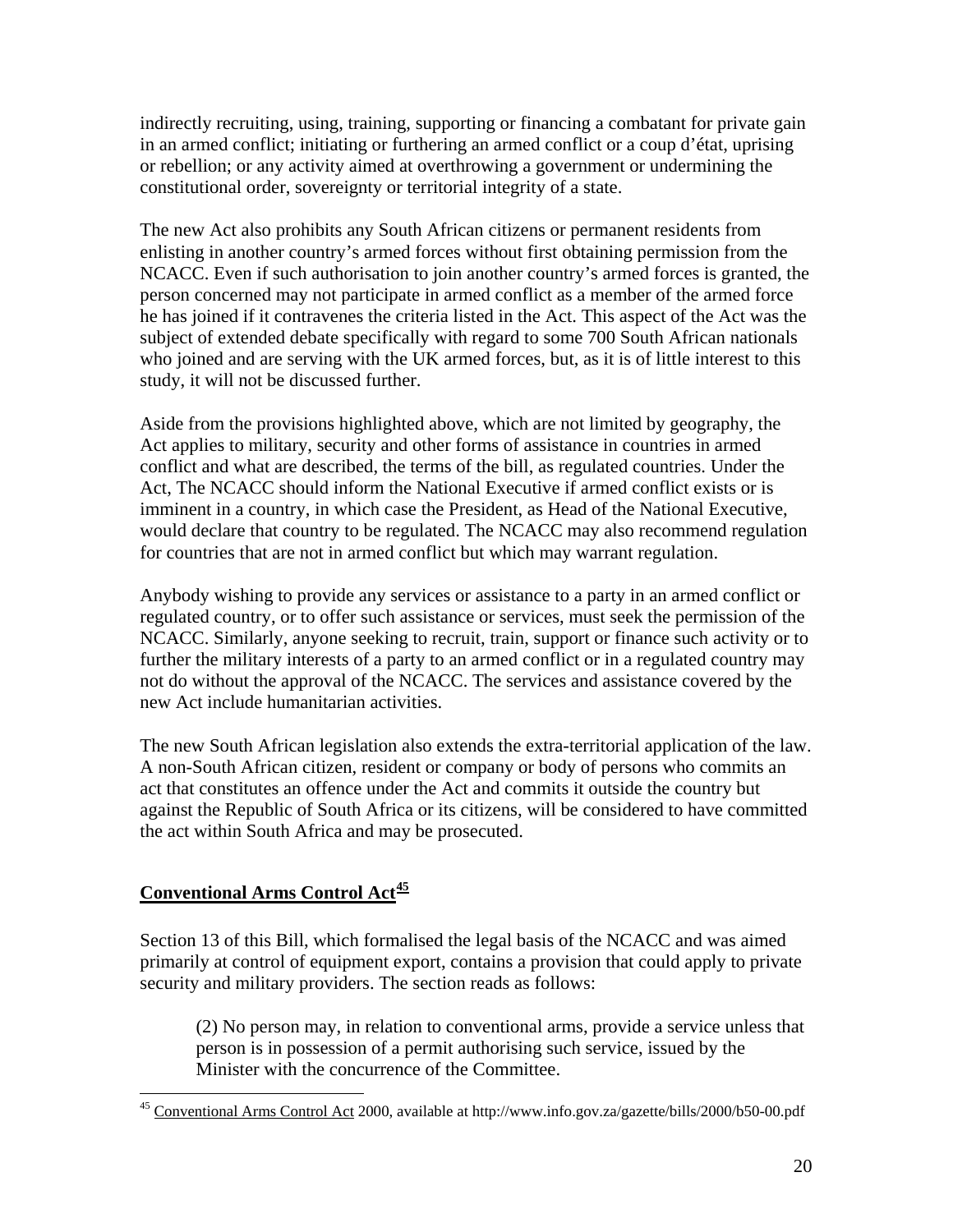<span id="page-20-0"></span>In the definitions section conventional arms and services are defined as follows:

**''conventional arms''** includes—

*(a)* weapons, munitions, explosives, bombs, armaments, vessels, vehicles and aircraft designed for use in war, and any other articles of war; and *(b)* any component, equipment, system, processes and technology of whatever nature capable of being used in the design, development, manufacture, upgrading, refurbishment or maintenance of anything contemplated in paragraph *(a)*,but does not include a weapon of mass destruction as defined in the Non-Proliferation of Weapons of Mass Destruction Act, 1993 (Act No. 87 of 1993), or an arm regulated in terms of the Arms and Ammunition Act, 1969 (Act No. 75 of 1969);

**''services''**, in respect of conventional arms, means any services of whatever nature or form to any institution of a foreign country relating to the rendering of—

*(a)* aid;

*(b)* advice;

*(c)* assistance;

*(d)* training; or

*(e)* product support,

and includes clearing services or brokering activities such as acting as an agent for one of the parties in negotiating or arranging contracts, financing, transportation, purchases, sales or transfers, but excludes contractual after sales and warranty services performed under any authorisation granted by the Minister in terms of section 14;

The first interesting point here is that there is no provision for a tightly defined list of armaments equivalent to the US Munitions List (below) or the Australian Defence and Strategic Goods List. This however is likely to have more impact on the regulation of equipment exports than exports of services. The second point is that the definition of services specifies that only services provided to the institutions of a foreign country can be included and this would exclude, for instance, protection of commercial installations, convoying of contractors in a high risk country and such activities.

It is unclear what logic dictated the introduction of this clause in an act that came after the RFMAA, which was specifically intended to regulate the activities that are covered. Independent of this question, however, it is interesting for the purposes of this study to note that the South African government has sought to define overseas military services in terms of the equipment used. The significance of this type of definition will be discussed under the US section below and in the general analysis towards the end of the paper.

### **Analysis**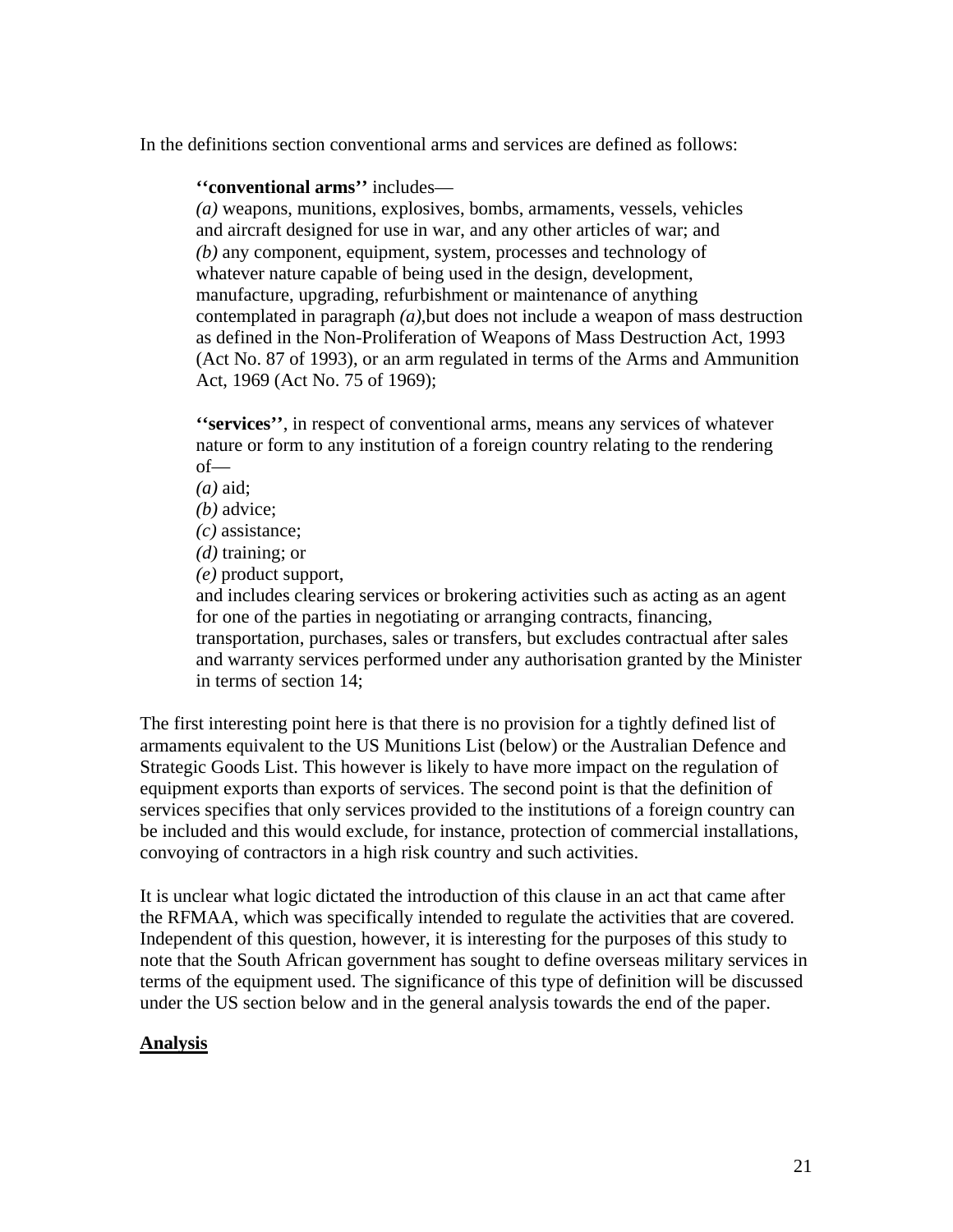<span id="page-21-0"></span>For simplicity, throughout this analysis the Prohibition of Mercenary Activities and Regulation of Certain Activities in Countries of Armed Conflict Bill, which was still in bill form during the compiling of this report, will be referred to as 'the Bill' and the Regulation of Foreign Military Assistance Act, which has passed into law, will be referred to as 'the Act'. The Conventional Arms Control Act is not discussed in this section.

### Definition of Mercenary activity

The first problem to highlight in the Act is that the definition of mercenary is problematic both in that motivation is notoriously difficult to prove in law and in that many members of state armed forces serve for private gain at least as much as for reasons of ideology or patriotism. Various commentators have highlighted this problem, including Boshoff, who writes of 'a lack of clarity on the part of the government as to what constitutes mercenary activity'.<sup>[46](#page-21-1)</sup> The Bill clearly tries to get around this problem by concentrating on the acts that are to be prohibited. This results in a tightened definition, and escapes the difficulty of proving motivation for someone who initiates or furthers an armed conflict, coup d'état or rebellion but still requires motivation to be demonstrated in a court of law for someone who simply participates in an armed conflict.

Interestingly, Boshoff $47$  believes that it would be more suitable for South African legislation to be aligned with the international position reflected in the International Convention Against the Recruitment, Use, Financing and Training of Mercenaries, which in turn is based on the six cumulative criteria of the First Additional protocol to the Geneva Convention. As has already been mentioned, there are a number of difficulties with this definition, including the need to establish motivation, and while the use of such a definition may align South African law with the international position, it seems likely to ensure that no successful prosecution is ever achieved.

### Humanitarian and Other Legitimate Actors

The Act has been widely criticised because the definition section specifies that humanitarian activities 'aimed at relieving the plight of civilians in an area of armed conflict' can not be considered to constitute military assistance in the terms of the act. This loophole has allegedly allowed a number of South African private military and security providers to operate in Iraq and Afghanistan without NCACC permission because they claim, falsely, that they are carrying out demining or other humanitarian work.<sup>[48](#page-21-3)</sup> The Deputy Chairman of the NCACC also criticised the blanket exclusion for humanitarian activities in the Act for placing the burden on the state to prove that they

 $46$  Boshoff, op. cit., p. 4.

<span id="page-21-2"></span><span id="page-21-1"></span><sup>47</sup> Boshoff, op. cit., pp. 11-12.

<span id="page-21-3"></span><sup>48</sup> Raenette Taljaard, 'Implementing South Africa's Regulation of Foreign Military Assistance Act' in Alan Bryden and Marina Caparini, eds., *Private Actors and Security Governance*, Berlin: Lit Verlag, 2006, p. 169.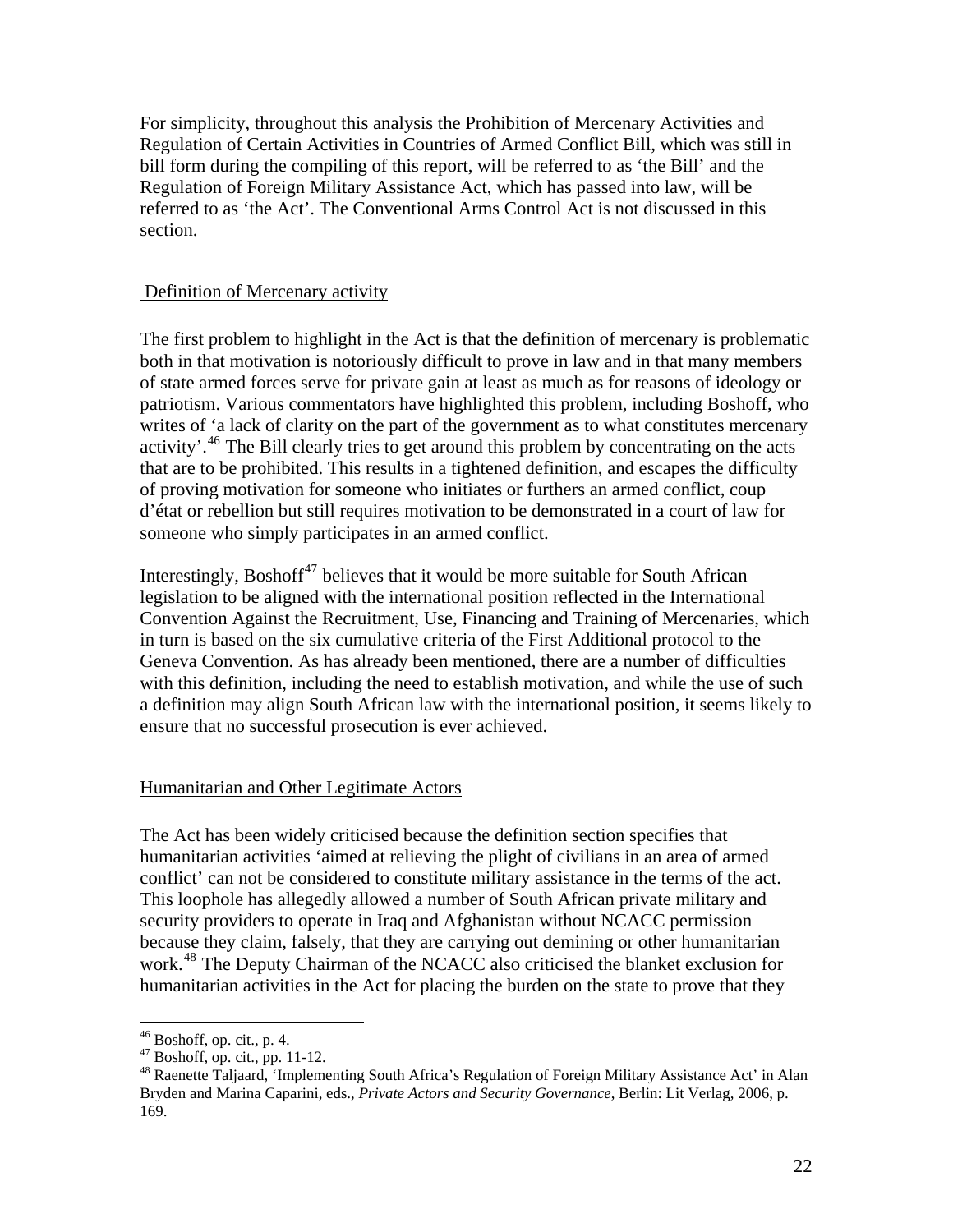were not humanitarian but mercenary.<sup>[49](#page-22-0)</sup> The South African authorities have not provided themselves with the resources necessary to investigate and police false claims, so this provision has become a large loophole in the law.

The Bill seeks to close this loophole by specifically including all humanitarian and other activities in regulated countries or areas of armed conflict. The generalisation of the prohibitions to cover all sorts of humanitarian action, it is argued, forces humanitarian agencies to spend time applying to the NCACC for authorisation for missions in regulated countries. It is also claimed that such a wide ranging set of prohibitions violates section 22 of the Constitution in that it infringes South Africans' rights to engage in legitimate humanitarian and security work overseas. Gumedze,<sup>[50](#page-22-1)</sup> however, cites section 36, which states that the rights enshrined in the constitution may be limited 'to the extent that the limitation is reasonable and justifiable in an open and democratic society based on human dignity, equality and freedom' to argue that the objection to the bill does not hold as the proper regulation of the international provision of military and security services is reasonable and justified, and thus does not constitute an unconstitutional infringement of rights.

Whether or not the Bill infringes people's rights, it is clear that the Bill contains elements that are problematic. While legitimately seeking to prevent security and military actors from escaping the regulation by claiming to be humanitarian, the original version of the Bill would force humanitarian actors to expend time seeking authorisation to undertaken activities that are often of a highly urgent nature. However the final version of the Bill passed by the Defence Committee and which only recently received Presidential assent is an improvement over the original form. The Bill's initial prohibition against providing humanitarian assistance without authorisation in a country where there is an armed conflict has been significantly amended and narrowed in scope to apply only to South African humanitarian organisations. This remains somewhat ambiguous, however, as it is unclear, for example, whether the ICRC's mission in Pretoria would qualify as South African or not. Moreover South African humanitarian organisations are required by the amended version of the Bill only to register with the NCACC, a less time consuming procedure than the original version's requirement of receiving authorisation from the NCACC.

Also problematic is the Bill's broad definition of 'armed conflict', which raises the possibility that a person legally providing security services in a country may overnight be in breach of the law if hostilities were to suddenly occur in another part of the country.<sup>[51](#page-22-2)</sup>

Further, according to the Bill as currently stands, there is no distinction made according to whom security services are provided for in a conflict zone. All security services

<sup>&</sup>lt;sup>49</sup> 'New Mercenary Law to Put Squeeze on Soldiers of Fortune', *Business Day*, 3 August 2005.

<span id="page-22-1"></span><span id="page-22-0"></span><sup>&</sup>lt;sup>50</sup> Sabelo Gumedze, *New Opportunities, New Challenges : The prohibition of Mercenary Activities and regulation of Certain Activities in Country of Armed Conflict Bill*, ISS, available at http://www.iss.co.za/static/templates/tmpl html.php?node id=1860&link id=30

<span id="page-22-2"></span><sup>&</sup>lt;sup>51</sup> Webber Wetzel Bowens, 'Amendments to South African Legislation don't go far enough', 23 August 2006.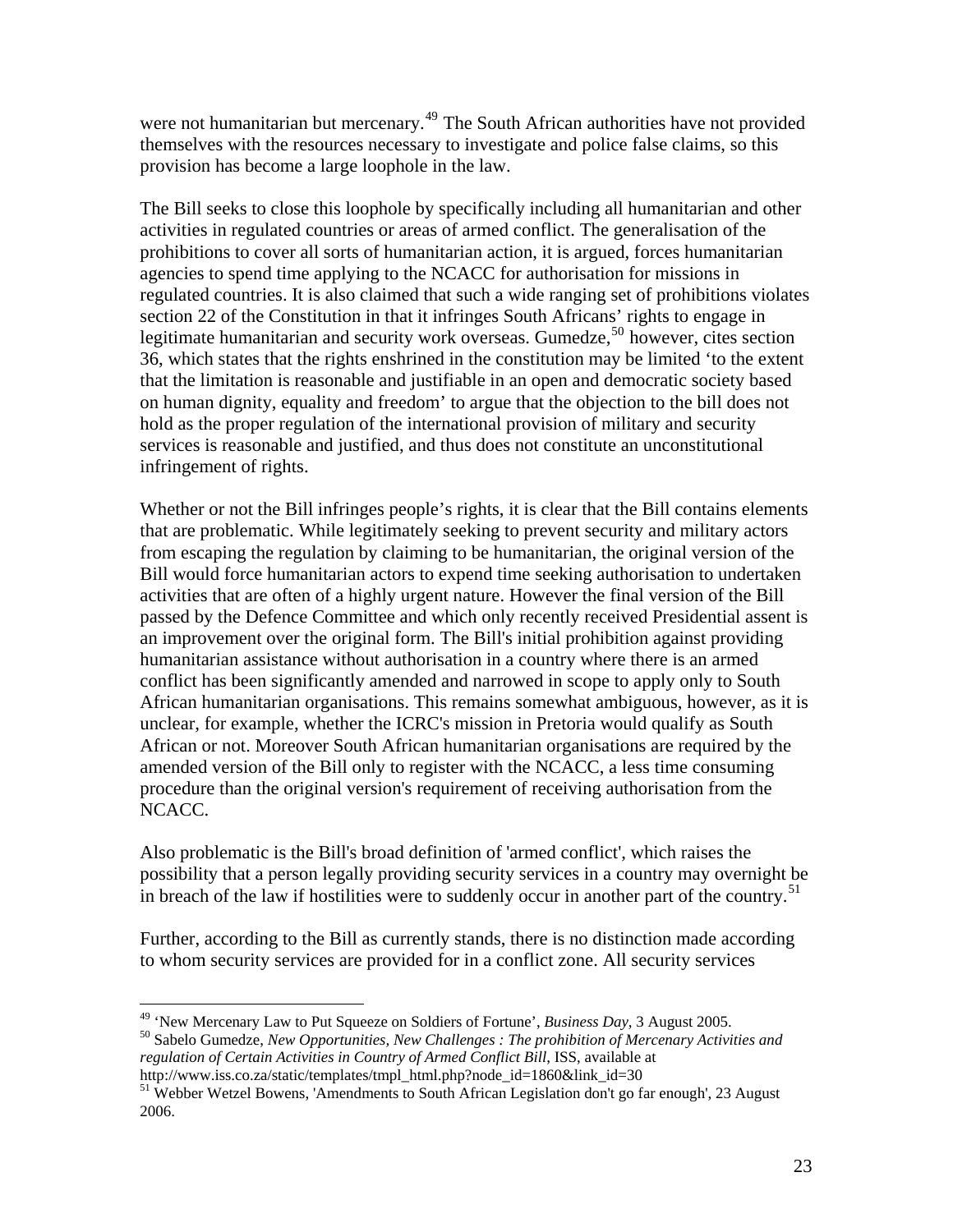<span id="page-23-0"></span>provided in a country where an armed conflict is taking place require authorisation, regardless of whether or not the security services are being provided to a party to the armed conflict.

### Difficulties in Enforcement

Raenette Taljaard<sup>[52](#page-23-1)</sup>makes the point that despite large numbers of South Africans flouting the Act, few cases have made it to court, and that the vast proportion of prosecutions that have been brought have ended in plea bargains because, as the South African prosecuting agency has frankly admitted, it would in almost all cases have been very hard to obtain a successful prosecution. This situation is also reflected in the memorandum to the Bill, which states that 'very few prosecutions have been entered into in terms of the Act. In most cases a conviction followed only after a plea bargain was entered into between the prosecution and the accused'. The reasons for this situation, which are diverse, are discussed below.

There are clearly great difficulties in collecting evidence for the prosecution of crimes committed under legislation such as this, most of which necessarily take place in zones of crisis or conflict far from the prosecuting country. Investigation of alleged mercenary activities and illegal trade in conventional arms are investigated by the Priority Crimes Litigation Unit (PCLU) of the National Prosecuting Authority. The limited means available to the South African government have undoubtedly contributed to the very low level of prosecutions under the act. The PCLU has only five full-time staff in addition to its special director, and is responsible for investigating cases referred by the president or the national director of public prosecutions, which may also include weapons of mass destruction, issues relating to terrorism, the International Criminal Court, and the Truth and Reconciliation Commission.<sup>[53](#page-23-2)</sup>

Taljaard makes the further point that even where there is sufficient evidence for a prosecution, the international nature of the actors involved means that extradition is often necessary to bring them to justice and that it is not hard for them to find a country where the double criminality requirements of an extradition order would not apply.

### Lack of Parliamentary Oversight

Under the terms of the Act, the NCACC, which is an appointed body, has little executive power, only being mandated to make recommendations to the Minister of Defence, who takes decisions in consultation with the committee, and to make quarterly reports on the register of applications to the national executive, Parliament and Parliamentary Committees on Defence. While there is a degree of parliamentary oversight of the process, therefore, the legislature has no input into the authorisation procedure. Under the

 $\overline{a}$ <sup>52</sup> Ibid., pp. 174-181.

<span id="page-23-2"></span><span id="page-23-1"></span><sup>53</sup> Peter Honey, 'National Specialist Services: Quietly Making Waves'*, Financial Mail* (South Africa), 16 March 2007, p. 10.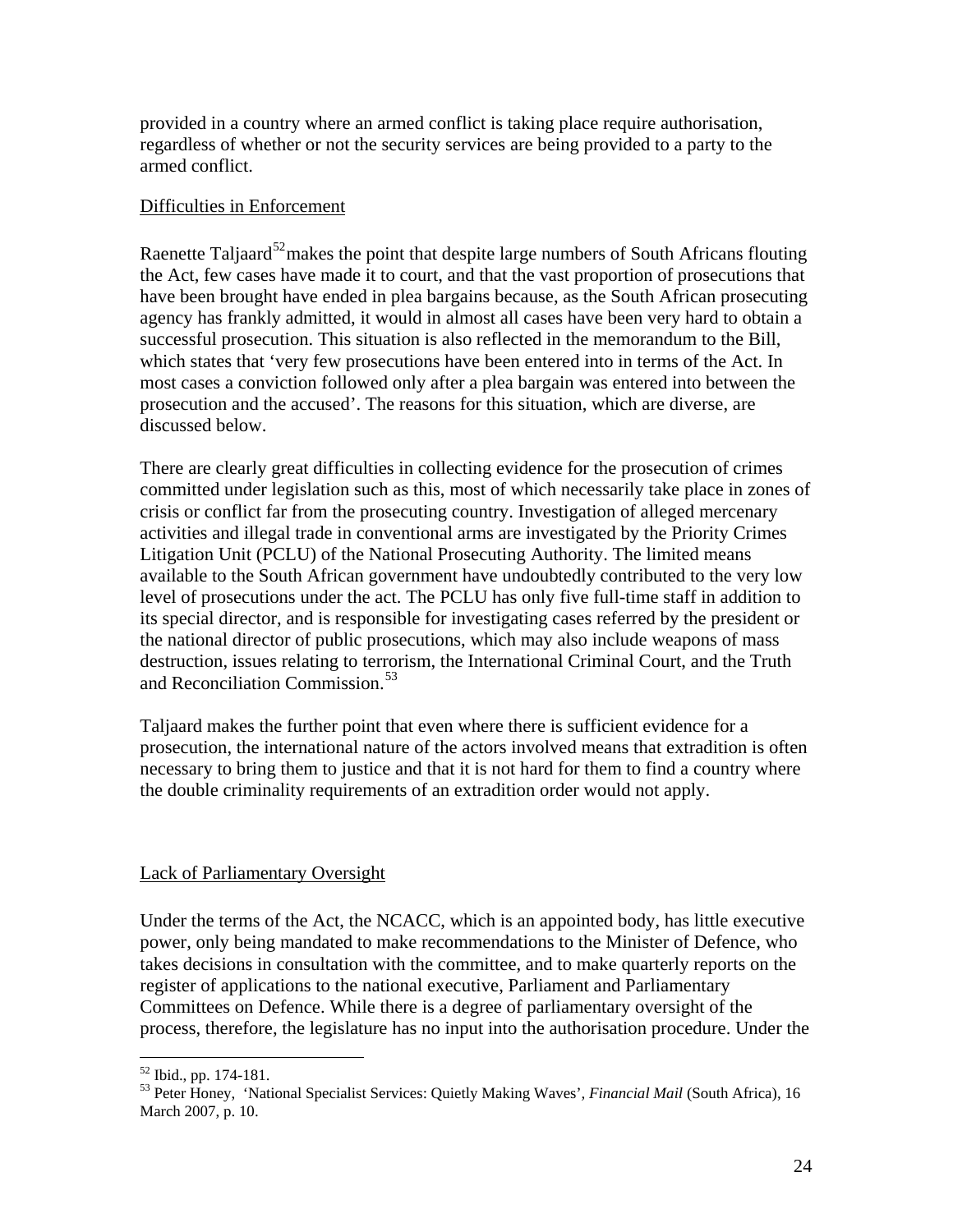terms of the Bill, the NCACC has executive authority to accept or refuse applications to provide assistance or services and, as Doug Brooks<sup>[54](#page-24-0)</sup> has pointed out, there is no right to appeal against these decisions. While the NCACC still has to make quarterly reports to parliamentary bodies, this lack of democratic or input into the decision process is clearly troubling. Furthermore, as the NCACC is a body composed of Ministers and Deputy Ministers appointed by the President, critics maintain that the authorisation process would be essentially political in nature rather than administrative.<sup>[55](#page-24-1)</sup>

#### Authorisation and Approval Process

 $\overline{a}$ 

Aside from the lack of parliamentary oversight or possibility of appeal cited above, the approval and authorisation process has come under specific criticism because the guidelines are inadequate, the fee structure is unclear, there is no time limit specified for decisions.

The guidelines provided for the committee in making its decision whether or not to authorise the provision of services defined as foreign military assistance have been criticised as being 'vague and subjective, raising the possibility that the courts may consider them to be vague and invalid.<sup>[56](#page-24-2)</sup> As the US regulations and the EU code of conduct contain similar lists of guidelines, it is felt that the merits of the South African guidelines would be better assessed against these others, so this subject will be covered in the comparative analysis section of the paper.

Malan and Cilliers<sup>[57](#page-24-3)</sup> argue that the Act (which had been in bill stage at the time of their comments) is defective in that there is insufficient control of the fees to be paid for submissions to the NCACC. Specifically, they argue that the Minister, by making fees unaffordable for certain types of application, may easily subvert the intentions of the act. Although such a suggestion may seem far fetched, it does seem appropriate that there should be some formal provision in the law for a fee structure that covers no more than reasonable government administrative costs.

The same writers also argue that the lack of a clear time frame for the decision process provided for under the Act may be harmful to some applicants. It is also possible that this may be open to abuse by the NCACC in that unreasonable delay could cause an applicant to lose a contract. This question of delay is addressed under the Bill in that the President may grant exemption from the provisions of the Act for a humanitarian relief effort. There is also provision for the chairperson of the NCACC to grant interim authorisation

<sup>&</sup>lt;sup>54</sup> Doug Brooks, President of the International Peace Operators Association in his submission on the bill,

<span id="page-24-1"></span><span id="page-24-0"></span>available at http://ipoaonline.org/en/gov/051028FinalIPOASALegislationComment.pdf<br><sup>55</sup> See remarks by the Democratic Alliance during the Portfolio Committee on Defence debate of 15 August<br>2006 in *This Week in Parliament*,

<span id="page-24-2"></span><sup>&</sup>lt;sup>56</sup> Andre Stemmet, 'National Legislation: the Development of "Best Practice"' in *The Privatization of Security: Framing a Conflict Prevention and Peacebuilding Policy Agenda,* Wilton Park Conference, 19-21 November 1999, p. 43.

<span id="page-24-3"></span><sup>57</sup> Mark Malan and Jakkie Cilliers, *Mercenaries and Mischief: The Regulation of Foreign Military Assistance Bill*, ISS Occasional Paper 25, September 1997, available at http://www.iss.co.za/Pubs/PAPERS/25/Paper25.html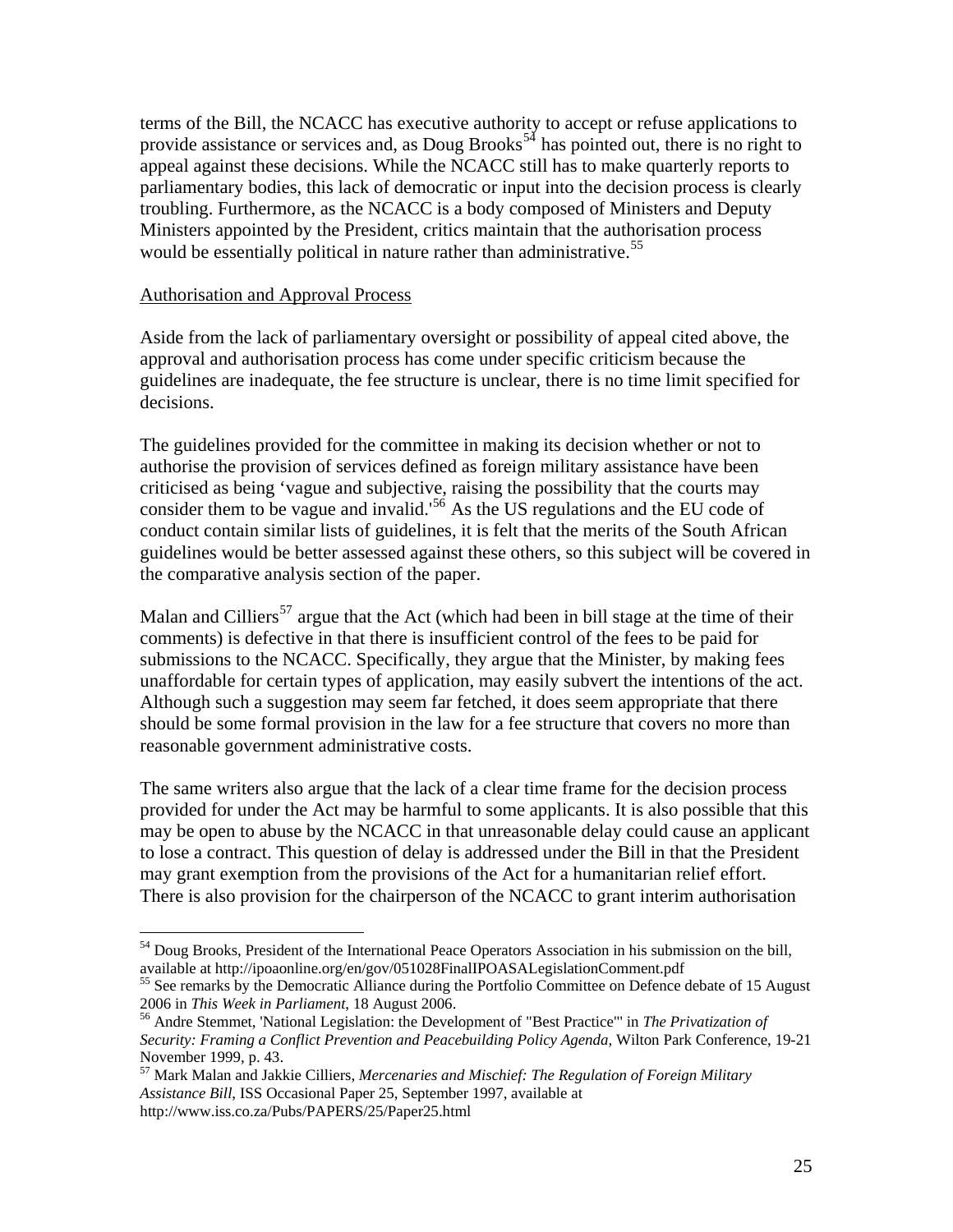<span id="page-25-0"></span>for humanitarian work, with that interim authorisation being ratified by the whole committee within 30 days. For non-humanitarian actors, though, the Bill specifies no time span for the decision process, which could, as for the Act, be damaging to commercial interests. This point has been raised by Sabelo Gumedze,<sup>[58](#page-25-1)</sup> who argues that the approval process should be made as rapid as possible and that the Bill, if passed into law, should take care not to undermine the economic benefits that accrue from the export of legitimate security services.

#### Legitimisation of Military Contractors

When examining any legislation that aims to regulate private military and security providers one has to ask whether the legislation aims to put the industry outside the law, and so suppress it, or whether it aims to gather parts of the industry inside the law, and control it in that way. There is general confusion about the intentions in this regard of the South African legislation.

Raenette Taljaard seems to be clear that the aim of the South African legislation is to 'sideline'[59](#page-25-2) the industry, but that the actual combined effect of, on one hand, an antagonistic relationship between the legislators and the industry and, on the other, poorly resourced implementation efforts has been to criminalise an industry without having any perceptible effect on its operation. There is also an argument that if it was the intention to delegitimise the industry then it was an error to allow for a licensing regime as the possibility of being awarded a licence held out the prospect, for the private military and security industries, of being given sanction by the government. Although a state's decision to issue a licence to operate to a contractor does not seem to entail state legal responsibility for the actions of the contractor,<sup>[60](#page-25-3)</sup> there is a very clear normative principle that in licensing an activity under a legal regime the state legitimises that activity. To introduce legislation which provides for the issue of licences by a state organ to a certain type of contractor would thus represent a curious means of delegitimising that type of contractor. Both the existing Act and the Bill can clearly be seen as attempts to delegitimise those parts of the industry that engage in pure mercenary activity, that support terrorism, endanger peace or infringe human rights. Unless those parts of the private security industry that do not engage in these types of activity are all to be classed as 'unacceptable for any other reason',  $61$  however, it is hard to sustain an argument that the legislation seeks to delegitimise them, although the application of that legislation may well have that intended effect.

In the event, it was reported by the Deputy Chairman of the NCACC in briefing the defence committee on NCACC activities for 2003-4 that very few companies have

<span id="page-25-1"></span><sup>58</sup> Sabelo Gumedze, *New Opportunities, New Challenges: The Prohibition of Mercenary Activities and Regulation of Certain Activities in Country of Armed Conflict Bill*, ISS, available at http://www.iss.co.za/static/templates/tmpl\_html.php?node\_id=1860&link\_id=30

<span id="page-25-2"></span><sup>&</sup>lt;sup>59</sup> Taljaard op. cit., p169

<span id="page-25-3"></span><sup>&</sup>lt;sup>60</sup> Chia Lehnardt, 'Private Military Companies and State Responsibility' in Simon Chesterman and Chia Lenhardt op. cit.

<span id="page-25-4"></span> $<sup>61</sup>$  RFMAA section 7 para 1 (g).</sup>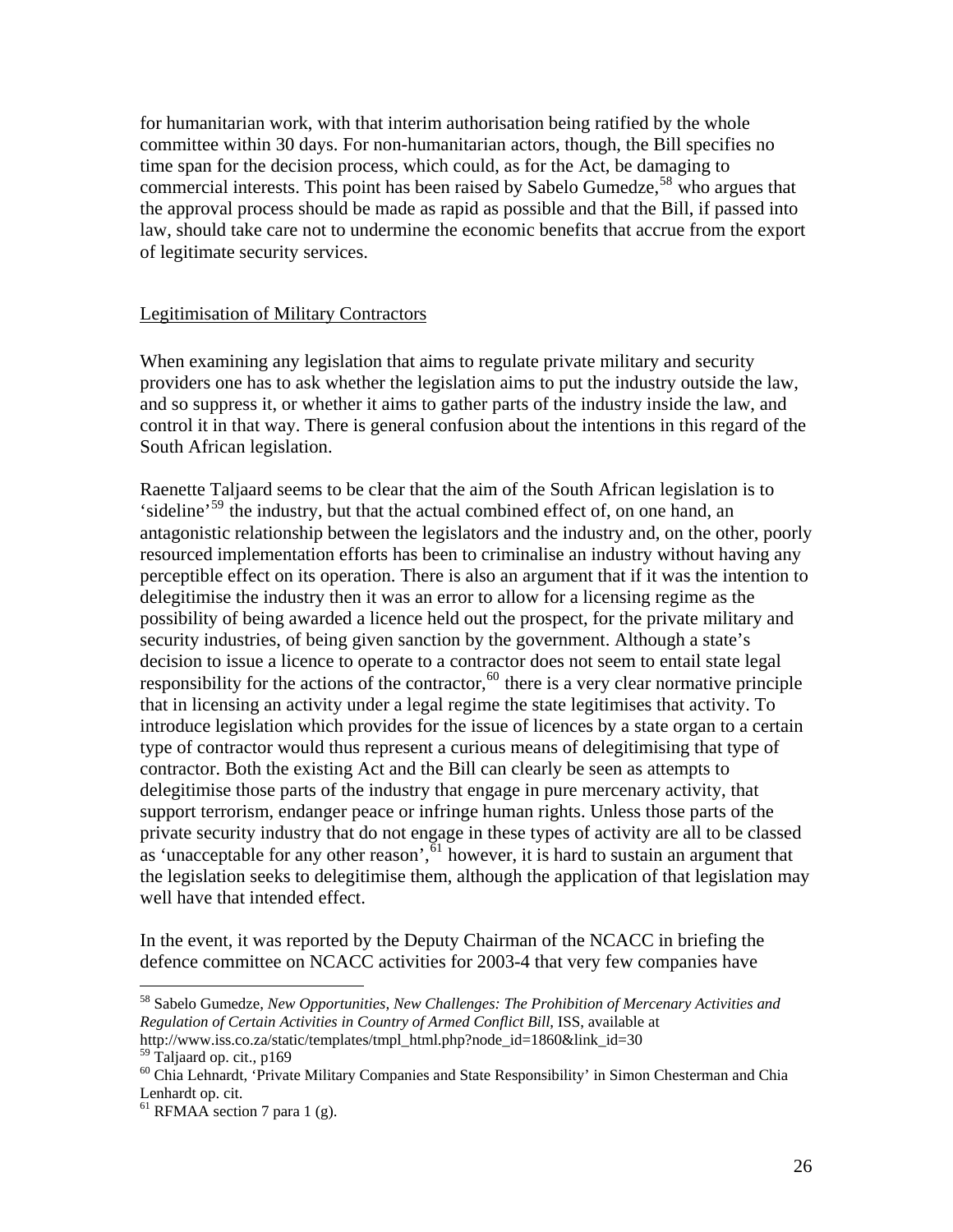<span id="page-26-0"></span>applied for authorisation to operate abroad. Only two applications were received by the NCACC for companies wanting to operate abroad in 2003 and these were refused. A further two cases in 2003 were referred to the National Prosecuting Authority for prosecution, but could not be due to difficulties in obtaining the evidence.<sup>[62](#page-26-1)</sup> Overall, it seems that even if there was some ambiguity in the letter of the law, given the adversarial context of relations between the mainly apartheid era military veterans of the security industry and the stated values of the new republic, there can have been little doubt that the legislators were seeking to put the industry firmly outside the law, rather than to legitimise even limited sections of it.

#### Non-implementation of the Law

While many of the above arguments point towards shortcomings in both the Act and the Bill, it is hard to escape the conclusion that the lack of successful prosecutions owes itself as much to a lack of enthusiasm on the parts of official South Africa. It is possible that once the reforming zeal of the new South African republic had been allowed to burn itself out the government returned to a world in which the growth in the private military and security trades actually meant that large numbers of South Africans who might not have been well equipped to fit into the new republic went abroad instead to generate foreign exchange revenue. This, along with other such prosaic influences as a struggling economy and a worsening internal security context have probably diverted the attention of the South African administration away from the policing of what was always going to be a very hard law to implement and enforce. Furthermore, while the PCU of the NPA has become responsible for alleged mercenary and arms trafficking violations, the lack of any specifically designated enforcement agency in legislation diffuses responsibility for initiating, investigating and prosecuting contraventions of the law. The main significance of these factors for this study lies in the cautionary note that the failure of the Act to achieve its stated aims may not lie entirely in the text of the Act and that the Act and the Bill remain useful examples of legislation regulating private security providers.

#### **Conclusion**

 $\overline{a}$ 

The new South African republic has equipped itself with separate laws to cover the internal and external security industries but the fact that the law to cover the internal market asserts extraterritorial jurisdiction implies that there is a perception of overlap between the two fields. The law covering the external market, which has had little effect on the realities of the market, has been extensively criticised and a new Bill is currently being examined with a view to updating the legislation. There is considerable debate surrounding the merits of the proposed new legislation and it is unclear whether it will represent an improvement on the old. Whatever legislation is in force, however, it will have minimal effect on the market if the law is not properly enforced and it seems to be that case that the body holding responsibility for implementing the regulations covering the internal market is overstretched. Responsibility for initiating investigations and

<span id="page-26-1"></span><sup>62 &#</sup>x27;New Mercenary Law to Put Squeeze on Soldiers of Fortune', *Business Day*, 3 August 2005.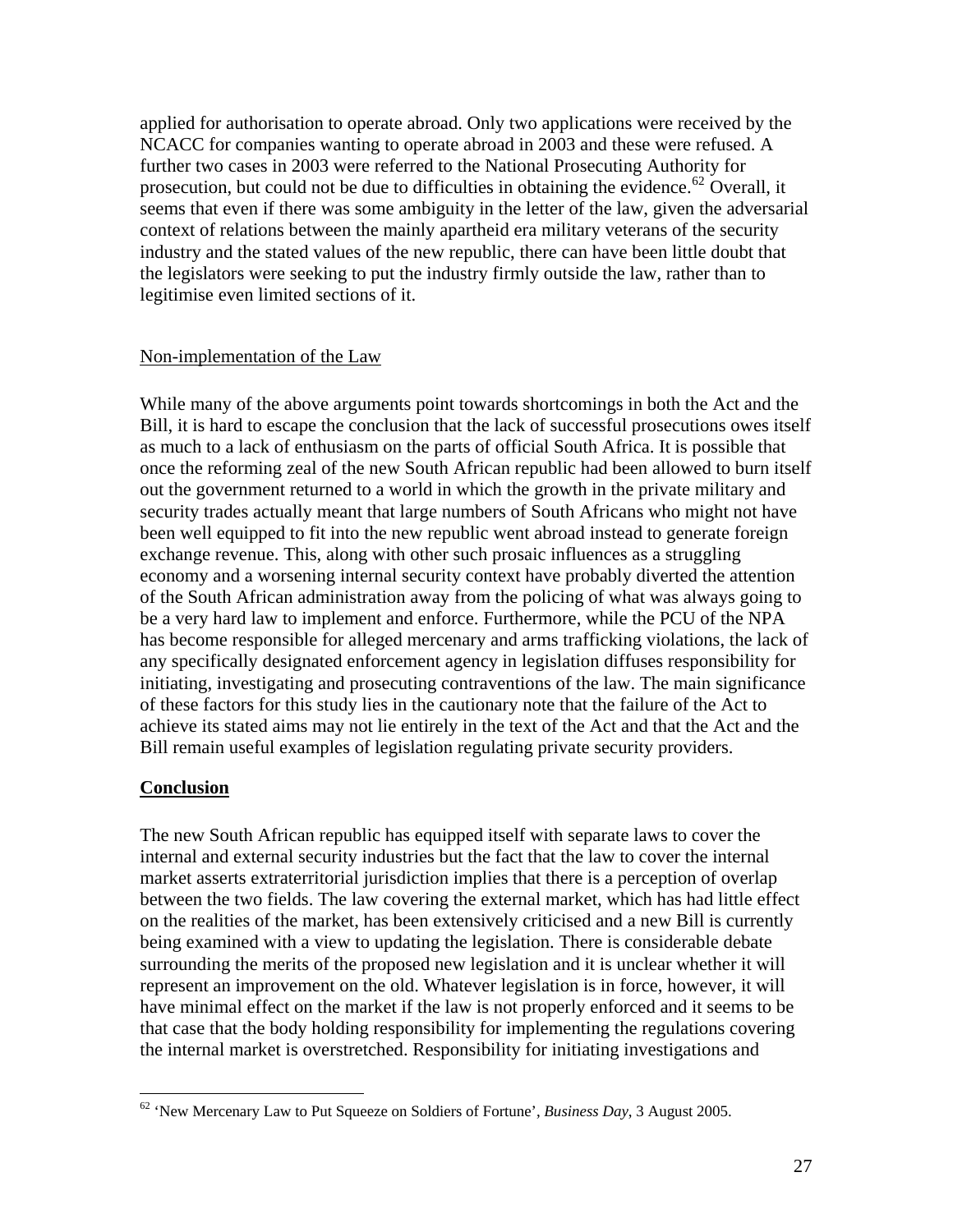<span id="page-27-0"></span>prosecutions of alleged violations should also be more clearly set out. It is submitted that a robust organisation clearly tasked and capable of collecting evidence in difficult circumstances and pursuing successful prosecutions would demonstrate that neither the current nor the proposed legislations are as full of holes as commentators would have one believe.

# **UNITED STATES OF AMERICA**

#### **The Legislation**

#### Foreign Military Sales

Section 3 of the Arms Export Control Act covers transfers of military equipment and/or services from the US government to foreign governments under a programme known as the Foreign Military Sales programme (FMS). The provisions of this section are used by companies working with the government to export US military equipment or services. The government, through the Defense Security Cooperation Agency (DSCA), <sup>[63](#page-27-1)</sup> negotiates with foreign governments wishing to procure US equipment or services, then procures the services itself from a US provider before reselling to the foreign government. The sense of the transaction may be reversed, in that a supplier intending to export to a given client contacts the DSCA and asks it to act as a sales agent. The DSCA charges a fee of three percent of the value of the order to cover its own administrative costs. Executive Order 11958 delegates the bulk of the president's powers under section 3 of the act to the Secretary of State, but he in turn, re-delegates those powers to the Under Secretary for Arms Control and International Security, a State Department Official.<sup>[64](#page-27-2)</sup> The execution of the programme, though, is run through the DSCA, which is part of the Defense Department.

Goods and services can only be exported under FMS if,

- 'the President finds that the furnishing of defense articles and defense services to such a country or international organisation will strengthen the security of the United States and promote world peace';  $65$
- the country or international organisation shall have agreed that it will maintain the security of such article or service and will provide

<sup>63</sup> DSCA website, http://www.dsca.mil/about\_us.htm

<span id="page-27-2"></span><span id="page-27-1"></span><sup>&</sup>lt;sup>64</sup> Delegation of Authority 293: Organization, functions, and authority delegations: Director of Foreign Assistance, et al, http://www.state.gov/s/l/treaty/authorities/69286.htm <sup>65</sup> AECA section 3, a, 1

<span id="page-27-3"></span>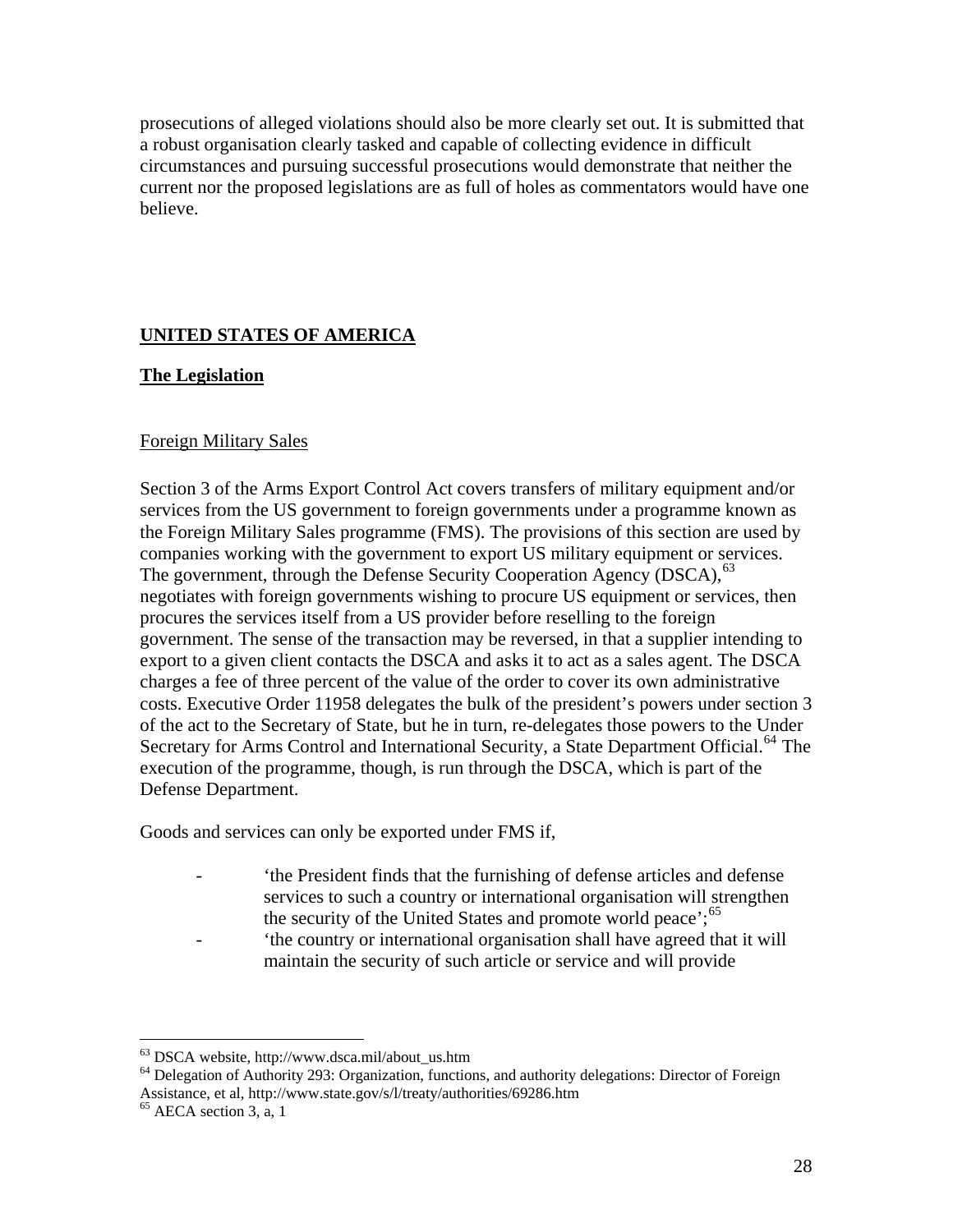substantially the same degree of security protection afforded to such an article or service by the United States Government';<sup>[66](#page-28-1)</sup>

- <span id="page-28-0"></span>- the country will not transfer the material or technology to a third country that the US would not normally supply;
- the country does not have a track record of violating the terms of FMS agreements.<sup>[67](#page-28-2)</sup>

Furthermore, section 32 of the act instructs the President to 'exercise restraint in selling defense articles and defense services' to Sub-Saharan Africa on the grounds that 'the problems of sub Saharan Africa are primarily those of economic development and … United States policy should assist in limiting the development of costly military equipment in that region'. Section 35 of the act directs that any country suspected of diverting development aid towards military purposes in such a way as to interfere with its development shall become ineligible for further military sales. This section of the act is significant to this study in that it provides guidance based on geography. The implications and advantages of geographically defined regulation will be discussed in the analysis section.

Any export contract with a value greater than \$50 million needs to be placed before Congress within a period of thirty days, or fifteen days in the case of exports to NATO countries, Japan, Australia or New Zealand, during which time Congress may block the export by means of a joint resolution.<sup>[68](#page-28-3)</sup> The President can, however, circumvent this thirty day oversight period if he certifies that an emergency exists that demands immediate consent for the transfer, and that such consent would be in the US national interest.

#### International Traffic in Arms Regulations

Section 38 of the Arms Export Control Act, enacted as US Code 2778, authorises the President to control the import and export of defence articles and services. It provides for the controlled items and services to be defined in the US Munitions List and instructs the President to 'take into account whether the export of an article would contribute to an arms race, aid in the development of weapons of mass destruction, support international terrorism, increase the possibility of outbreak or escalation of conflict, or prejudice the development of bilateral or multilateral arms control or non-proliferation agreements or other arrangements'.

This section of the act also specifies that any person engaging in the manufacture, export or brokering of any defence article or services must register with the relevant agency of the US governments.

 $66$  AECA section 3, a, 3

<span id="page-28-2"></span><span id="page-28-1"></span> $67$  AECA section 3, c, 3, A

<span id="page-28-3"></span><sup>68</sup> AECA, section 3, d.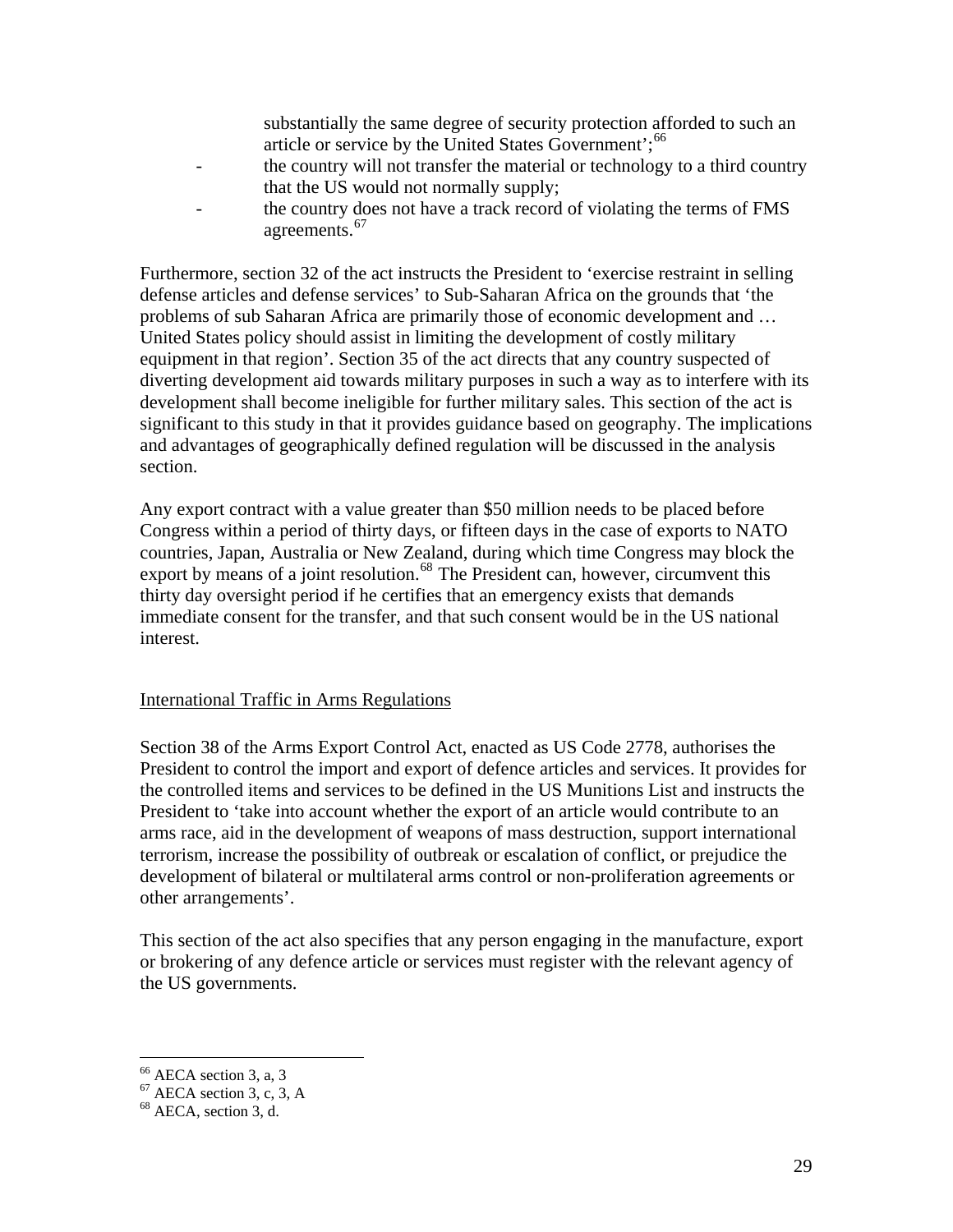Executive Order 11958 provides for the delegation of certain of the president's functions. The functions that are of interest to this study are delegated to the Secretary of State except that, in agreement with the Secretary of State, the Secretary of Commerce may assume responsibility for certain aspects of enforcement.

The International traffic in Arms Regulations  $(ITAR)$ <sup>[69](#page-29-0)</sup> provide for the execution of the act. These regulations include the definition of a defence service as 'the furnishing of assistance (including training) to foreign persons, whether in the United States or abroad in the design, development, engineering, manufacture, production, assembly, testing, repair, maintenance, modification, operation, demilitarization, destruction, processing or use of defense articles or the furnishing to foreign persons of any technical data … whether in the United States or abroad' as well as specifying that the Office or Department of Defence Trade Controls (subsequently renamed the Directorate of Defense Trade Controls or DDTC) will be charged with implementation of the regulations. DDTC has a complement of around seventy Department of State (DOS) personnel, eight military officers and about forty contract personnel and has an operational budget of approximately  $$10$  million.<sup>[70](#page-29-1)</sup>

The regulations also contain the US Munitions List, which defines the military materials that are subject to export control. The munitions list also defines the services to be subjected to export control in terms of their association with specific equipment. Category I of the list thus specifies the types of firearms that are to be subject to control and also specifies that 'technical data (as defined earlier in the regulations) and defence services (as defined above) directly related to the defense articles enumerated in (this category)' are to be subject to the same controls as the equipment itself. There is thus an interesting loophole in the regulations in that any services that are not related to a specified equipment could escape the legislation. It is entirely possible to conceive, for instance, of a high level military training or consulting service that was designed such as to be so general in nature that it could not be described as being related to any controlled equipment and would thus escape control. Discussions with managers of US private military companies confirms the rather loose nature of this licensing structure built around US Munitions List categories, admitting that some of their services require licenses while others do not, all depending on the circumstances of the contracted service. In reality, the relationship between US suppliers of military and security services and their government is such that suppliers are unlikely either to need or to want to use such a loophole but it might be worth taking into account when considering equivalent legislation in a less consensual and cooperative environment.

The ITAR also lay down the procedures for authorisation of exports. As specified in the act, all organisations engaging in the export of military equipment or services must register with the DDTC. In addition to being registered, they must also obtain a licence for each contract for the export of equipment and a technical assistance agreement for the

<sup>69</sup> http://www.fas.org/spp/starwars/offdocs/itar/p120.htm

<span id="page-29-1"></span><span id="page-29-0"></span><sup>70</sup> [http://www.thefreelibrary.com/End-use+monitoring+of+defense+articles+and+defense+services...](http://www.thefreelibrary.com/End-use+monitoring+of+defense+articles+and+defense+services...-a0163703249) [a0163703249](http://www.thefreelibrary.com/End-use+monitoring+of+defense+articles+and+defense+services...-a0163703249), End-Use Monitoring of Defense Articles and Defense Services Commercial Exports, http://www.fas.org/asmp/resources/govern/109th/StateEUMfy04.pdf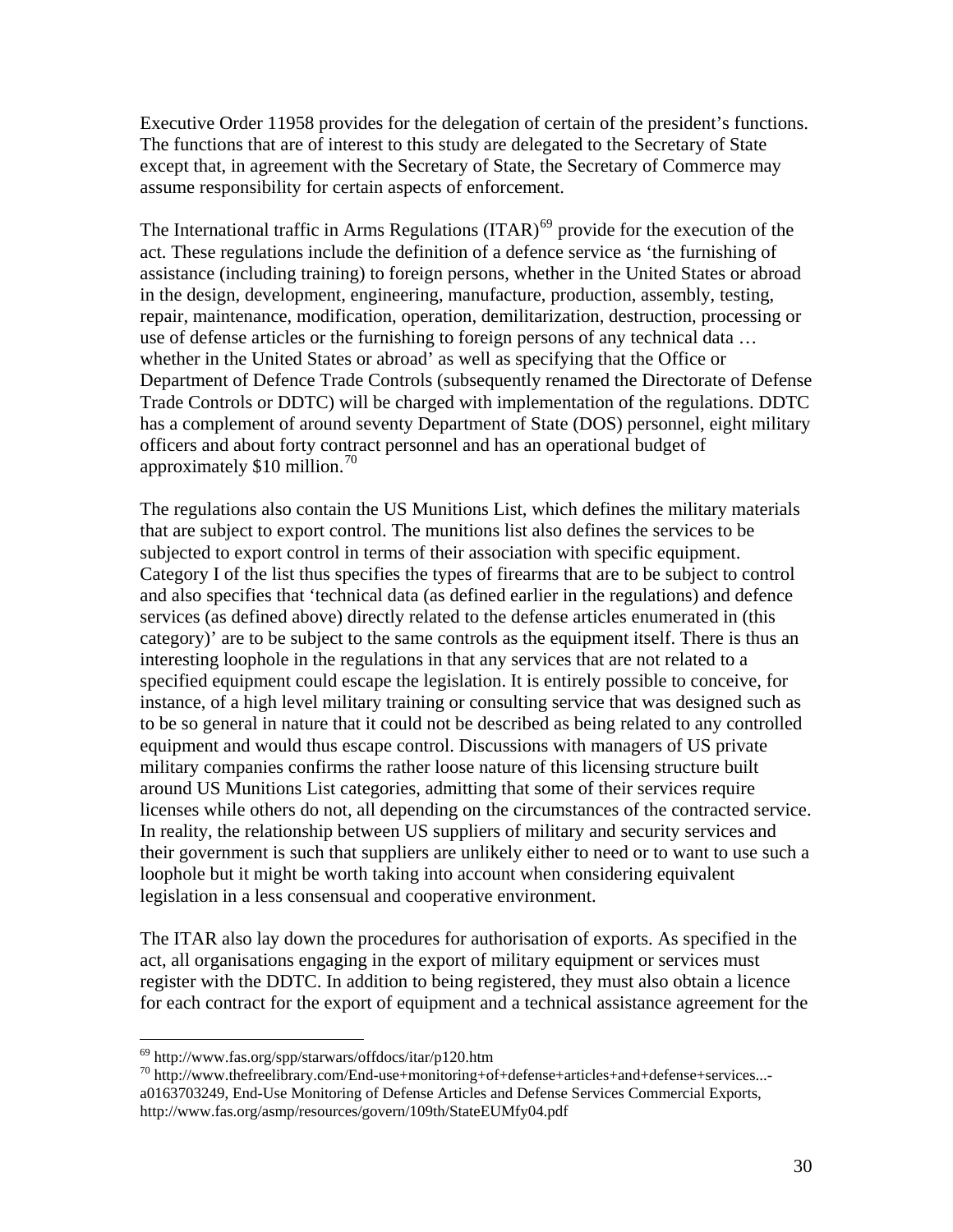<span id="page-30-0"></span>export of defence services. These applications are examined by the DDTC who will decide whether or not to award a license and may impose conditions on the license. These conditions may be as detailed as insistence on the alteration of specific information contained in PowerPoint presentations for training courses.<sup>[71](#page-30-1)</sup> The approval process may be internal to DDTC or may include consultation with other government departments, in which case the investigation is described as a 'staffed' review.

Similarly to the FMA, exports under ITAR that exceed \$50 million are subject to Congressional approval.

### **Application**

Both ITAR and FMS are set up with robust enforcement mechanisms, each having its own dedicated agency to manage the examination of applications, the issue of licences and the investigation of breaches. Given this robust framework and the US administration's global reach and intelligence gathering capabilities it is unsurprising that the regulations are significantly better policed than those in South Africa.

The enforcement of ITAR exports is generally run through a project known as Blue Lantern. Blue Lantern is run by the DDTC in conjunction with the US Customs service and aims to verify correct end use of equipment and services exported under ITAR. This enforcement includes background checks before issue of a licence, a procedure which reportedly often results in applications being denied and applicants being put on a State Department operated watch list, and post contract end user verification. Of around 60 000 export transactions undertaken every year approximately 500 are subjected to Blue Lantern Checks.<sup>[72](#page-30-2)</sup> A knowledge base has been established which allows DDTC staff to target the Blue Lantern checks towards those transactions that are most likely to be in contravention of the results. In 2004 18 percent of the checks returned unfavourable results.

A US State Department website records that in 2001 there were 50 arrests for AECA violations of which 39 resulted in convictions.[73](#page-30-3) Government interest in arms exports became more intense after 2001 and it was reported on the same website that during the first six months of 2006 there were 86 arrests and 32 convictions.

As a crude indicator of the costs involved in monitoring the ITAR system, we can compare the DDTC budget of around \$8.7 million for 2005 with the total exports under ITAR for that year of \$24 billion in equipment and \$27 billion in services.<sup>[74](#page-30-4)</sup> Although it is unclear to what extent the costs of other agencies contributing to DDTC investigations

<span id="page-30-1"></span><sup>71</sup> Correspondance with DDTC agreement officer cited in Marina Caparini op. cit.

<span id="page-30-2"></span><sup>&</sup>lt;sup>72</sup> End-Use Monitoring of Defense Articles and Defense Services Commercial Exports,

http://www.fas.org/asmp/resources/govern/109th/StateEUMfy04.pdf

<sup>73</sup> http://www.state.gov/t/pm/rls/fs/68550.htm

<span id="page-30-4"></span><span id="page-30-3"></span><sup>&</sup>lt;sup>74</sup> Report by the Department of State Pursuant to Sec. 655 of the Foreign Assistance Act Of 1961, as Amended Direct Commercial Sales Authorizations for Fiscal Year 2005, http://www.sipri.org/contents/armstrad/atlinks\_gov.html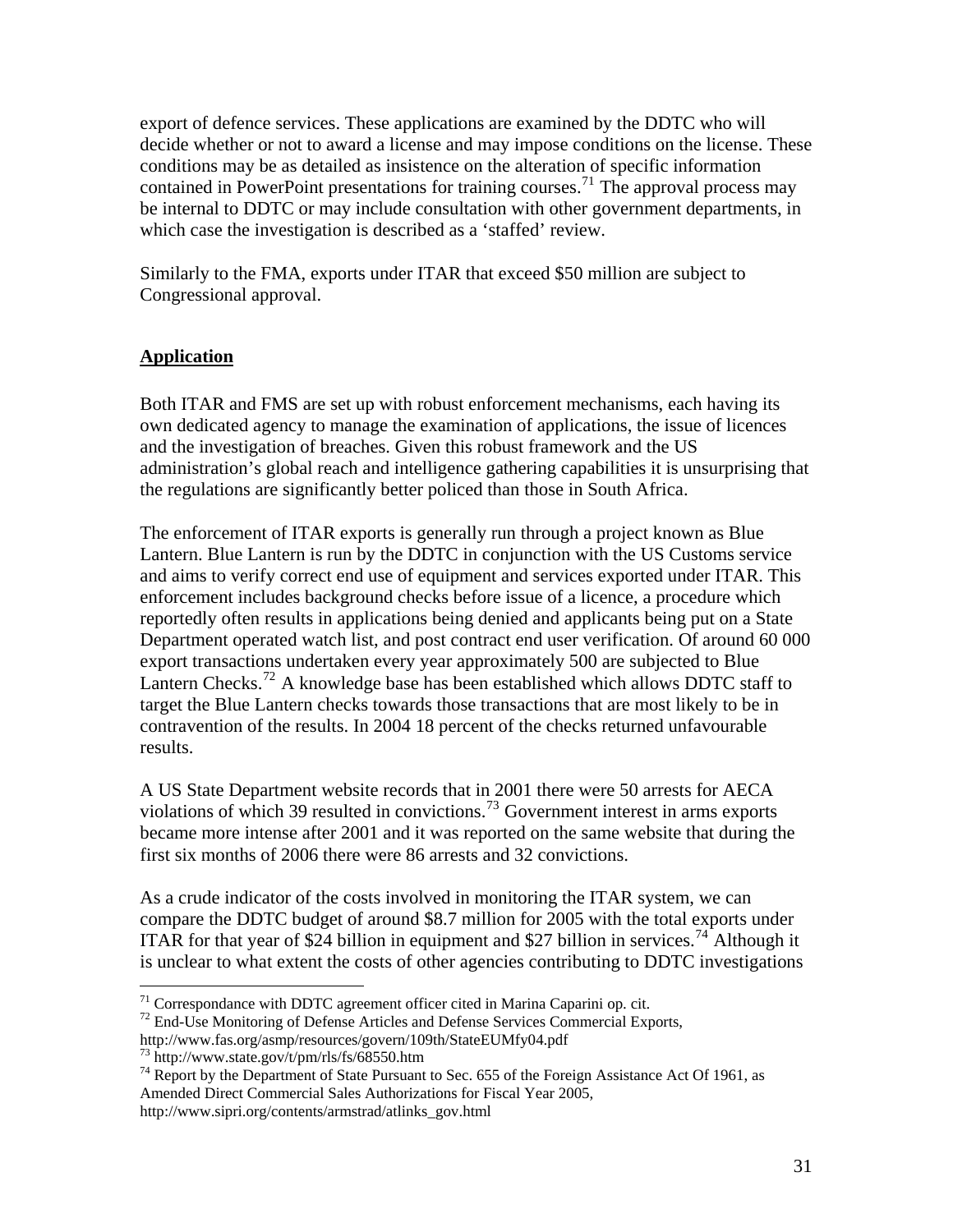<span id="page-31-0"></span>are reflected in these figures, they do give a crude indication that for every \$3000 of authorised export the government spends \$1 on administration of the ITAR licensing procedure. Clearly, these calculations do not apply to the FMS procedure, under which the supplier pays a three percent fee to cover government expenses.

While the Blue Lantern project has clearly had some success in detecting contraventions of the act, it is much less clear to what extent enforcement measures have involved private military and security companies providing armed protection in conflict zones. Deborah Avant notes that State Department officials have been reluctant to oversee contracts involving private military and security contractors. Moreover, due to the fluid movement between government and industry in the U.S., those individuals responsible for monitoring the delivery of private military and security services to their foreign clients on the ground – usually U.S. defence attachés – have often found themselves '"overseeing" past bosses – and feeling quite uncomfortable with the idea', undermining effective oversight.<sup>[75](#page-31-1)</sup>

There is also a suspicion that where US national interest is concerned the licensing process may get speeded up to the extent that pre licence investigations are not a realistic proposition. In the cases of applications for licenses in support of Operations Enduring Freedom and Iraqi Freedom, for instance, it is reported that the targeted turnaround time for licence applications has been reduced to 2 days for unstaffed (i.e. not subjected to interdepartmental review) ITAR applications and 4 days for staffed applications.<sup>[76](#page-31-2)</sup> While this may seem extreme, it could also be argued that, in the context of a set of regulations that are intended to serve the national interest, it is entirely coherent to reduce red tape that might slow up private contribution to a high profile government operation. In this context, and accepting the goals of the legislation, one could thus argue that the executive's flexibility to fast track licence application represents a bonus rather than a shortcoming.

### **Accountability**

 $\overline{a}$ 

It is arguable that the greatest common shortcomings of the two systems established under the AECA lie in the lack of democratic accountability and transparency of the procedures. In the case of an arms export valued at under \$50 million the licensing procedure is exclusively managed by the executive with no legislative input and even export contracts having a value over \$50 million can, if desired, be broken into smaller packages so as to fall below the threshold of congressional approval.

In addition to the lack of congressional input into the decision making process there are shortcomings in the reporting process. Section 38 (f) of the act requires Congress and the relevant Committees be informed of any changes to the US Munitions List and section 36

<span id="page-31-1"></span><sup>75</sup> Deborah Avant, *The Market for Force: The Consequences of Privatizing Security*, Cambridge: Cambridge University Press, 2005, p. 151.

<span id="page-31-2"></span><sup>&</sup>lt;sup>76</sup> GAO, 'Defense Trade: Arms Export Control System in the Post 9/11 Environment', February 2005, cited in Caparini op. cit.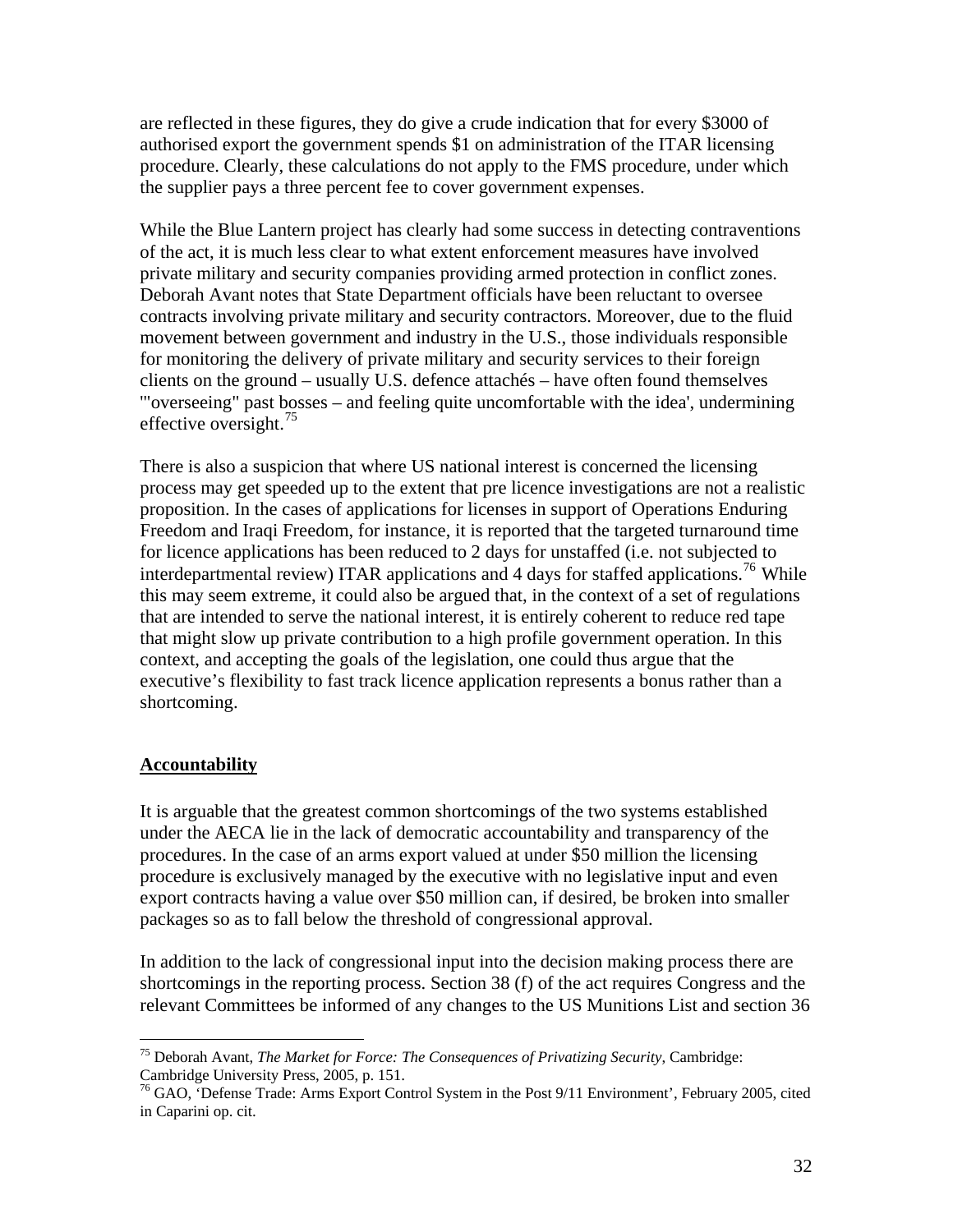<span id="page-32-0"></span>requires the President to make quarterly reports to congress both of offers to sell equipment to foreign countries and of export licences awarded. The reporting requirements specified under section 36 are laid out in the table below.

|                                     | <b>FMS</b>                  | <b>ITAR</b>             |
|-------------------------------------|-----------------------------|-------------------------|
| Defence Equipment not described     | Total value of articles     | Total value of licenses |
| as major and defence services.      | and services sold to each   | per country             |
|                                     | country                     |                         |
| Major defence equipment less than   | Total value of articles     | Total value of licenses |
| \$1M                                | and services sold to each   | per country             |
|                                     | country                     |                         |
| Major Defence Equipment greater     | Listing of letters of offer | Numbered listing        |
| than \$1M                           | and sales, specifying       | including description,  |
|                                     | description, quantity,      | quantity, price and     |
|                                     | dollar value, country of    | name and address of     |
|                                     | destination and US govt.    | end user                |
|                                     | agency conducting the       |                         |
|                                     | sale                        |                         |
| Defence services greater than \$50M | Congressional Approval,     | Congressional           |
|                                     | with report detailing       | Approval, with report   |
|                                     | description, destination,   | detailing description,  |
|                                     | recipient, cost and date    | destination, recipient, |
|                                     | of and reasons for          | cost and date of and    |
|                                     | transfer                    | reasons for transfer    |

It will be noted above that there is no requirement to disclose the names of companies that have registered as arms exporters and nor is it necessary to report which companies are exporting services or equipment. In the case of contracts valued at more than \$50M, however, one suspects that it would not take a determined investigative journalist long to make the link between supplier and contract. The ITAR<sup>[77](#page-32-1)</sup> specify that the destination country and dollar value and nature of any defence export may be withheld from the public if the President decides that disclosure would be contrary to the national interest. There is provision for the quarterly reports made to Congress to be classified, so it would seem that the national interest clause limits transparency to the public rather than the democratic accountability of the process. It is also reported that 'in May 2002, the Justice Department issued new guidelines allowing companies to challenge the release of information about them to the public under the Freedom of Information Act, further hindering public disclosure', $78^{\circ}$  $78^{\circ}$  which would indicate another shortfall in public visibility if not in democratic oversight.

### **Conclusion**

<span id="page-32-1"></span> $77$  ITAR 126.10(b)

<span id="page-32-2"></span><sup>78</sup> Laura Peterson, *Privatizing Combat, the New World Order*, the International Consortium of Investigative Journalists, http://www.publicintegrity.org/bow/report.aspx?aid=148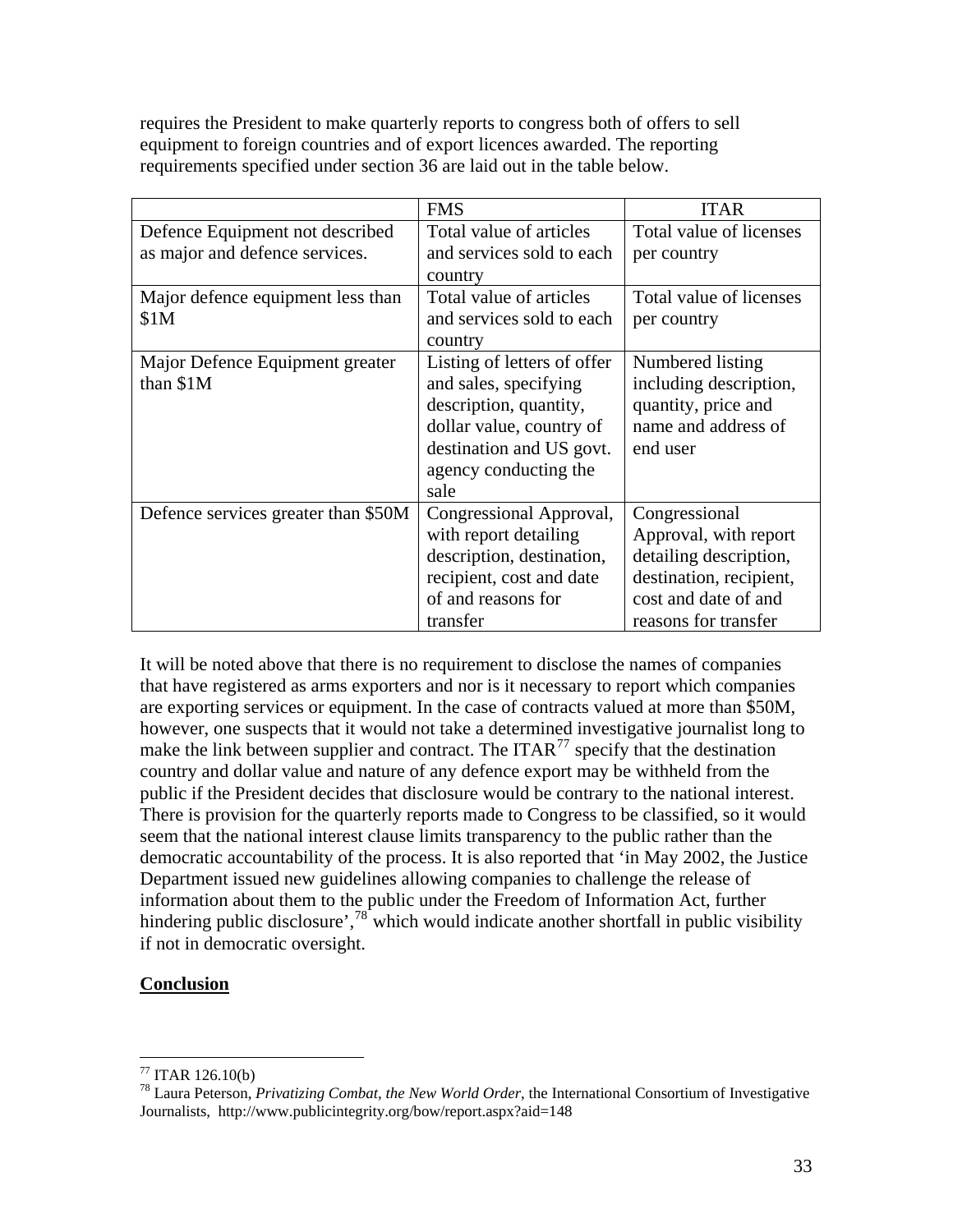<span id="page-33-0"></span>The United States has a dual system of arms export control that allows executive oversight and licensing of a wide range of defence related equipment and services. The legislation is intended to ensure that US persons and companies providing military services and equipment overseas do so in such a way as to support, or at least not to undermine, US foreign policy. It is thus unsurprising that, aside from a few provisions covering such areas as arms races and the diversion of development aid, there is little emphasis on humanitarian or human rights related considerations. It is also unsurprising that the legislation and ensuing regulations give wide ranging responsibility to the executive to the detriment of legislative input or oversight and that public scrutiny of the trade is kept to an absolute minimum. All this makes reliable assessment of the effectiveness of the implementation of the regulations difficult, but it does seem clear that the departments that are specifically tasked with implementation and enforcement of the legislation and which can call on the support of other government agencies, have had some success in preventing and prosecuting contraventions. Given the scale of US presence and capability overseas the enforcement net is wider than could be managed by any other country. Furthermore, the nature of the relationship between the US government and its suppliers of military equipment and services is such that there is a strong commercial disincentive for suppliers to contravene the regulations. Notwithstanding this it is, of course, impossible, to judge how much illegal trade does get through the net.

### **UNITED KINGDOM**

#### **Regulation of Domestic Security Providers**

The British domestic private security industry is governed by the Private Security Industry Act  $2001^{79}$  $2001^{79}$  $2001^{79}$ , the extent of which is specifically limited to the United Kingdom and contains no provisions for extraterritorial application. The act provides for the formation of an oversight and management body, called the Security Industry Authority and allows for licensing of operatives and registering of providers as 'approved contractors'.

For the purposes of this study, however, the act is of interest only in so far as that it demonstrates that the domestic market is seen as being entirely separate, for legislative purposes, from the international market.

#### **Arms Export Control**

 $\overline{a}$ 

The Arms Export Control Act 2002<sup>[80](#page-33-2)</sup> provides for the Secretary of State at the Department of Trade and Industry to provide or alter schedules of goods whose export is prohibited, such as the commonly referred to 'military list'.<sup>[81](#page-33-3)</sup> The Secretary of State may also prohibit the export of specified goods to specified locations by means of an order,

<span id="page-33-2"></span><span id="page-33-1"></span><sup>&</sup>lt;sup>79</sup> http://www.opsi.gov.uk/acts/acts2001/10012--a.htm#26  $^{80}$  http://www.opsi.gov.uk/acts/en2002/2002en28.htm

<span id="page-33-3"></span><sup>81</sup> http://www.dti.gov.uk/files/file32522.pdf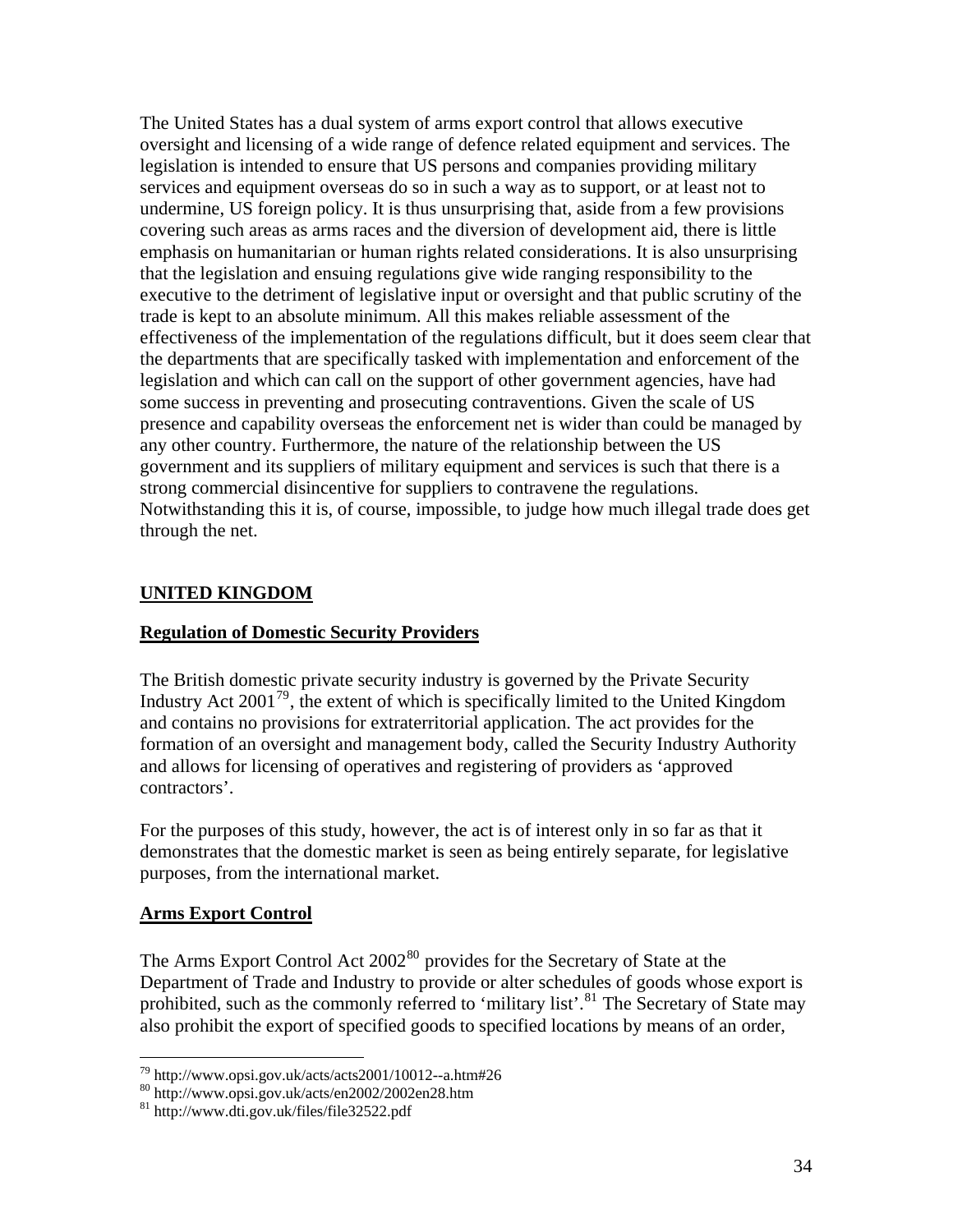<span id="page-34-0"></span>such as in the case of the Trade in Controlled Goods (Embargoed Destinations) Order 2004.[82](#page-34-1) These prohibitions are not, however, absolute and the Secretary of State may grant a licence for the export of any scheduled goods.

The legislation provides no guidance for the secretary of State in scheduling goods or granting licences, though the consolidated criteria announced by Peter Hain, Foreign & Commonwealth Office Minister, on 26 October  $2000^{83}$  $2000^{83}$  $2000^{83}$  which combine the UK criteria and the EU Code of Conduct do provide guidance for the scheduling of and award of licences to export arms. The situation in the UK can thus be seen as being close to those prevailing in France and Australia.

### **Regulation of PSCs and PMCs Operating Overseas**

The United Kingdom has a number of legislative instruments that could be applied, in certain circumstances, to private military and security providers operating overseas but no legislation specifically dedicated to their regulation.

In February 1998 the private military company Sandline sent a shipment of arms to Sierra Leone in support of a democratically elected regime but in violation of a UN arms embargo that was nominally supported by the UK. In the subsequent furore Sandline's management claimed that the British government was aware of the shipment and had unofficially approved it. This caused considerable embarrassment to the new Blair government, which had claimed that it would operate an ethical foreign policy. One result of this affair was the decision to publish a Green Paper discussing options for regulation of private security companies. The Green Paper was substantially delayed and, when it did come out, made few concrete recommendations. The general spirit of the paper indicates that a decision to regulate would come as a result of national interest concerns rather than any particular worries about ethical or human rights led motivations. There has been no perceptible movement in government circles since the publication of the Green Paper in 2001, and it is probably safe to say that regulation is now unlikely in the absence of a fundamental shift in UK policy.

This section will limit itself to a discussion of the extant legislation that could be applied to private security and military providers and to the nature and effectiveness of the self regulation scheme set up by the industry under the auspices of the British Association of Private Security Companies. The Green Paper, which is a very significant document, discussed a number of options, none of which have been implemented. A full discussion of the options outlined in the Green Paper will be reserved for the comparative analysis section of this study.

<span id="page-34-1"></span> $\frac{82}{83}$  http://www.opsi.gov.uk/si/si2004/20040318.htm

<span id="page-34-2"></span>

http://www.fco.gov.uk/servlet/Front?pagename=OpenMarket/Xcelerate/ShowPage&c=Page&cid=1014918 697565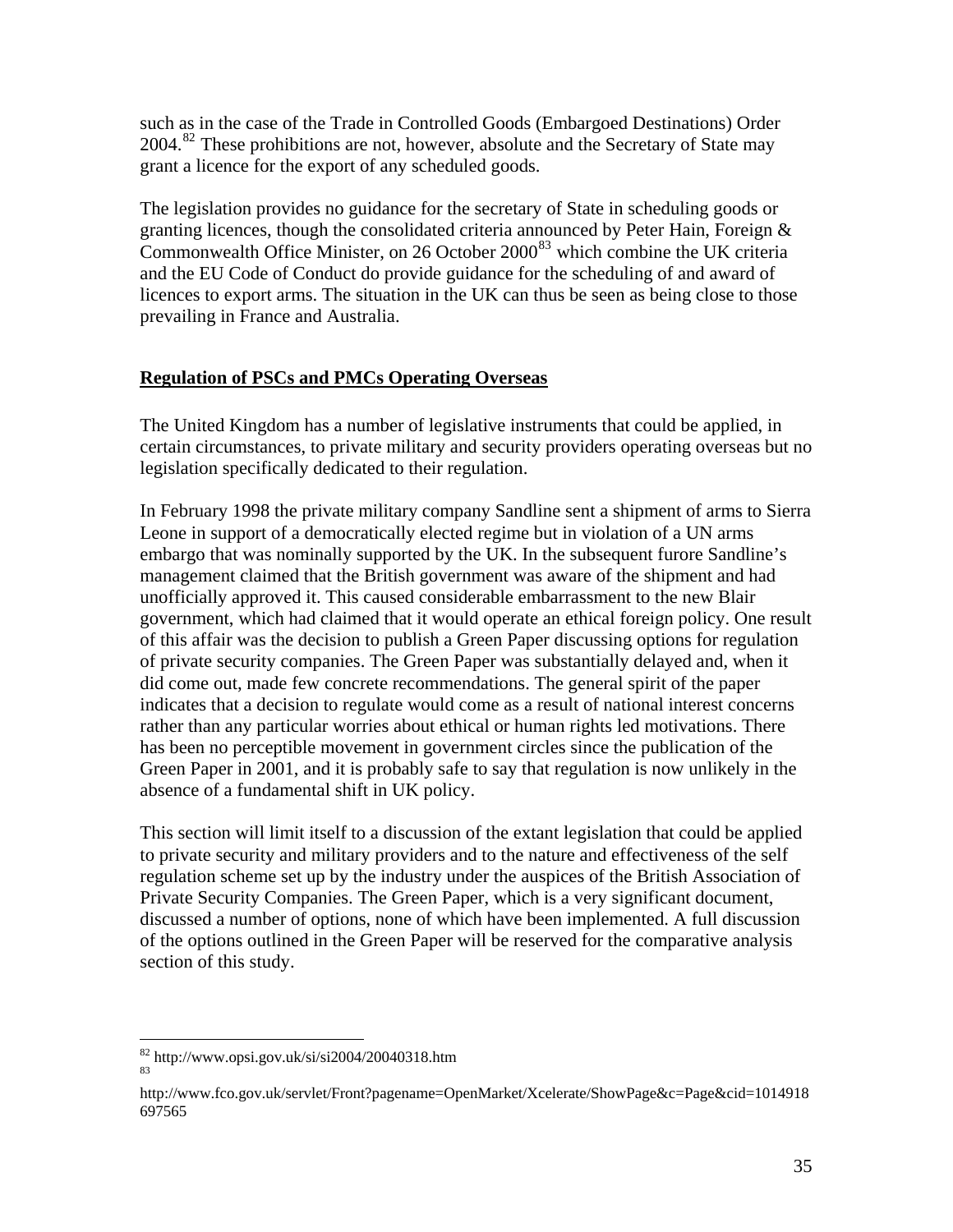# <span id="page-35-0"></span>**Current Legislation**

### Foreign Enlistment Act, 1870

The objective of this act was to discourage UK subjects from engaging in foreign armed forces that were likely to act contrary to UK national interest. Specifically, there was a desire to avoid seeing UK subjects fighting against UK armed forces.

In order for a person to be liable to prosecution under the act they must fulfil the following conditions;

If a British Subject, irrespective of location, serve or agree to serve in the military service of a state that is at war with a foreign state at peace with the UK.

If on UK territory, irrespective of nationality, induce someone to serve in the military service of a state that is at war with a foreign state at peace with the UK.

To induce another to go abroad in order to accept a military engagement.

There has, apparently, never been a successful prosecution under the act, although prosecutions were considered during the Spanish Civil War. As far as this study is concerned, the act is of limited interest as the provisions are concerned with service in a foreign armed force rather than for a commercial organisation. As with article 28-3 of the French civil code, however, which allows the French government to prohibit an individual from continuing to serve in a foreign armed service, the 1870 act might conceivably be used against a PSC/PMC employee who was engaged in the forces of a government client in order to escape being defined as a mercenary. This use of the act, though a theoretical possibility, is unlikely to be applied in practice because, among other considerations, it is rare for PSC/PMCs to be engaged by states to fight other states.

### Terrorism Act 2000<sup>[84](#page-35-1)</sup>

 $\overline{a}$ 

Like the 1870 act, this act is not aimed at regulating private security and military providers, but it might allow the prosecution of certain individuals.

Section 54 makes it an offence to provide training in firearms or explosives, to receive training in firearms or explosives, or to invite another to receive training in firearms or explosives. There are questions about the applicability of this regulation to PSCs as it is a defence to show that the actions were intended for a purpose other than terrorism, but the definition of terrorism is such that an action, wherever undertaken, involving the use of firearms or explosives in support of any political or ideological cause and which causes serious damage to person(s) or property, wherever located, is a terrorist act. It is thus not

<span id="page-35-1"></span><sup>84</sup> http://www.opsi.gov.uk/Acts/acts2000/20000011.htm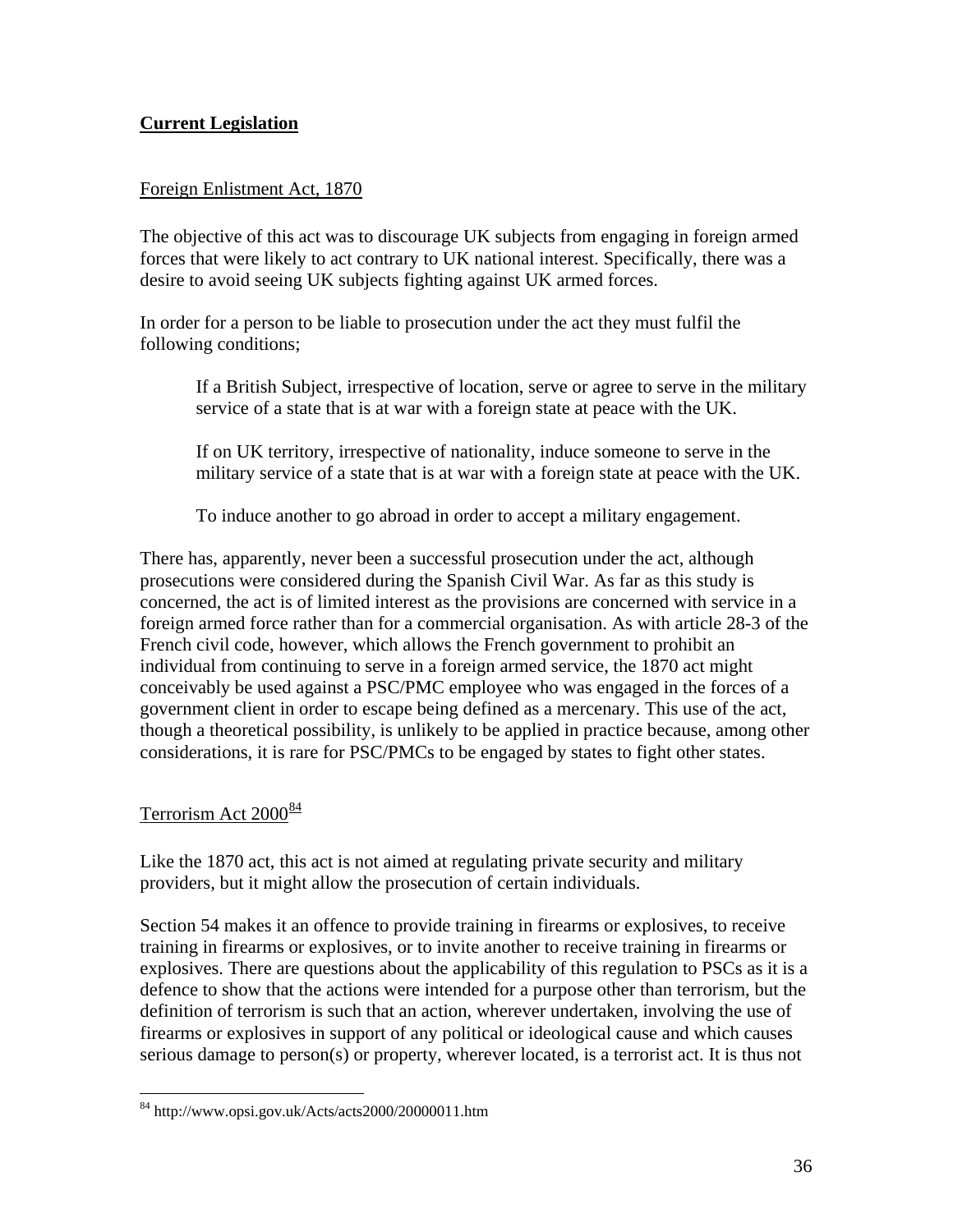<span id="page-36-0"></span>hard to conceive of circumstances under which a PSC employee, himself being trained or engaged in training others for combat operations, would be guilty of an offence under the act. Given the intentions of the act, though, and the difficulties involved in collecting evidence, it is unlikely that it would be used to prosecute PSC or their employees.

Section 60 prohibits the incitement of certain actions that are prohibited under the offences against the person act, and internationalises UK jurisdiction with respect to such incitement provided it involves a terrorist act. As with section 45, however, even though PSC activities may well fall within the definition of terrorism, it is unlikely that the act will be used against PSCs. Furthermore, persons acting on behalf of the crown can not be prosecuted under this section, so any PSC employee on a government contract would presumably be excluded.

# Export Control Act 2002

Section 2 provides for the control of technology transfers and section 3 provides for technical assistance control. The circumstances in which the act may come in to play are when an activity could threaten UK national security, have an adverse effect on peace, security or stability in any region of the world or within any country, facilitate contraventions of the international law of armed conflict, or lead to internal repression in any country or breaches of human rights. In these circumstances the Secretary of State may outlaw transfers or assistance by order.

The application of this law to private security and military providers will, however, have limitations as they are more likely to come under the technical assistance provisions than the export or transfer provisions, and the technical control provisions can only be applied if directly related to an export or transfer control. This means that the Secretary of State would appear to have no power to prohibit, for instance, a PSC from providing small arms training in a given state if there is no regulation prohibiting export of small arms to that state.

# Landmines Act 1998<sup>[85](#page-36-1)</sup>

 $\overline{a}$ 

Under this act, it is an offence to use, develop, produce, acquire or transfer an anti personnel landmine or to assist any other person to do so. This law applies in the UK for all persons and corporate bodies and outside the UK to UK subjects and UK incorporated corporate bodies. It is therefore clear that a PSC wishing to provide assistance and training in the use of anti personnel mines can indemnify itself by establishing a presence in an appropriate jurisdiction and using non UK employees for that particular contract.

<span id="page-36-2"></span>Walker and Whyte<sup>[86](#page-36-2)</sup> report that DynCorp Aerospace, a UK subsidiary of DynCorp, contravened the act in the run up to the invasion of Iraq, but were never pursued in the

<span id="page-36-1"></span><sup>85</sup> http://www.opsi.gov.uk/acts/acts1998/19980033.htm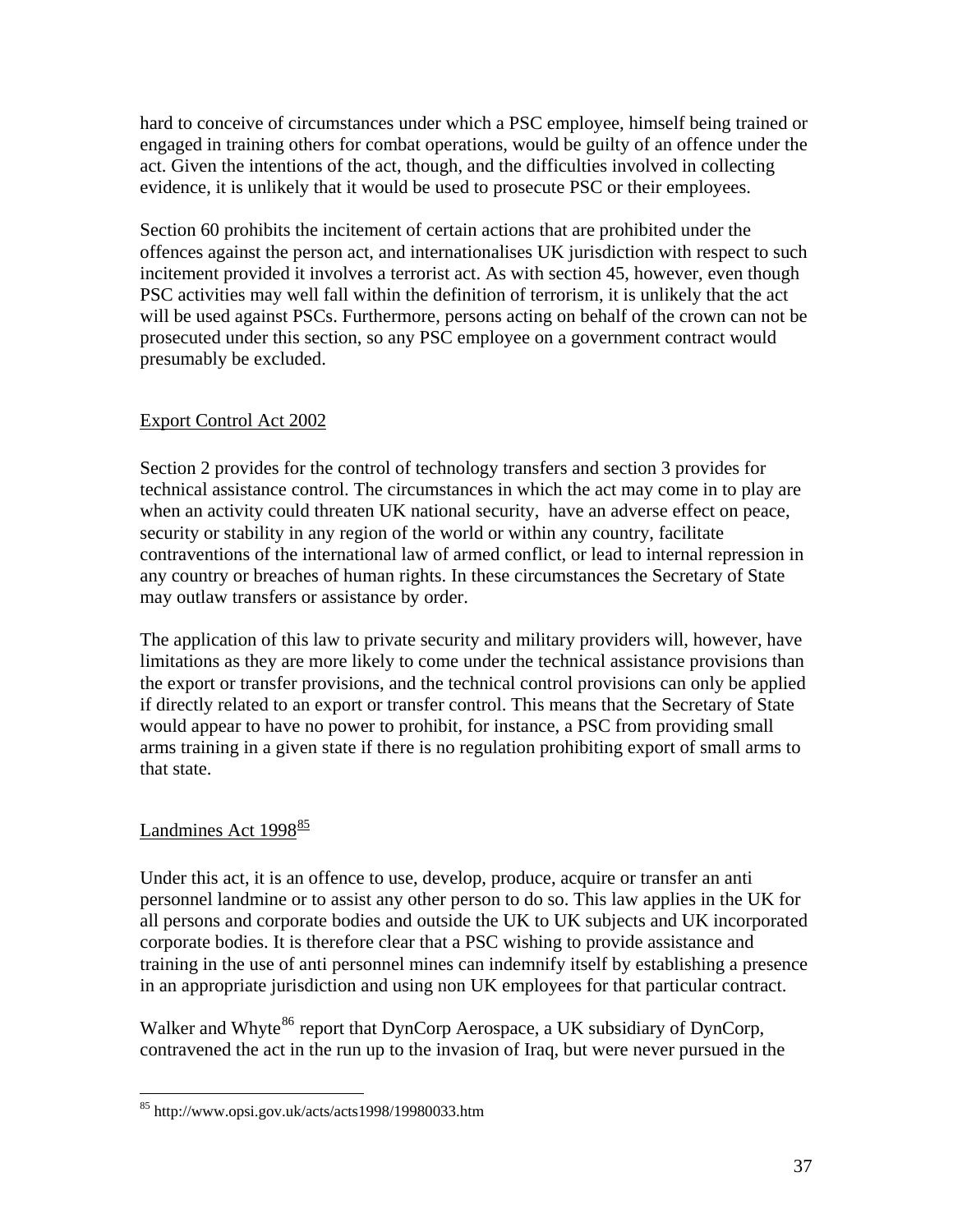<span id="page-37-0"></span>British courts, which may indicate a lack of governmental enthusiasm for prosecutions of certain private military and or security companies.

#### **The Current Situation**

Whatever the facts of who said what to whom, the Sandline affair illustrates the broad nature of the relationship between the UK government and PSCs. Certain companies are deemed to be acceptable and their activities are not interfered with by the government as long as they remain broadly acceptable. Other companies, deemed less acceptable, may find life difficult in the UK. Certainly, the government is a big enough consumer of PSC services to reduce any one company's wayward tendencies, in addition to which the provisions listed above give the attorney general scope to make life at least awkward for PSCs that are deemed unacceptable. Alongside these considerations lies the fact that the bulk of PSC personnel come from a public service background and would likely be uncomfortable acting against the wishes of the government.

Perceptions of what constitutes an acceptable security or military provider may evolve with changing governmental priorities, but broadly it implies a requirement to act in a generally responsible way as far as human rights and international law are concerned and specifically not to act against perceived UK national interest.

Partly in response to this need to be readily identified as acceptable, a number of British security and military providers have formed a trade association called the British Association of Private Security Companies (BAPSC). This organisation was launched in February 2006 with the aim of working 'to promote the interests and regulate the activities of UK based firms that provide armed defensive security services in countries outside the UK'.<sup>[87](#page-37-1)</sup> Member companies are required to sign up to and abide by the association's charter, provided at Annex C, and the association is wholly funded by subscribing members. The association is inevitably seen as a lobbying organisation for the industry, acting as 'a collective voice of our industry to engage government',<sup>[88](#page-37-2)</sup> but it is also intended to act as a mechanism for self regulation.

This form of self regulation has the advantage, particularly in the laissez faire context of the British industry, that membership of the association would be a signal that a company has a track record of compliance with international humanitarian law and relevant international legal statutes, has undertaken not to involve itself in criminal activities or with criminal organisations, engages only in protective and defensive security tasks and provides adequate training for its staff. The mechanism has the further advantage that the burden of proof required to expel a company from the association for breaches of law would be much lower than the burden of proof required in a court of law. As has already

<sup>&</sup>lt;sup>86</sup> Clive Walker and Dave Whyte, 'Contracting out War? Private Military Companies, Law and Regulation in the United Kingdom', *International and Comparative Law Quarterly*, Vol. 54, July 2005.

<span id="page-37-2"></span><span id="page-37-1"></span>

<sup>&</sup>lt;sup>87</sup> From BAPSC website, http://www.bapsc.org.uk/default.asp<br><sup>88</sup> Tim Spicer, quoted in 'U.K.: War's fertile grounds for soldiers of fortune', Peter Almond, *The Sunday [Times,](http://www.timesonline.co.uk/)* 30 October 2005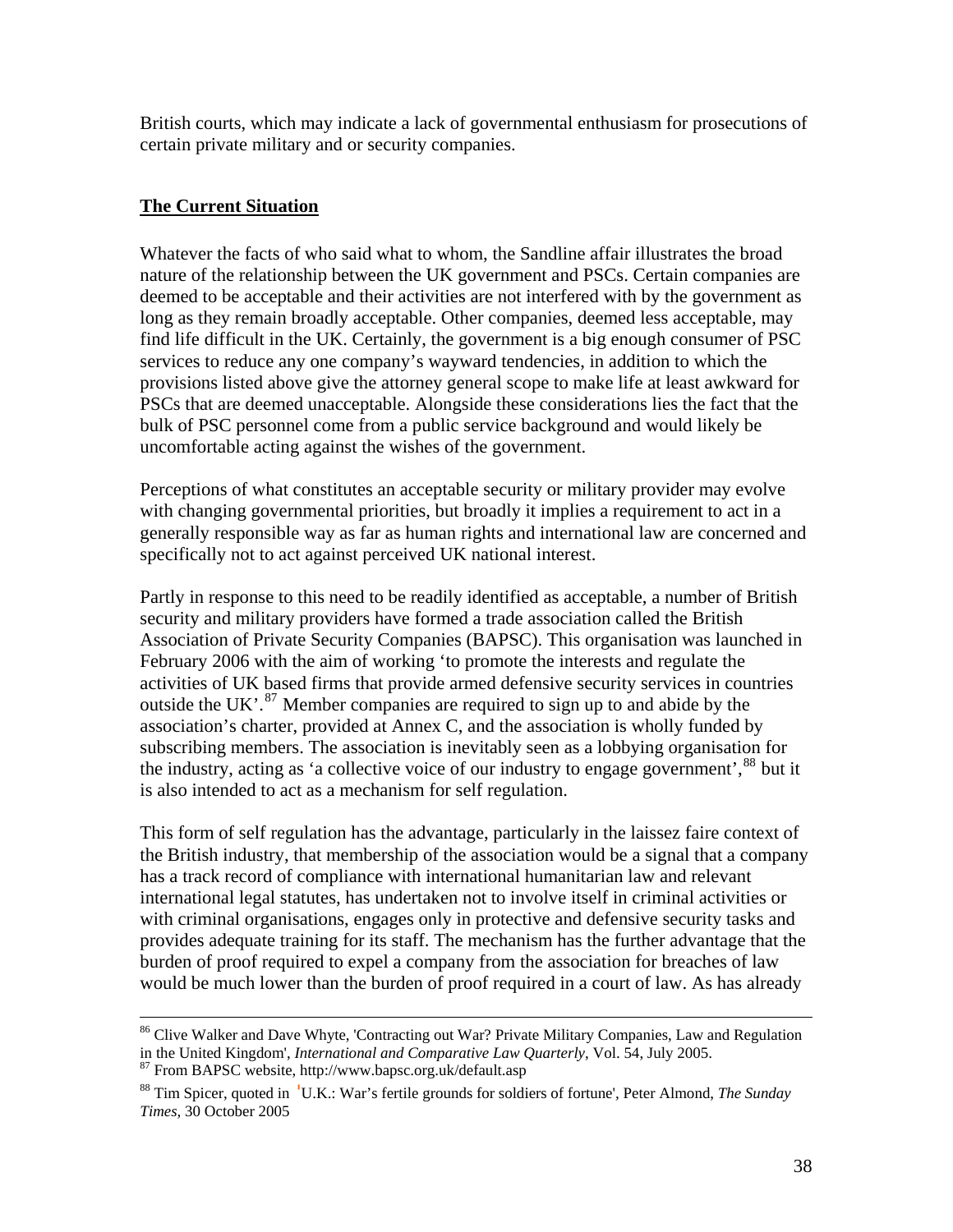<span id="page-38-0"></span>been shown in the South African case study, the collection of evidence to secure prosecutions can be problematic so regulation through membership of a trade association, with its lower burden of proof, may actually be more effective than regulation through the law. This advantage is further strengthened when one raises the possibility of it being a requirement of membership that members cooperate fully with association enquiries, which is not a provision of BAPSC membership.

There are, however, a number of reservations that have to be voiced about this mechanism. The first concerns the willingness of the industry, in the absence of any government involvement in the trade association, to regulate itself. If it became clear that the association was failing in its duty to investigate breaches of the charter then the system, which is based on the credibility of the association, would collapse. In the particular case of the BAPSC this is a worry as there is no indication of any systematic process of audit or investigation of alleged breaches of the charter and nor is it clear how welcome intrusive investigations would in reality be. A second concern is the self funding nature of the organisation. Companies pay subscriptions that are related to their size and this situation means that the relationship between the association and its larger paymasters, whose activities it is supposed to oversee and whom it might be required to expel, is less straightforward than might be ideal.

#### **Summary**

The UK government is a proponent of free market liberalism and withdrawal from many of those areas that are regarded as the exclusive domain of state actors. Coherent with these philosophies, much traditional military activity has been and is being privatised and the private security sector, which generates considerable governmental revenue in its own right as well as enjoying a symbiotic relationship with the wider arms industry, is left substantially to respond to market forces. At one level there is an acceptance that a fully regulated industry would be more satisfactory, but working against this is a feeling that effective regulation will be difficult to enforce and that the chosen combination of Darwinian market forces and occasional gentle nudges from the government results in an industry and a market that acts broadly in accordance with ethical and legal norms, generates revenue, and allows private sector activities to be aligned with national interest considerations.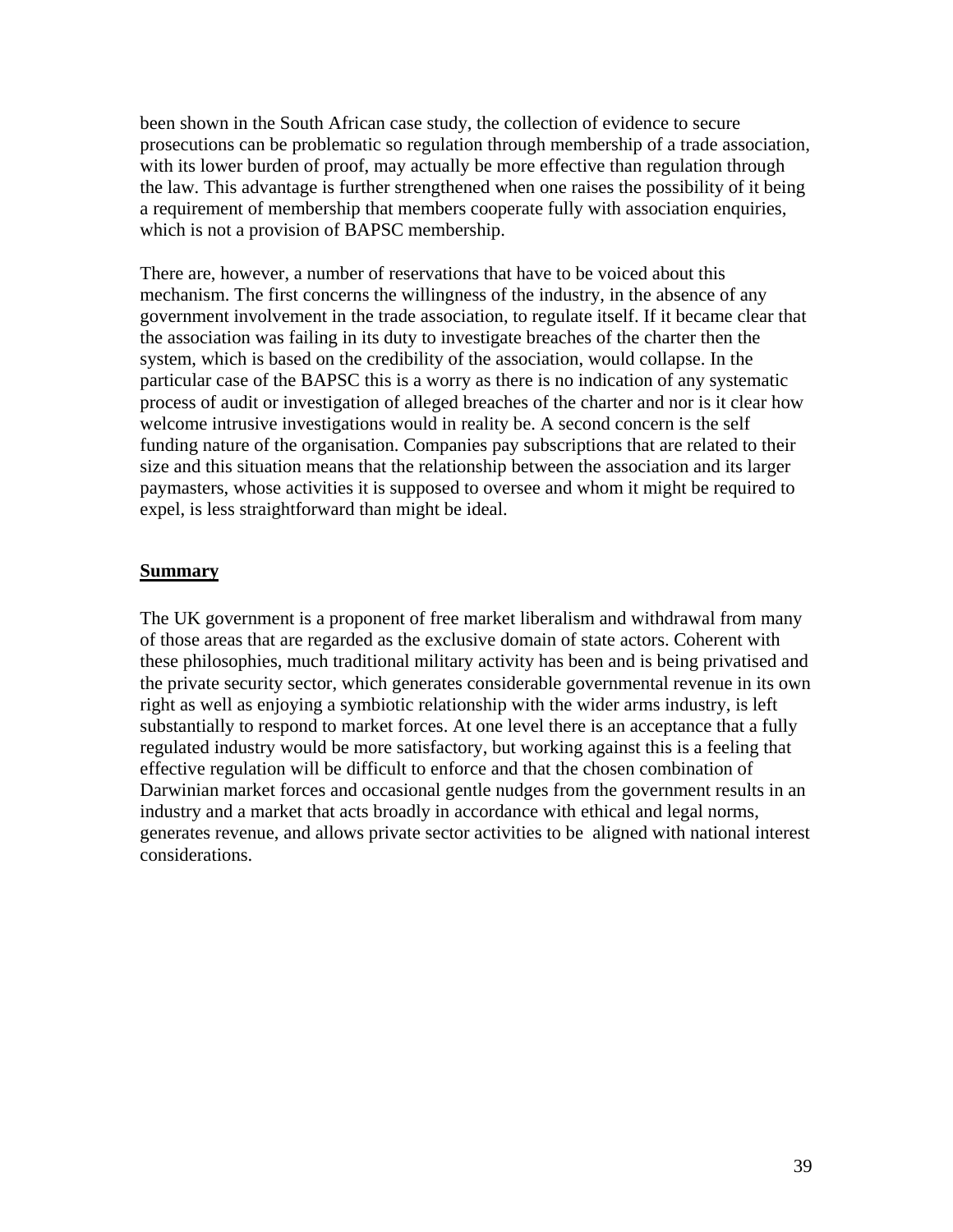# <span id="page-39-0"></span>**SWISS ARMS EXPORT LEGISLATION**

The legislation covering export of arms from Switzerland is contained in the federal armaments (matériel de guerre) law,  $89$  the armaments ordinance,  $90$  and indirectly, the federal law on the application of international sanctions.<sup>[91](#page-39-3)</sup>

The federal armaments law provides for the Federal Council (Conseil Fédéral) to establish, by ordinance, a list of equipment that is covered by the definition or armaments and to designate a single agency to implement the law. The list is provided at Annex 1 to the ordinance and the agency charged with implementation of the law is the Secrétariat d'Etat à l'économie or SECO.

The underlying principle of the operation of the law is that no manufacturer or broker of armaments may export any item that is on the list of armaments without authorisation, initially to offer for sale and then to enter into a contract.

Article 18 of the law specifies that, in general, exportation will only be authorised to governments or companies working for governments, and that a guarantee must be provided that the armaments will not be re-exported. Article 5a of the ordinance states that anyone wishing to export arms to someone other than a government or a company working for a government will only receive authorisation if they can demonstrate that the import of the arms into the country concerned has been approved by the government of that country.

Article 20 of the law specifies that similar authorisation is needed for the export of intellectual property and services required for the development, fabrication and exportation of arms. There is, however, no need for a specific authorisation if the contract is for installation or routine repair and maintenance of arms whose export has been subject to an authorisation. The criteria against which an application for the export of such services is judged are laid down in article 5 of the ordinance and they specify that the decision must take into account the following considerations;

- a. The maintenance of peace, international security and regional stability
- b. The situation in the destination country, with particular reference to respect of human rights and the use of child soldiers
- c. Switzerland's efforts in the areas of cooperation and development
- d. The destination country's attitude to the international community, particularly its respect of international law
- e. The policy of countries which, like Switzerland, are signed up to international arms control regimes.

<span id="page-39-1"></span><sup>89</sup> RS 514,51, http://www.admin.ch/ch/f/rs/514\_51/index.html#id-1

<span id="page-39-2"></span> $^{90}$  RS 514,511, http://www.admin.ch/ch/f/rs/514\_511/a2.html

<span id="page-39-3"></span> $91$  RS 946,231, http://www.admin.ch/ch/f/rs/946\_231/index.html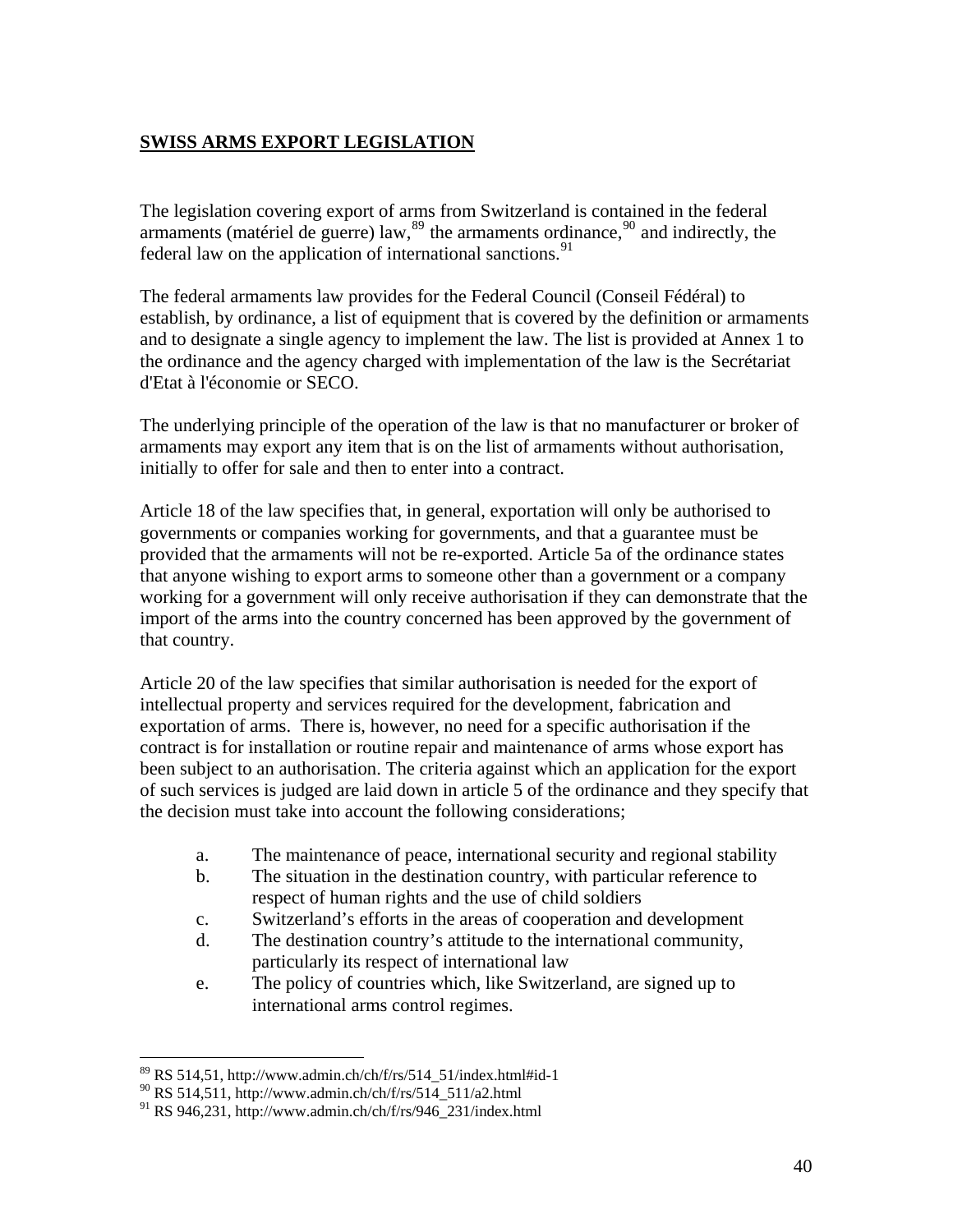<span id="page-40-0"></span>Article 22 of the law specifies that authorisation for the export of material should be given unless it would be contrary to international law, contrary to Swiss foreign policy or contrary to Switzerland's international obligations and article 26 specifies that exportation to a country covered by the embargo law should not be authorised. The terms of Article 22 are interesting as they lay the burden of proof on the government, which has to demonstrate that there is good reason not to export the arms.

The authorisation process operates in two stages, with an initial authorisation being required to construct armaments or for anyone intending to export them and a specific authorisation being required for each export contract.

There is a geographical element to the regulation in that Annex 2 of the ordinance provides a list of countries, limited to North America, Argentina, Japan and Europe, to which armaments and technical knowledge may be exported by persons or organisations holding only the initial authorisation but not the specific authorisation.

### **Conclusion**

In conclusion, the Swiss arms export regulations follow the general model in that they establish a list of equipment the export of which requires a licence and allows for regular updates of the list. The decision whether or not to award a licence is based on international law, Swiss foreign policy and Swiss international obligations. The process involves two stages, with an initial licence being required for the manufacture of arms or for anyone intending to export them and a specific authorisation being required for each export contract. Exports to North America, Argentina and a number of European countries do not need the specific authorisation.

### **ANALYSIS**

### **Separation of Domestic and External Markets**

The first observation to make here is that four of the five case study countries have established legislation covering the domestic security market that does not cover overseas activities. The fifth, South Africa, includes an extraterritoriality provision in its internal legislation but does not make use of this provision, which is in any case ambiguous as concerns South African companies operating exclusively overseas. The second observation is that the two countries that have legislated to regulate their overseas operations of their private security and military companies have done so without reference to their domestic markets or the legislation that covers them. One conclusion that can be drawn is that there is no requirement to establish a register of domestic providers in order to regulate the overseas market.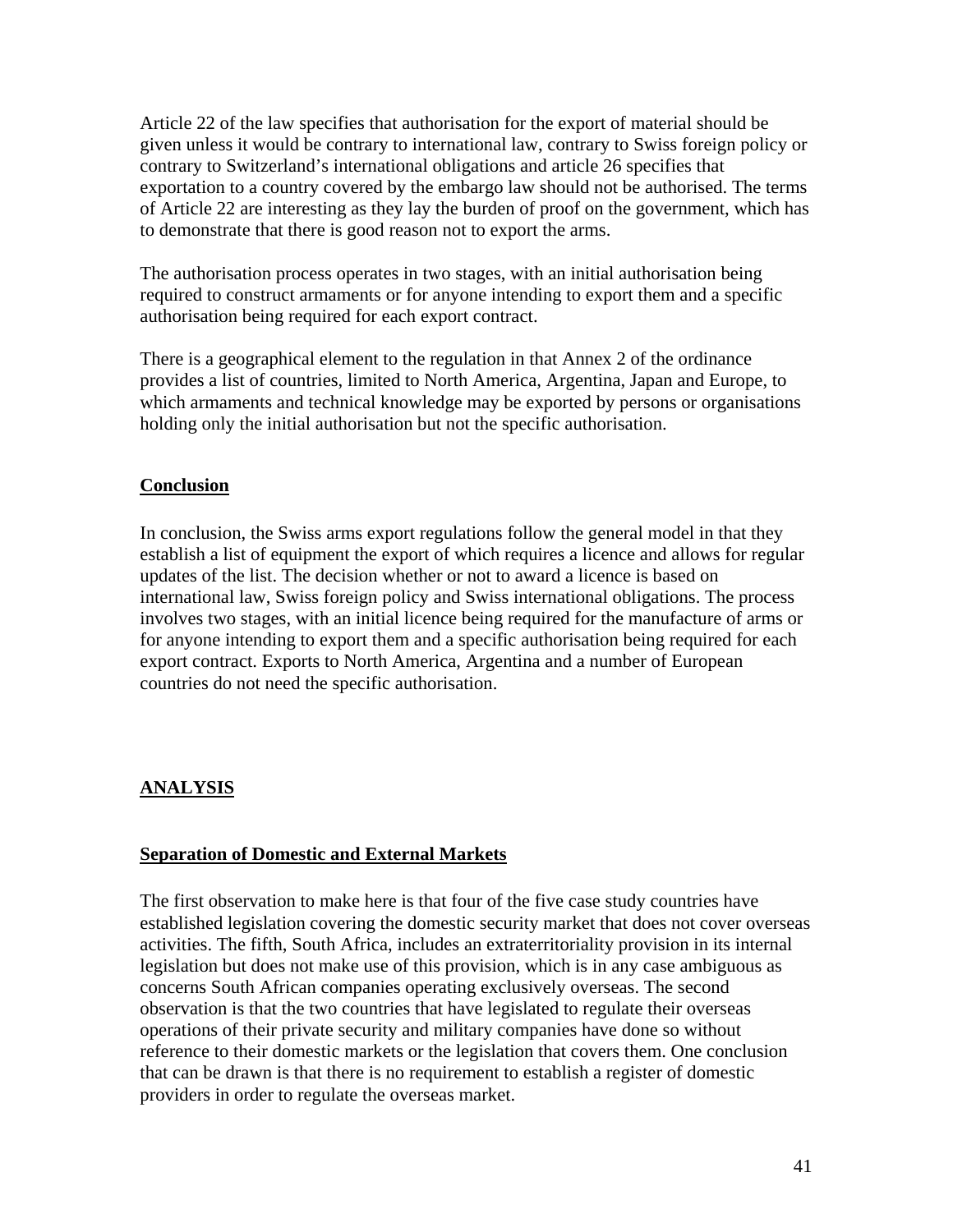<span id="page-41-0"></span>Analysis of the actors involved would seem to back up this conclusion. Security operations in Switzerland are so different from security and military operations in areas of crisis or conflict that the skills that a company gains in the domestic market are unlikely to be of significant use to them in the overseas market, and habits formed in the Swiss market may even become a hindrance when working overseas. This is reflected in the very small number of developed world companies that provide armed protection and security services both in their domestic markets as well as in zones of crisis or conflict.

The answer to this question, then, is that it is possible to regulate the export of security and military services without establishing a combined registration system for the domestic and international markets.

#### **Defining the Object of Regulation**

 $\overline{a}$ 

The first question to be addressed here asks whether regulation should be aimed at actors or actions. There have been a number of attempts to establish a typology that differentiates between legitimate actors and those that might merit regulation. In this context commentators often make a distinction between Private Security Companies, which are described as offering essentially defensive services, and Private Military Companies, which may offer to participate in more traditional military type operations, even taking the offensive if required. There are a number of difficulties with such typologies, one of which is that any given company is likely to offer a range of services spanning different definitions and another is that the nature of a company's operations, and its interest to regulators, is likely to be defined as much in terms of the context of operation as the nature of the operational objective. The protection of a cash delivery in Zurich or even Khartoum may be a relatively innocuous operation while the same operation undertaken in Baghdad may have very different connotations. To quote the British Government's Green Paper:

 …the problem of definition is not merely one of wording. The internationally agreed definitions have been shaped to suit the agendas of those drafting them and are not necessarily very useful. The fact is that there are a range of operators in this field who provide a spectrum of military services abroad. It is possible to devise different labels according to the activities concerned, the intention behind them and the effect they may have; but in practice the categories will often merge into one another.  $92$ 

It is thus recommended that regulation be aimed directly at types of activity, rather than at a classification of actors that is based on their business profiles or the range of services they offer.

<span id="page-41-1"></span><sup>92</sup> Foreign and Commonwealth Office, Green Paper, *Private Military Companies: Options for Regulation*, London: The Stationary Office, 2002, p.9. Available at<http://www.fco.gov.uk/Files/kfile/mercenaries,0.pdf>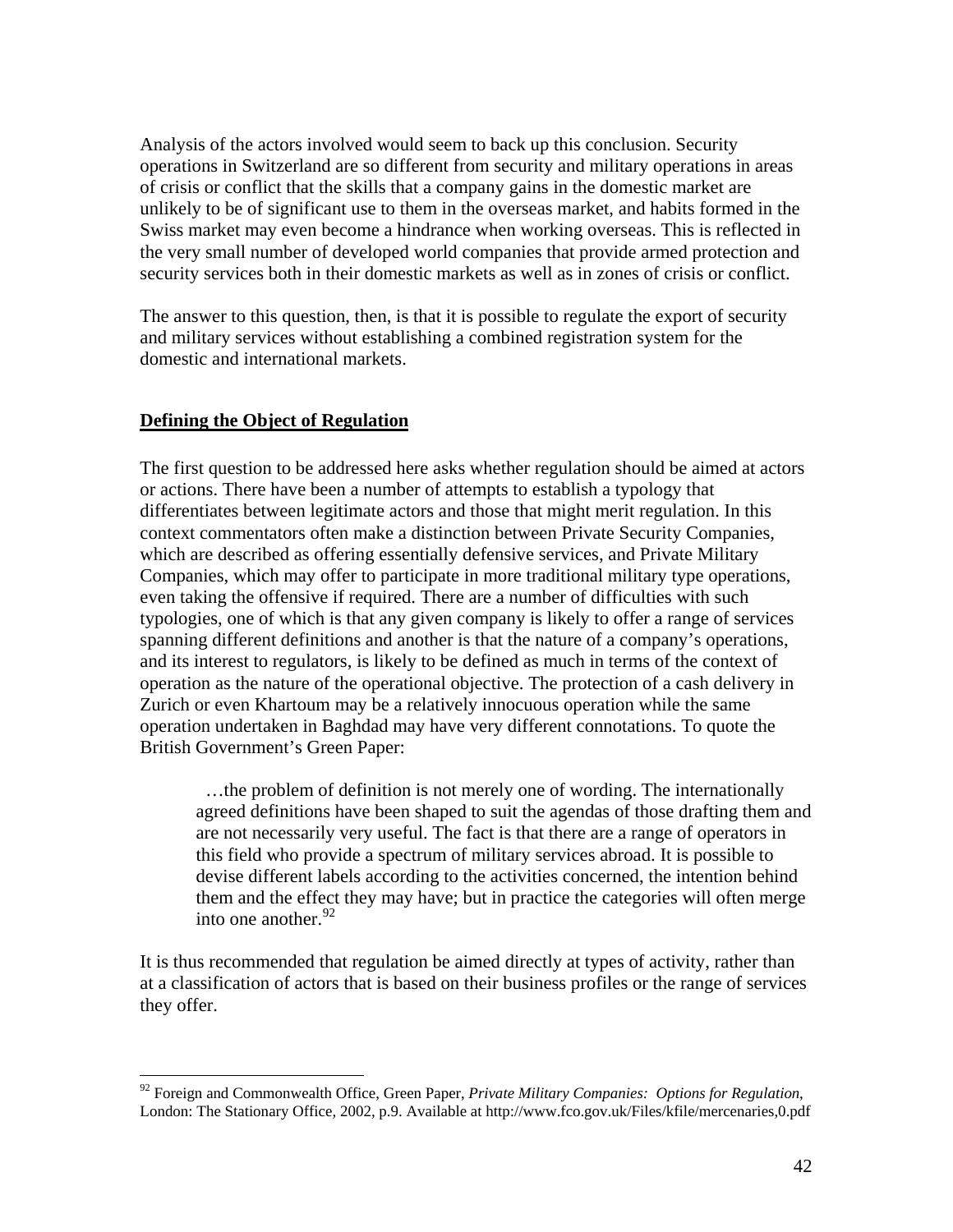#### <span id="page-42-0"></span>Mercenary Type Activity

The Australian and French systems provide models for the outright banning of mercenary activity, using definitions that are based in different international conventions. The activities described by either of these conventions are so universally regarded as reprehensible that there is probably a good case for legislation to criminalise them, even claiming a degree of extraterritorial jurisdiction, without having to get involved in debates about unfair restriction of freedoms. It may thus be opportune to include provisions similar to those contained in the French or Australian laws in any legislation that covers private security and military provision, but it should be borne in mind that such legislation is likely to be so difficult to enforce as to render it largely symbolic.

#### Private Security and Military Companies

Clearly, in defining the activity to be regulated the challenge is to cast the net wide enough to allow the government to catch all the activity that it wishes to limit but not so wide as to waste government resources and impede the activities of bona fide actors. It may also be desirable to maintain some margin for the government to examine each proposed action on a case-by-case basis and to approve or not according to the requirements and interests of the ruling government. For this reason it may be best to introduce a two stage approach: the first stage consisting of a net wide enough to be sure of catching all potentially undesirable activity and the second stage allowing the government to sort through this catch to determine precisely which activities are suitable at the time and in the prevailing circumstances and which activities should be prohibited. This recommends establishment of a licensing system, with the first stage identifying those activities that need to be licensed and the second defining those that are awarded the licence. In the event, however, of a decision to opt for outright banning of private security and military companies worldwide or in defined zones, the range of activities to be banned will substantially resemble the range of activities that would, under a licensing system, need to be licensed. This section will discuss the means that might be used to set the limits of the first net which would be used in either a licensing regime or an outright ban.

The South African legislation as it currently stands gives a wide ranging definition of military and security services and assistance that would probably cover all the activities that the Swiss government would wish to regulate but leaves a hole in the net by exempting 'humanitarian or civilian activities aimed at relieving the plight of civilians in an area of armed conflict'. The definition of 'security services' provided in the Regulation of Foreign Military Assistance Act of 1998 is also considered too broad. The South African government's past failure to enforce the Act makes assessment of its real effectiveness problematic. What does seem clear, however, is that the correction enshrined in the Prohibition of Mercenary Activities and Regulation of Certain Activities in Country of Armed Conflict Act of 2006, which specifically requires South African humanitarian organisations to have successfully applied to register with the licensing body to provide humanitarian assistance in regulated countries, will incline law abiding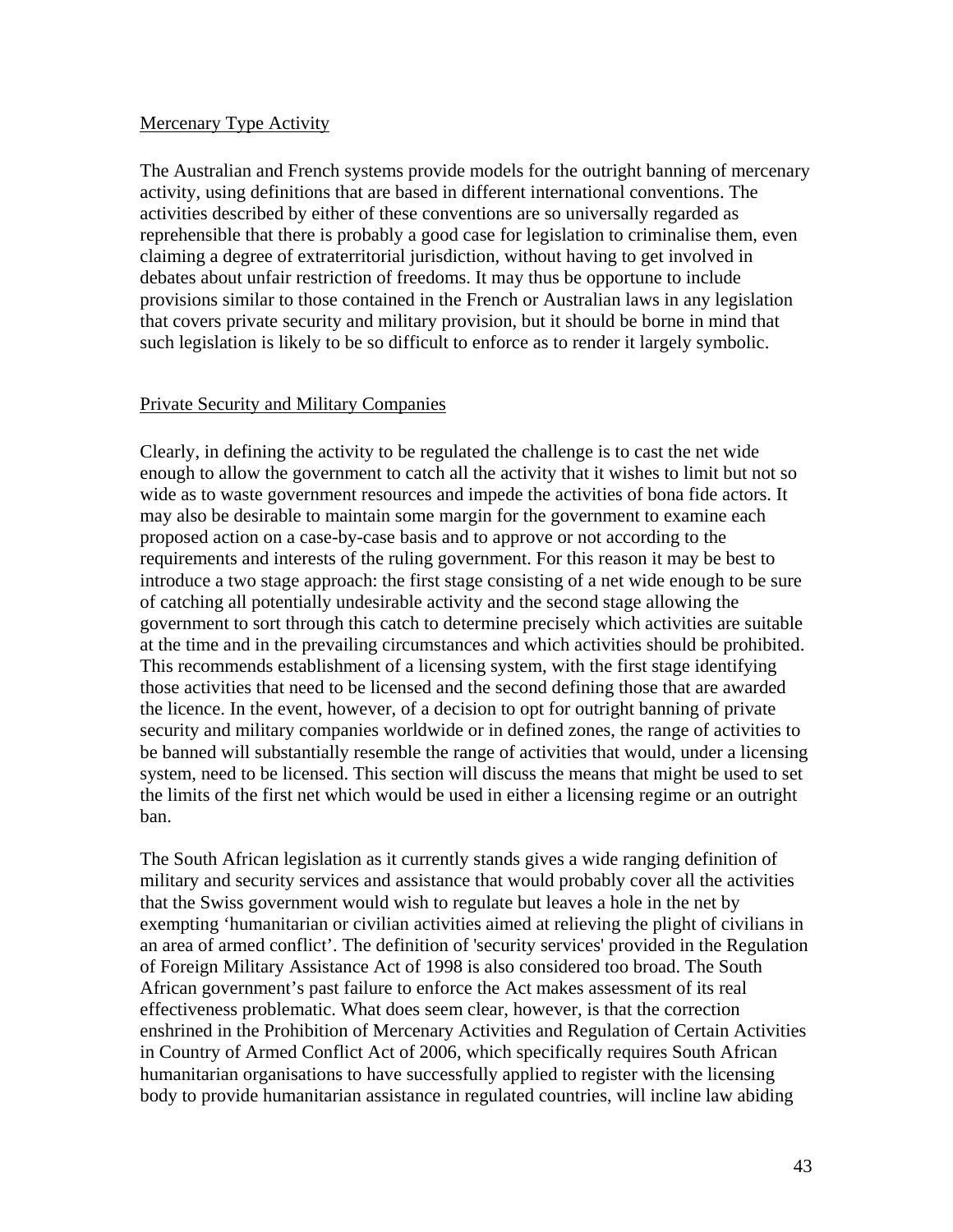humanitarian organisations to spend time and, possibly, money becoming registered. There is also a definitional problem in that it is unclear whether the Act will apply to all humanitarian organisations with an office in South Africa, or only those which are headquartered there. This dimension would be of particular relevance to Switzerland, which hosts a number of humanitarian organisations. It is also noteworthy that the new South African legislation provides a much clearer and more comprehensive definition of 'security services' to be regulated than the previous legislation. Nevertheless, in the absence of more robust enforcement than has been the case with the prior legislation, the new Act is unlikely to impact on the activity of private security or military providers in South Africa.

The US legislation has a two part definition of the services that need to be regulated in that services must include 'the furnishing of assistance (including training) to foreign persons, whether in the United States or abroad in the design, development, engineering, manufacture, production, assembly, testing, repair, maintenance, modification, operation, demilitarization, destruction, processing or use of defense articles' and must relate to a defence article as defined in the US munitions list. This could be transferred to the Swiss context relatively easily by taking the above definition of defence service and linking it to the list contained in annex 1 of the *Ordonnance sur le matériel de guerre*. [93](#page-43-0)

This procedure might need some tuning of the list at annex 1, for instance, the removal of the exemption that would otherwise allow the use of non repeating rifles, and if such tuning could not be made to meet the requirements of the arms export regulation then a second list might have to be developed.

It was mentioned in the section on US legislation that the procedure of defining defence services based on the equipment used might allow certain consultancy and training services to escape the law in that they are not directly associated with the defined equipment. If the US model were to be adopted consideration would have to be given to the question of whether, under Swiss law, a consultant who gives advice about the restructuring of a military force, for instance, would be considered to be 'furnishing assistance in the operation of' any item listed at annex 1. Consideration might also be given to the specific inclusion of work with dogs, which is another form of security or military provision that is not associated in any way with the listed equipment.

Whichever system is adopted it might be useful to consider granting exemption from licensing for servicing, training and maintenance contracts that are directly linked to licensed exports of Swiss manufactured military equipment. It is reasonable to suppose that if the government is happy to licence the export of an item of equipment it would also be happy for Swiss personnel to provide support services as part of the package, as often happens, and making such support activities subject to a second authorisation would probably constitute a needless administrative burden.

In conclusion, therefore, a licensing regime could perhaps best be designed either based on clear definitions of military and security services but excluding humanitarian activity,

<span id="page-43-0"></span> $^{93}$  http://www.admin.ch/ch/f/rs/514\_511/app1.html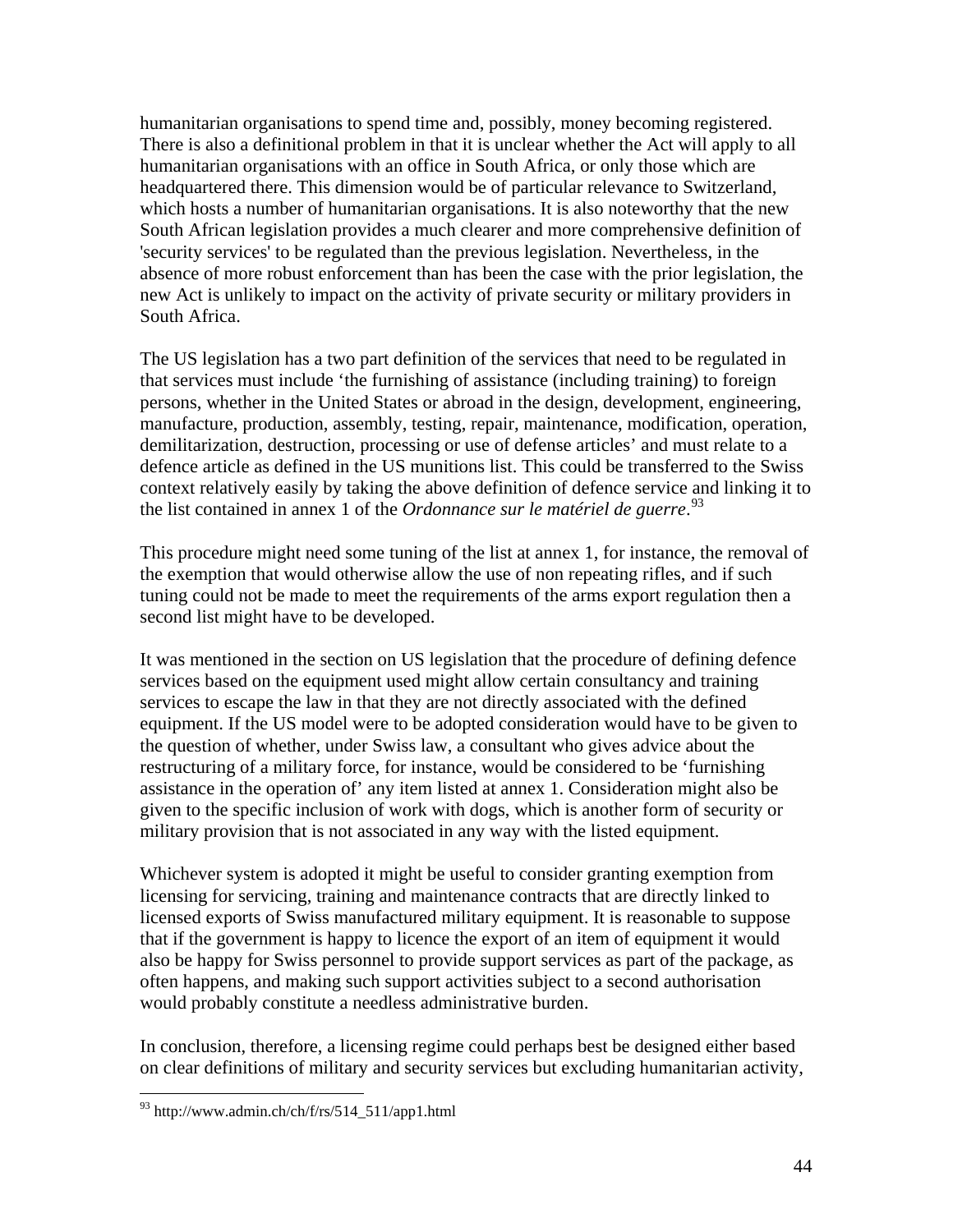<span id="page-44-0"></span>as in the cases of the earlier South African Act, or based on a definition on the US model that classifies an activity as military according to the equipment used.

### **Geographical Definition of Licence Requirements**

As discussed above, the geographically defined context in which an activity takes place can be as important as the nature of the activity itself in deciding whether it warrants regulation, and this fact is reflected in the *plan directeur's* suggestion that a two tier licensing system based on geography could be used. There are essentially two ways to enshrine geography in legislation, the first being best illustrated by the South African bill and the second by certain elements of the US and Swiss legislation.

In the case of the South African legislation, the National Conventional Arms Control Committee may designate a country as being suitable to be 'regulated' under the terms of the Act. The President may then proclaim that country as being regulated, after which point the licensing requirements apply. The legislation specifies that a country should be regulated if an armed conflict exists or is imminent in the country and the committee believes that the country 'should be proclaimed a regulated country.' This seemingly satisfactory formula has been criticised on the grounds that, in the case of Iraq, the President took around two years to proclaim the country as regulated, thus leaving a substantial window during which it was unclear whether the Act could be applied. It is, however, possible that this problem was caused as much by Presidential vacillation as by the law itself.

If such a model is to be adopted consideration should be given to a precise definition of armed conflict and possibly to other factors that might make the activation of the licensing regime appropriate. Such factors might include the collapse or failure of a state, with or without armed conflict, the presence of very high levels of violent crime or a general category of 'instability'. These widened criteria for the declaration of a regulated country would not only make the situation clearer but would enable the government to apply licensing regulations without having to take the sometimes diplomatically sensitive step of giving an opinion as to whether an armed conflict is taking place.

An alternative model, which is used in section 32 of the US Arms Export Control Act, takes note of the special circumstances that apply in Sub Saharan Africa and requires that the executive, in selling of arms to this sub region, should 'assist in limiting the development of costly military equipment in that region'. This requirement is contradicted by the US administration's current policy in the region, especially as regards US military support of and sales of defence equipment to countries engaged in the war on terror. The reality is that in certain cases US actions do not 'assist in limiting the development of costly military equipment in that region' but rather inject military equipment and training to support US strategic national interests. This situation illustrates the problems inherent in enshrining fixed geographical considerations in primary legislation, even though the background conditions, in this case developmental difficulties in sub Saharan Africa, may seem more than transitory.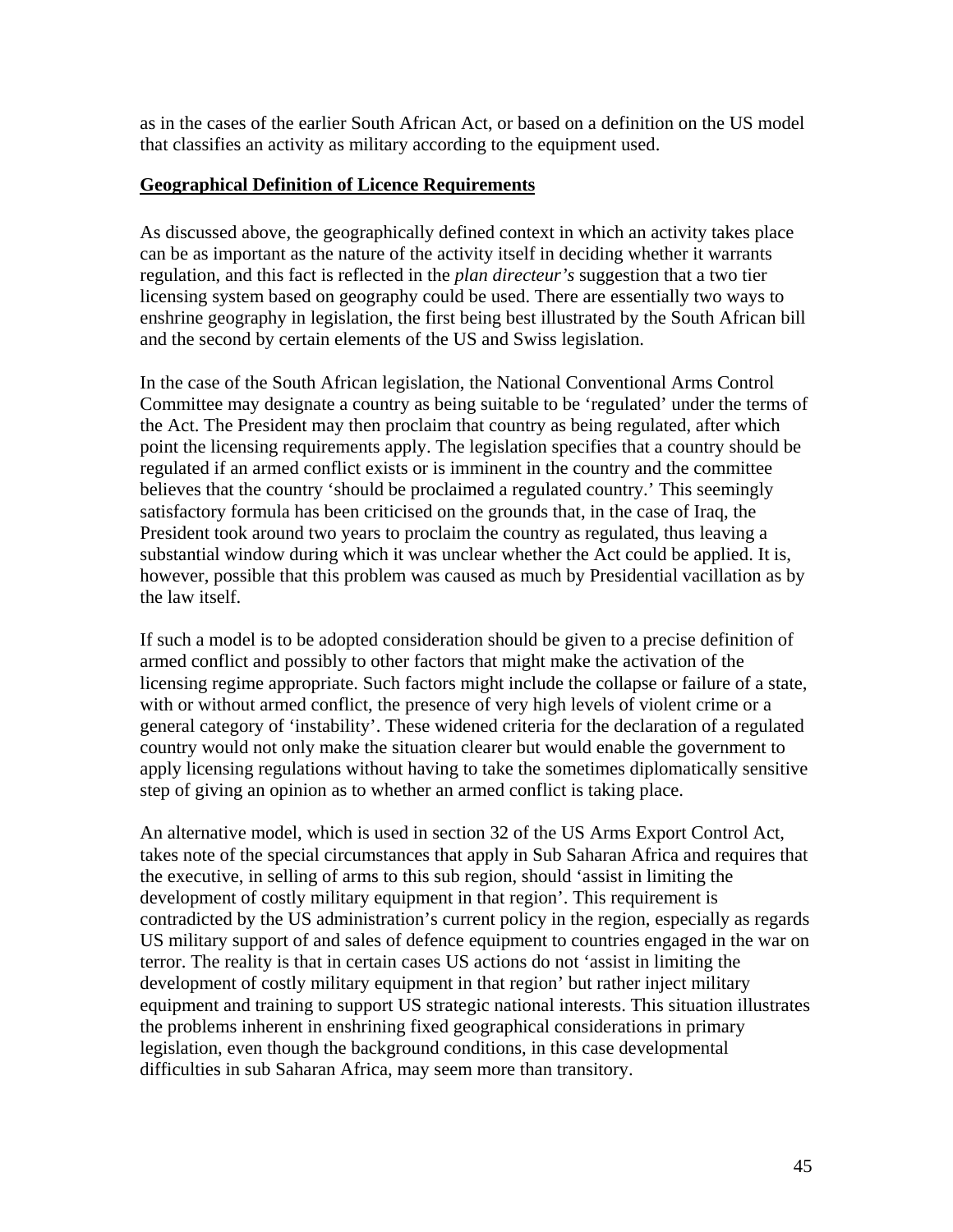<span id="page-45-0"></span>A nuance of the US model is to be found in the *Swiss Ordonnance sur le matériel de guerre* which lists 25 countries, essentially European with the addition of Argentina, North America and Japan,  $94$  for which an arms export licence is not required. The principle differences between this list and the US act's section 32 are that this list is positive, in that it allows rather than restricts free export, and that it is contained in an executive order, so is easier to change than the US provision regarding sub-Saharan Africa, which could only be amended by Congress.

In light of these considerations, it is recommended that, if geographical considerations are to be included in deciding which activities need to be licensed, the US model described above be avoided in order to maintain as much room for manoeuvre as possible in the future and to minimise the risk of inconsistent policy statements such as is being experienced currently in the US. It may be considered, for reasons of coherence, desirable to mirror the Swiss model contained in the *Ordonnance sur le matériel de guerre* but it is recommended that consideration be given to following the South African model which starts from the presumption that all countries in the world are exempt from licensing requirements and then takes countries off the exempt list as circumstances dictate. This system has the advantage over the Swiss system that it allows greater flexibility in setting the size of the net and avoids administrative costs that would otherwise accrue from applications to export to, say, Australia.

### **The Mechanics of the Regulatory system**

### The Selection of Criteria

 $\overline{a}$ 

In the last two sections we discussed the criteria for the initial stage of a regulatory system designed to catch all those who merit regulation. In this section we will discuss, so to speak, what to do with the catch once it has been netted.

There are, essentially, two options. One is to discard them all, banning all private security and military activity in whatever zone has been geographically defined and the other is to sort through the catch, awarding licenses to some and not to others. These two options will be discussed in turn.

Outright banning of private security or military type activity may seem attractive to a country such as Switzerland that currently has a very small share of the global market and may be concerned about the damage that a Swiss company engaging in such an activity might do to its international reputation. The relatively low administrative burden of a ban as opposed to a licensing regime might also make the ban appear attractive. The disadvantage of a ban, however, would be that the initial net would have to be set with extraordinary care in order to avoid inadvertently banning bona fide activities such as humanitarian missions, civilian companies supporting Swiss military operations abroad, the sales of Swiss military equipment, or even competitions involving firearms. The most

<span id="page-45-1"></span><sup>&</sup>lt;sup>94</sup> The list is available at http://www.admin.ch/ch/f/rs/514\_511/app2.html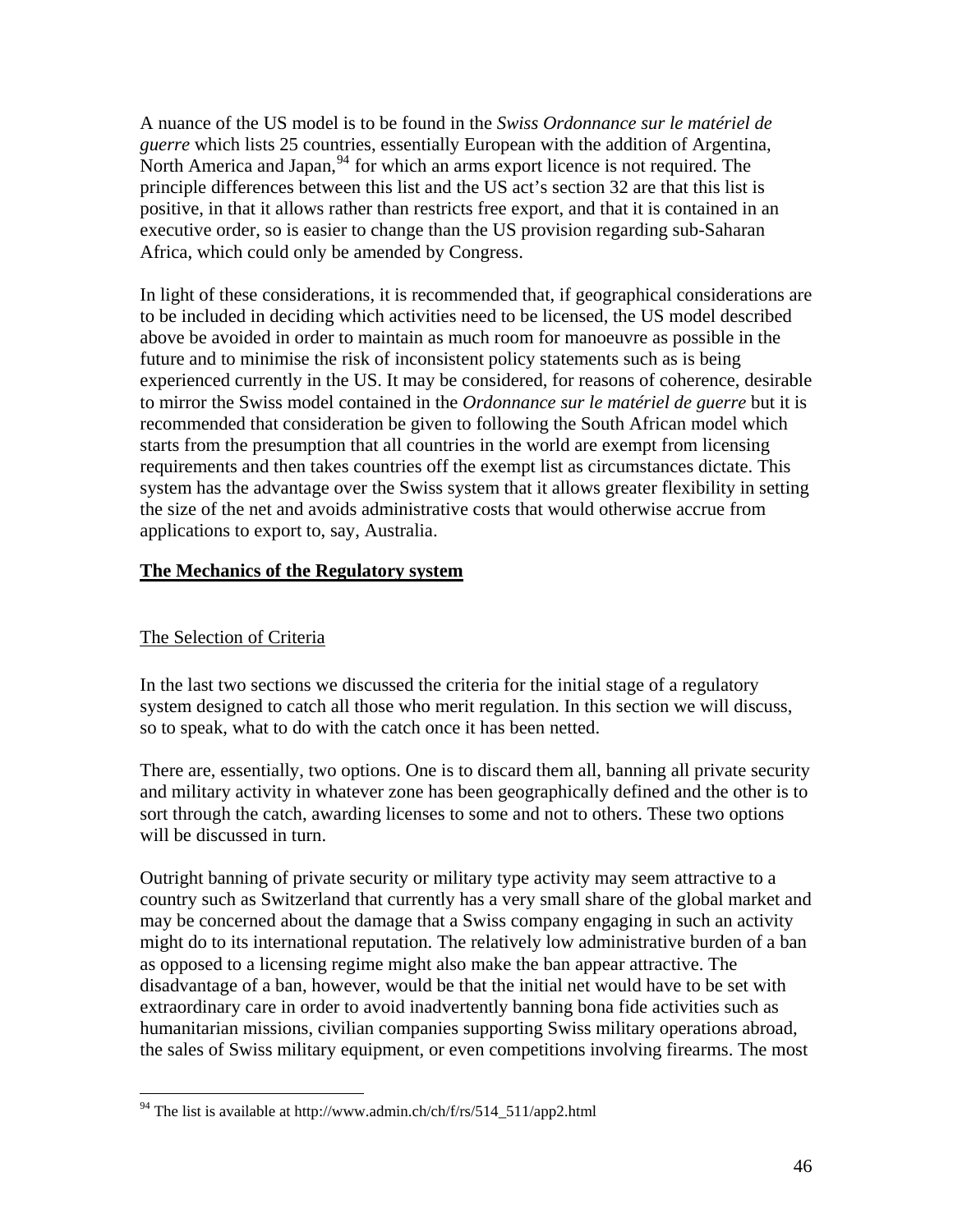common examples of such total bans are the various types of anti mercenary law, three of which we have studied. The general experience with such laws is that in order to avoid catching bona fide actors the mouth of the net is set so narrowly that it catches nothing at all and the legislation serves no practical purpose.

It is therefore recommended that, rather than an outright ban on private security or military operations, even in limited zones, a licensing system be introduced.

 One of the first observations to make with respect to a licensing regime is that, whereas there is a need for clearly understood and applicable rules defining whether or not a given activity needs to be licensed, the decision about whether to grant the licence can be based on far more subjective criteria. This calls for the legislating authority to have very clear ideas about why it is regulating a given activity and what the objectives of the regulation are.

It was suggested in the *plan directeur* that some thought should be given to the question of whether licensing criteria should be defined in terms of activities to be banned or of government objectives to be achieved. It will have been noted that the criteria suggested for the first stage, the net, were based on assessment of the activities to be prohibited, albeit through the measure of the equipment to be used, while the criteria suggested for the second stage, the sorting of the catch, were largely based on government objectives to be achieved.

The first example from which we can draw conclusions is the French fire arms export legislation which, until the introduction of the EU Code of Conduct on export of arms (discussed below) gave the minister absolute authority to decide, according to whichever criteria seemed to him to be appropriate, to award or deny licences. Under the US system the executive has broad autonomy within the limits set by the legislation that require that the issue of licences take into account US national interest and other somewhat vague considerations such as the need to avoid regional arms races. The South African model makes use of a set of criteria, provided at Annex D, which are based in government objectives to avoid human rights abuses and promote peace and stability generally. These criteria have been criticised as being 'vague and subjective' but they might at least form a starting point from which criteria suited to the Swiss context could be derived. The EU Code of Conduct for Arms Exports, provided at Annex E, contain criteria that are broadly based on the behaviour of the receiving government, the internal situation in the country of destination, the need to promote regional stability and the need to avoid undermining the foreign policy interests of other member states.

It is suggested that the best means of deciding which contracts should be granted licenses and which should not would be to embed a set of objective based criteria, broadly following the South African and EU models, in the legislation and leave it to an executive agency to interpret the guidelines in the light of prevailing circumstances. It is felt to be beyond the scope of this report to make specific suggestions as to the criteria that the Swiss government might like to employ.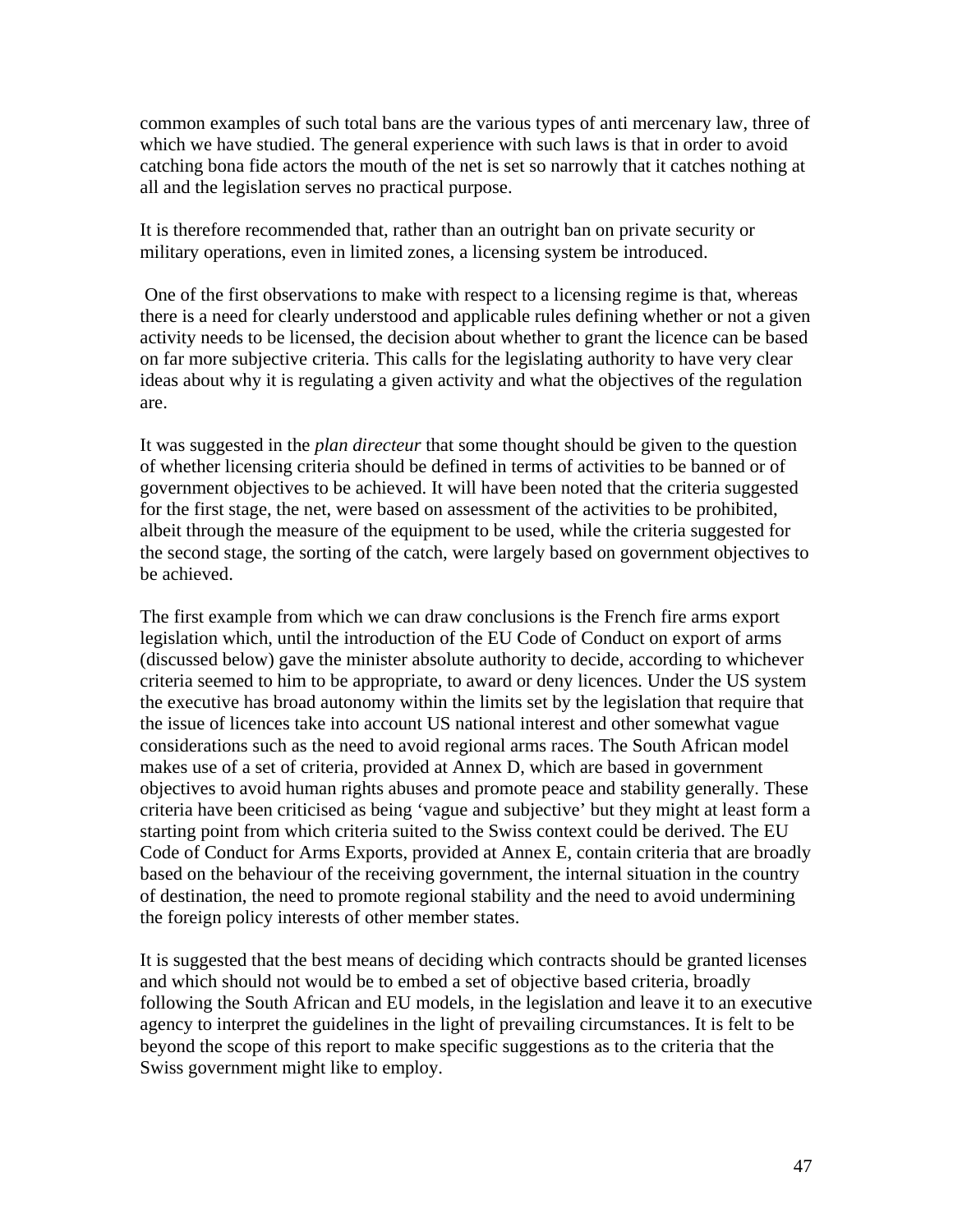<span id="page-47-0"></span>There is a further question concerning the stage at which a licence is required. Under many systems there is a requirement to obtain authorisation at the stage of initial offer as well as at contract signature. Although the double authorisation process may appear to be expensive in terms of government resources it is probably necessary in order to enable successful commercial exchange. Removing the first step would mean that suppliers would be forced to engage in pre-contract negotiation with clients without knowing whether the contract will be authorised, a process that would probably involve an intolerable level of risk both for the suppliers and their clients. The initial authorisation, however, is unlikely to be adequate in itself as the terms of the contract could change significantly between initial offer and contract conclusion. Further, if the initial authorisation is properly staffed the second authorisation will only require examination of the contract terms that have changed during the negotiation and so will constitute only a limited administrative burden.

Overall, then, it is suggested that as an overall ban would be difficult to implement, operations should be licensed both at the initial offer stage and at the contract signature stage. The criteria for the granting of a licence should be based on objectives enshrined in the legislation to be interpreted by a suitable executive agency with delegated authority to grant or deny licences.

#### Delegation of Responsibility

Another factor to be taken into account is the decision as to who will grant licences and the degree of legislative accountability that is thought to be appropriate. In the case of the US system there is minimal legislative oversight of the procedure. Congress receives quarterly reports describing the export of equipment and services in frankly sparse terms and only being consulted in the case of contracts valued at over \$50 million, a requirement that is easily sidestepped. The South African legislation provides for the National Conventional Arms Control Committee (NCACC), an appointed body which as of 2002 has the status of a statutory body, to make recommendations to elected individuals, who have executive authority, as to whether an armed conflict exists and whether the country should be declared to be regulated. The new legislation empowers the NCACC to decide to refuse, grant or withdraw/amend an authorisation to provide services in a regulated country. It also requires the NCACC to make quarterly reports to the executive and the parliament on the register it maintains of regulated countries, authorisations issued, and exemptions made by the President.

Based on the failure to effectively enforce the previous law in the South African case and the relative success of enforcement in the US, it is suggested that any legislation should make provision for a single agency tasked to award licences to companies wishing to offer services overseas, to ensure that licence conditions are obeyed and to investigate any unlicensed exports. It is also suggested that this agency have close links with federal and cantonal intelligence and law enforcement agencies. Experience from South Africa and the US underscore the importance that the body that is responsible for monitoring, investigating and, if necessary, prosecuting violations of a law regulating the provision of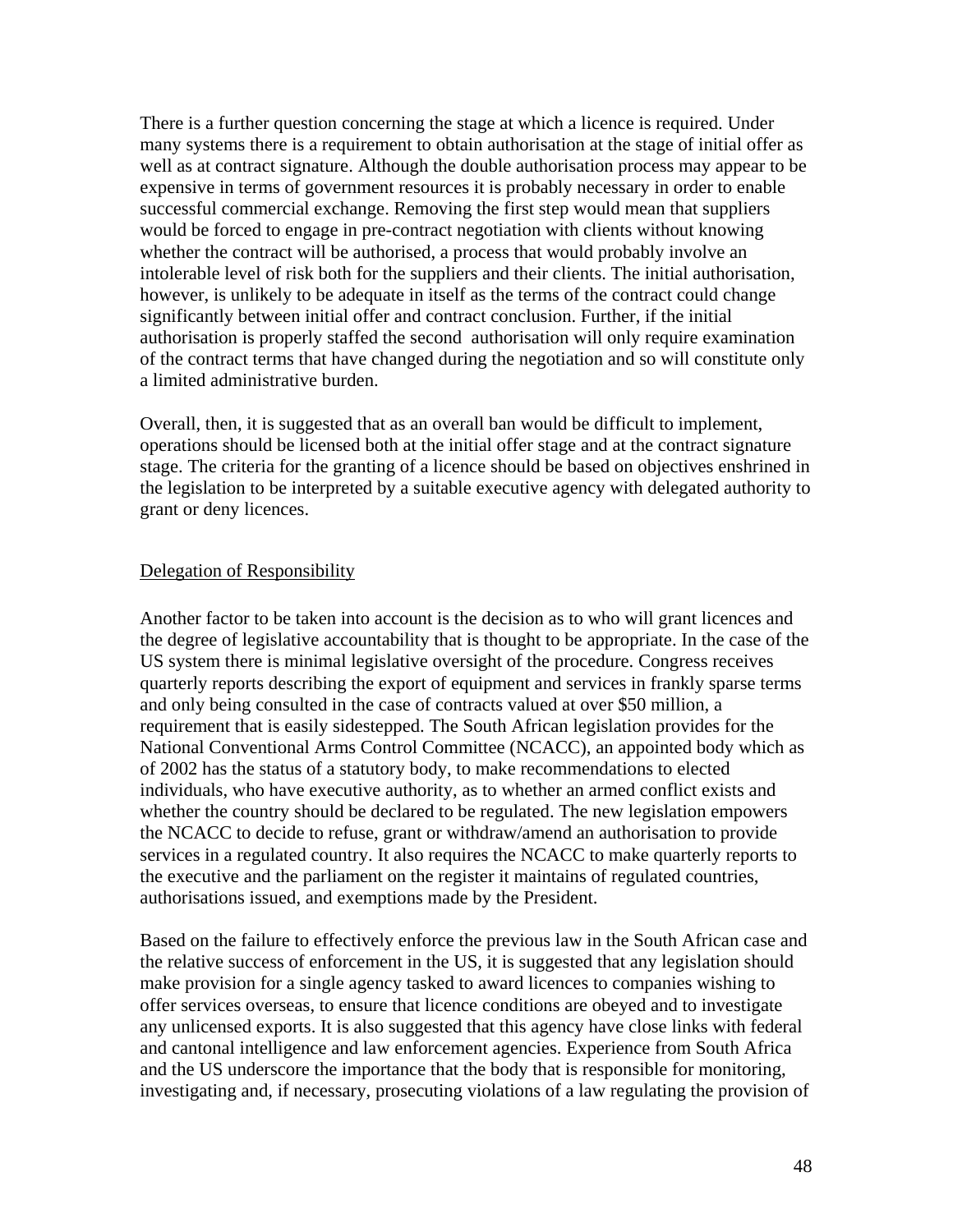<span id="page-48-0"></span>commercial military or security services abroad be clearly tasked, and have sufficient personnel and budgetary resources to perform these functions. It is, however, beyond the scope of this report to make specific suggestions as to the constitution of this body and the levels of legislative input and oversight afforded to the process.

### Licence Conditions

A further advantage of the licensing system that delegates the decision to a suitable agency would be that, in addition to being able to decide when, where and under which circumstances Swiss private security and military providers can operate, it would allow the government to set licence conditions that would further control the provider's behaviour.

One such condition might be a requirement for transparency and reporting, possibly even including a requirement to facilitate government inspections and audits, in order to ensure that the activity being undertaken corresponds to the contract that has been licensed and that other licence conditions are being respected.

A second set of licence conditions might resemble the South African code of conduct for domestic security provision. Such a code of conduct would have to be realistic, taking into account the prevailing conditions in the country of operation, but would probably be the means to ensure, at least, compliance with the requirements of international humanitarian law. The standard licence conditions might also provide for contractors to exercise due diligence when recruiting engaging operatives. Both these sets of conditions could be standardised and enshrined either in the legislation or an associated executive order.

Conditions specific to the circumstances of the operation being licensed could also be set in such a way as to ensure that the potential for compromising behaviour by the licensee is minimised. These could take into account the tactical and political situation prevailing in the proposed area of operations and might include such factors as the designation of certain areas as out of bounds or restrictions on the types of weapons to be used.

### Administrative Considerations

There are a number of administrative considerations that would need to be addressed when drafting a legislation to cover such a licensing system. The first, which is highlighted in the UK Green Paper, would be the possibility of circumstances changing during the course of the licence period. The very nature of the zones in which licences might be necessary dictates that the political and security conditions are susceptible to change and consideration would have to be given to the possibility that, during the period of a licence, conditions could become such that the Swiss government would no longer wish to have a security or military provider operating in the zone. This could be overcome through the use of a regular review process, or the issue of only very short term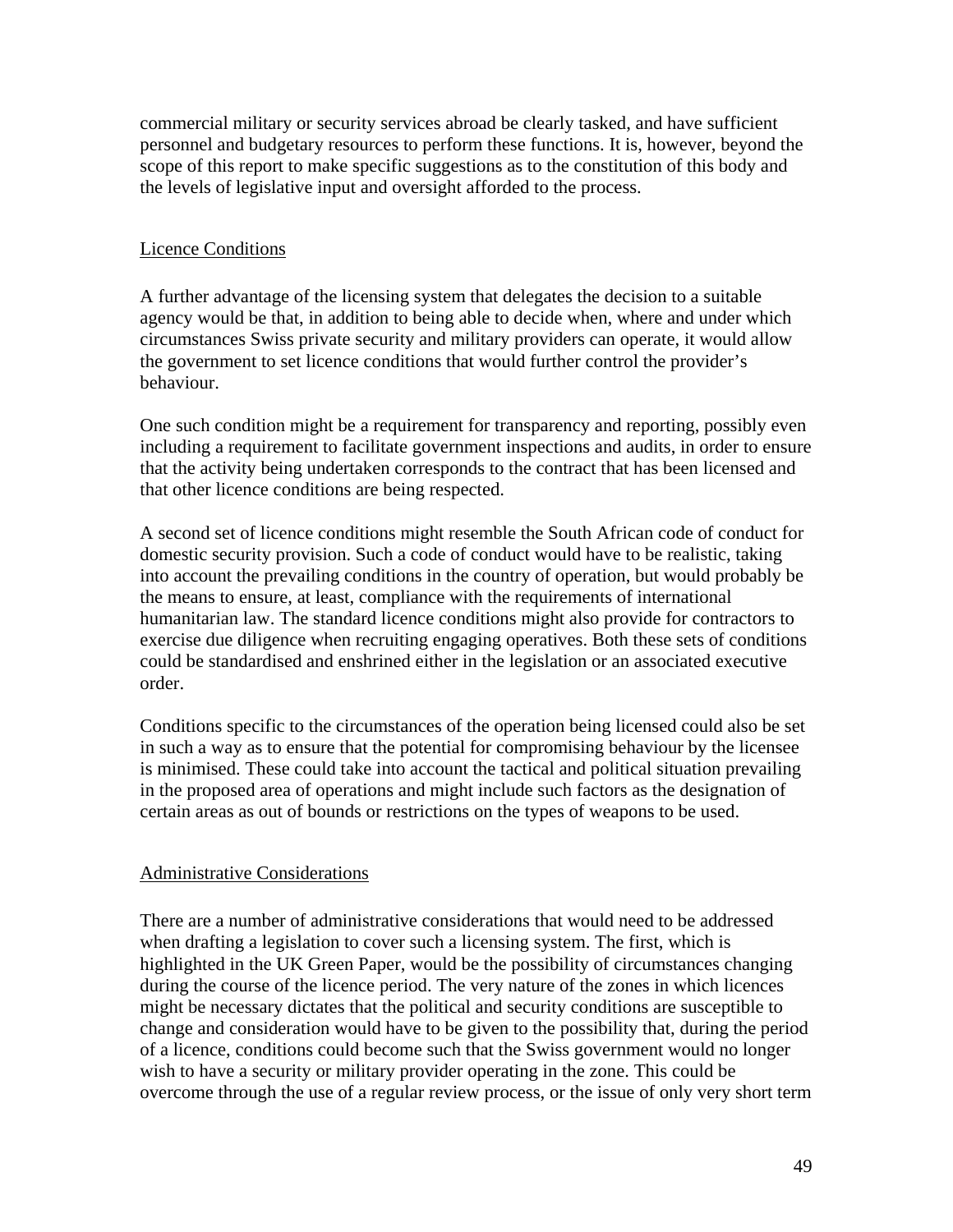<span id="page-49-0"></span>operating licences in particularly unstable zones. Both these options are likely to have negative effects on commercial organisations' enthusiasm as the possibility of having a licence revoked would constitute an additional commercial risk. Perhaps more palatable would be the inclusion of a clause that the licence decision is subject to review and possible revocation due to a change in the circumstances under which the licence was originally granted. This is indeed the case of the new South African legislation, which allows the licensing body, the NCACC, to 'at any time withdraw or amend an authorisation'.

The subject of fees was mentioned in the context of the South African legislation and it is worth noting that, in the event of a fee being charged to recover the administrative costs incurred in overseeing the licensing procedure, such a fee structure should be as clear and open as possible.

Another subject that has been mentioned in the context of the earlier South African legislation and which is taken up by the UK Green Paper is the time taken to process a licence application. Clearly there is a balance to be struck between the commercial interest in achieving a quick turn around in deciding whether to issue a licence, and the need to exercise due diligence. It is suggested that the current US practice of turning applications in support of Operations Enduring Freedom and Iraqi Freedom within two days may not be appropriate in the Swiss context. Some form of guaranteed turn around time would, however, allow commercial organisations to plan around the process.

The South African system under the initial law, the RFMAA, was criticised for its lack of an appeal procedure but it is not alone in this matter. An appeal procedure would be unusual for a regulation of this type but the Swiss government might like to give thought to the possibility. At the very least, it is recommended that negative decisions be accompanied by a full justification. It is interesting to note that the new South African legislation enables the applicant to request a written explanation for the licensing decision that was reached. Further, the new legislation states that nothing prevents the applicant from seeking judicial review of a licensing decision.

# **CONCLUSION**

We have examined two sets of legislation aimed at criminalising mercenary type activity, one set of legislation that limits commercial security and military-related services on the basis of the equipment used, one that attempts to define the activities to be regulated and four sets of legislation that regulate the export of armaments. The conclusions of these studies, as applied to the Swiss context, are as follows:

a. It is possible to separate the regulation of internal and external markets and it is not necessary to maintain a complete register of domestic security providers in order to regulate external activities.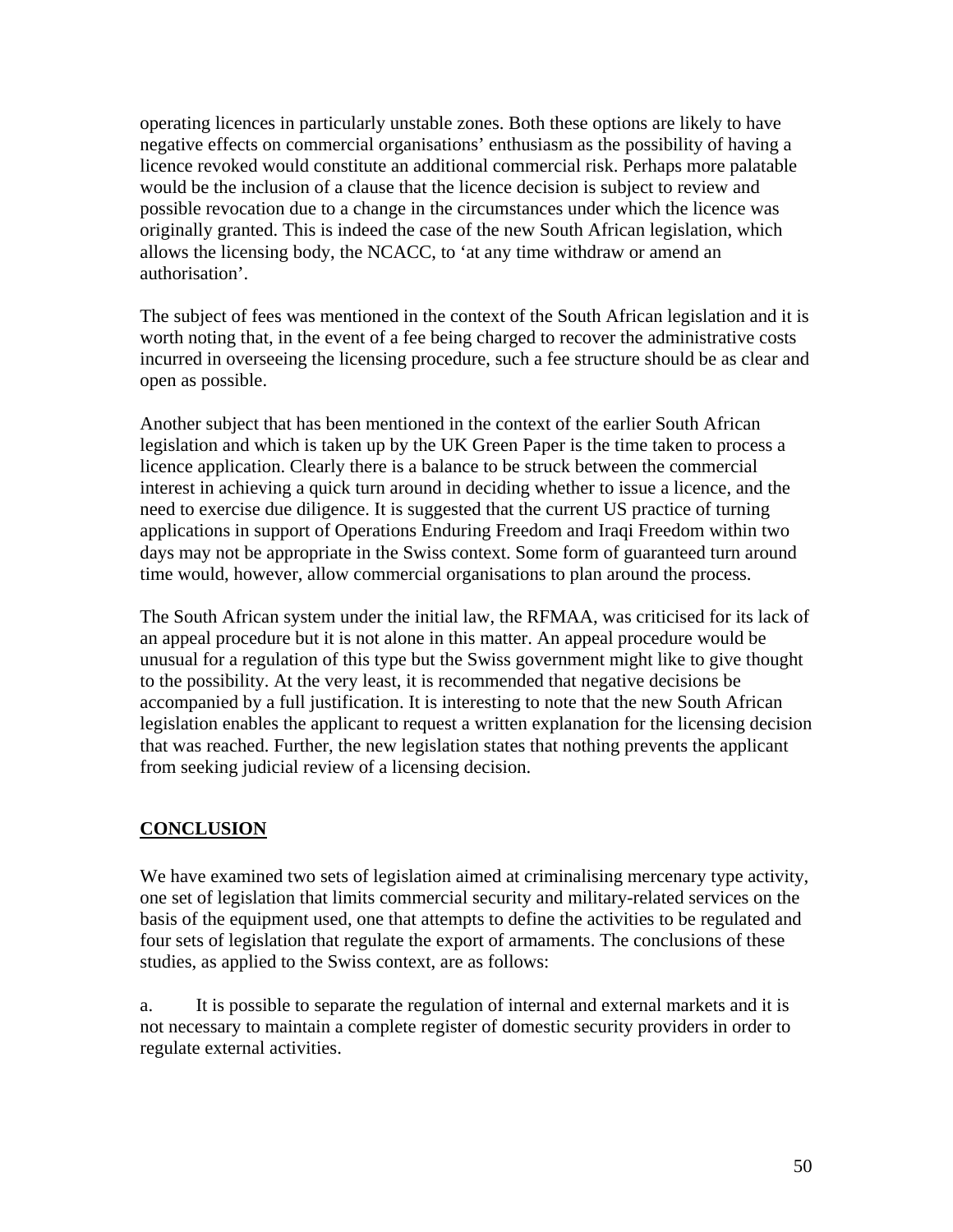b. An outright ban on security or military provision in zones of crisis or conflict presents serious definitional problems and is likely to result either in the effective criminalisation of bona fide actors, or a regulation that is so narrowly defined that it will have little practical effect.

c. A licensing regime is probably the most appropriate form of regulation. It could be comprised of the following elements:

 i. A definition of activities to be licensed based either on a description of the activities themselves or a list of military and security-related equipment the use of which constitutes an activity to be licensed.

ii. A geographical definition of the areas in which the above defined activities would be subject to licensing. This could be positive, in the sense of a list of countries in which licensing is not required, in which case annex 2 of the Swiss *Ordonnance sur le matériel de guerre* would be an appropriate model. The list could also be negative, taking the form of a list of countries considered to be in crisis or conflict and in which a licence is required. In either case the inclusion or removal of a country should be an executive function and no geographical definition should be included in the text of the law.

iii. A set of objective based criteria which would be employed by an executive agency to interpret the intentions of the legislature in deciding whether or not to award a licence.

 iv. A set of standard licence conditions requiring recipients of licences to operate in such a way as to be easily monitored by the licensing authority, to meet certain standards as determined by the state, and to behave in a manner consistent with the values of the Swiss Federation.

 v. The possibility of further licence conditions specific to the circumstances surrounding a given operation.

 vi. A robust executive agency charged with the implementation and enforcement of the licensing system.

It may also be considered appropriate to include an outright ban on mercenary activity which would be defined either in terms of article 47 of the first additional protocol to the Geneva Conventions or in terms of the 1989 Convention on Mercenaries. It must be accepted, however, that the difficulties inherent in securing a prosecution under either of these models would be so great as to make this section of the legislation largely symbolic.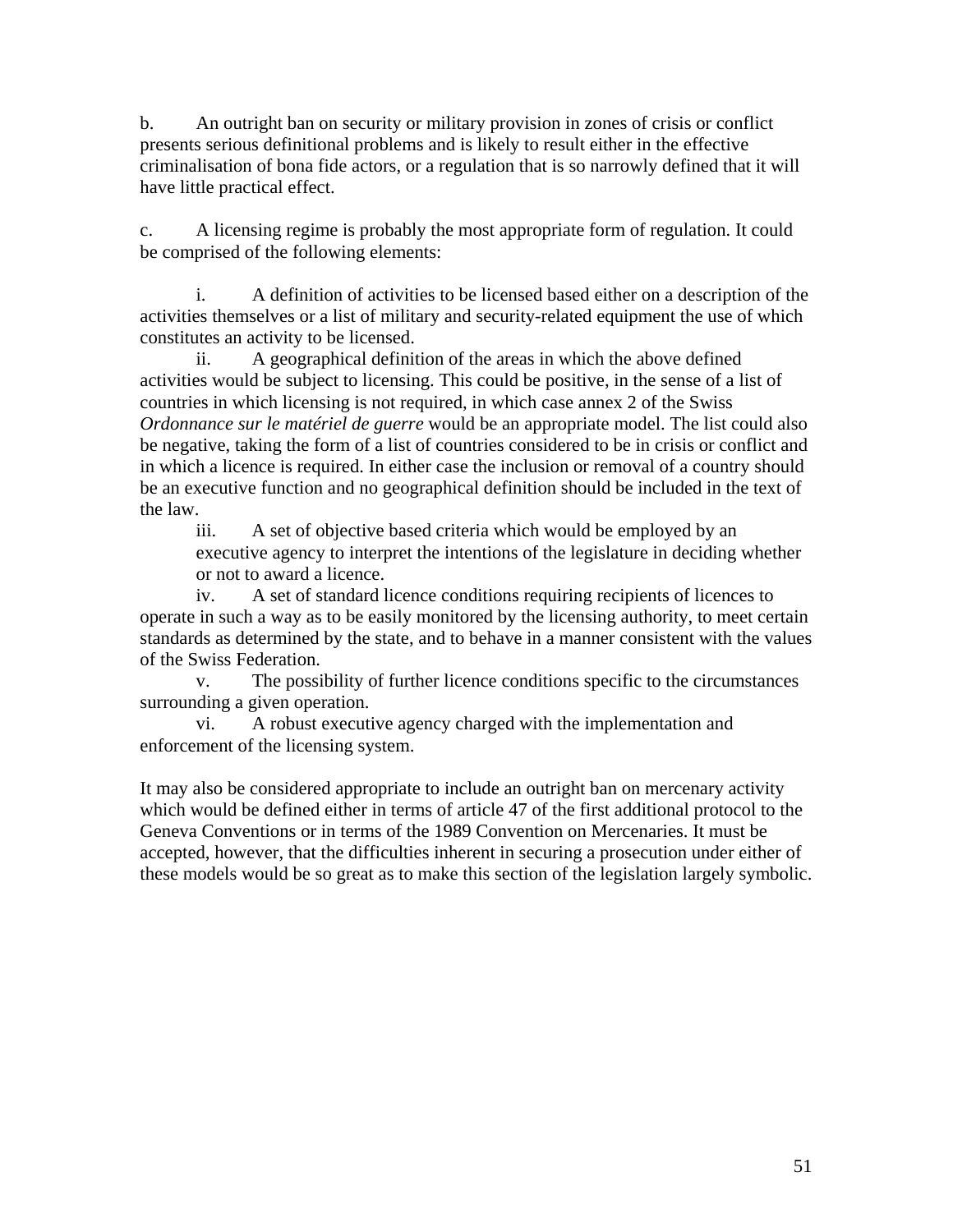#### <span id="page-51-0"></span>**Annex A: French Code Pénal Article 436**

#### **Article 436-1**

Est puni de cinq ans d'emprisonnement et de 75 000 Euros d'amende le fait :

 1º Par toute personne, spécialement recrutée pour combattre dans un conflit armé et qui n'est ni ressortissante d'un Etat partie audit conflit armé, ni membre des forces armées de cet Etat, ni n'a été envoyée en mission par un Etat autre que l'un de ceux parties au conflit en tant que membre des forces armées dudit Etat, de prendre ou tenter de prendre une part directe aux hostilités en vue d'obtenir un avantage personnel ou une rémunération nettement supérieure à celle qui est payée ou promise à des combattants ayant un rang et des fonctions analogues dans les forces armées de la partie pour laquelle elle doit combattre ;

 2º Par toute personne, spécialement recrutée pour prendre part à un acte concerté de violence visant à renverser les institutions ou porter atteinte à l'intégrité territoriale d'un Etat et qui n'est ni ressortissante de l'Etat contre lequel cet acte est dirigé, ni membre des forces armées dudit Etat, ni n'a été envoyée en mission par un Etat, de prendre ou tenter de prendre part à un tel acte en vue d'obtenir un avantage personnel ou une rémunération importants.

#### **Article 436-2**

 Le fait de diriger ou d'organiser un groupement ayant pour objet le recrutement, l'emploi, la rémunération, l'équipement ou l'instruction militaire d'une personne définie à l'article 436-1 est puni de sept ans d'emprisonnement et de 100 000 Euros d'amende.

#### **Article 436-3**

 Lorsque les faits mentionnés au présent chapitre sont commis à l'étranger par un Français ou par une personne résidant habituellement sur le territoire français, la loi française est applicable par dérogation au deuxième alinéa de l'article 113-6 et les dispositions de la seconde phrase de l'article 113-8 ne sont pas applicables.

#### **Article 436-4**

 Les personnes physiques coupables des infractions prévues par le présent chapitre encourent également les peines complémentaires suivantes :

 1º L'interdiction des droits civiques, civils et de famille, suivant les modalités prévues par l'article 131-26 ;

 2º La diffusion intégrale ou partielle de la décision ou d'un communiqué informant le public des motifs et du dispositif de celle-ci dans les conditions prévues par l'article 131-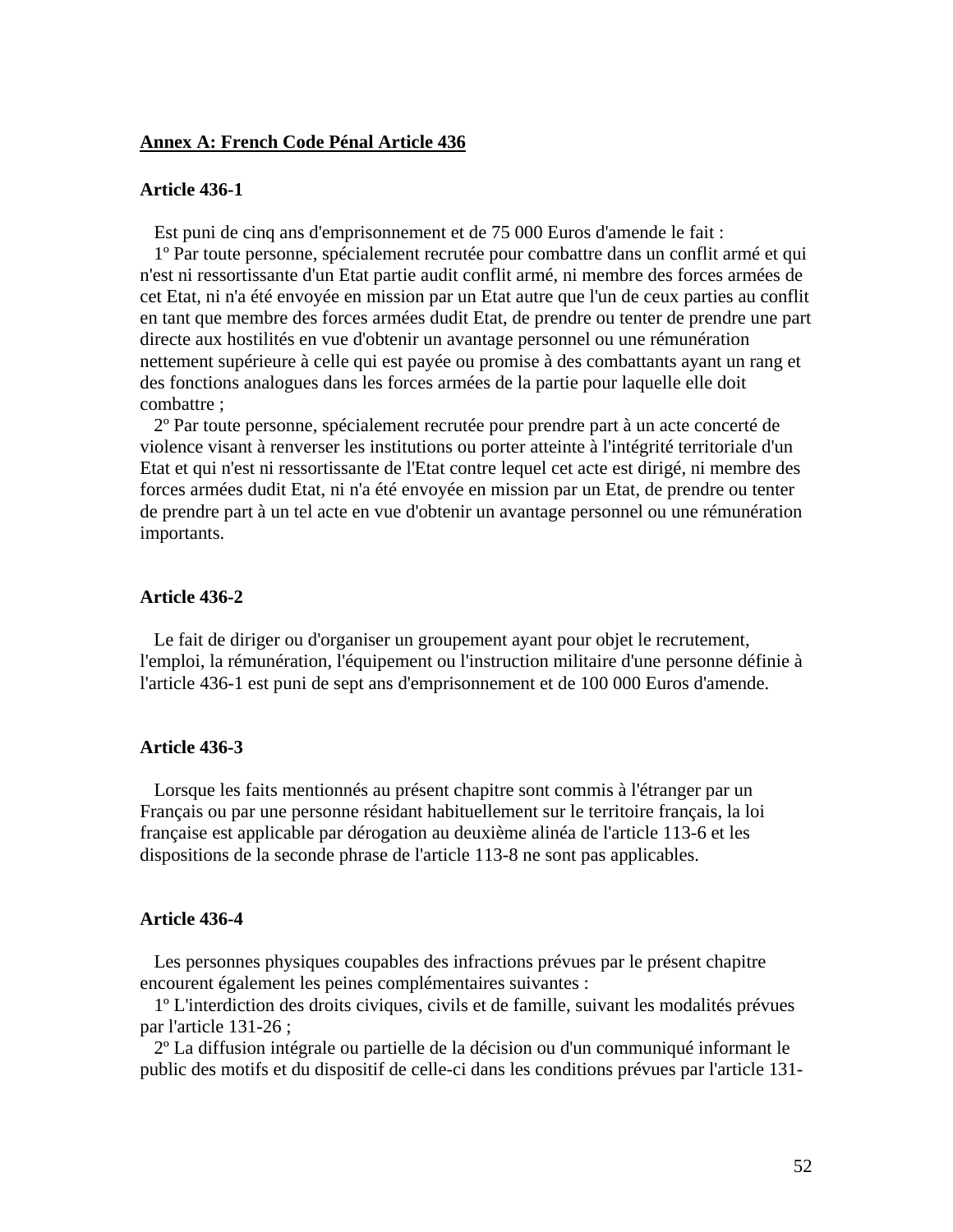### 35 ;

3º L'interdiction de séjour, suivant les modalités prévues par l'article 131-31.

# **Article 436-5**

 Les personnes morales peuvent être déclarées responsables pénalement, dans les conditions prévues par l'article 121-2, de l'infraction définie à l'article 436-2.

Les peines encourues par les personnes morales sont :

1º L'amende, selon les modalités prévues par l'article 131-38 ;

2º Les peines mentionnées à l'article 131-39.

 L'interdiction mentionnée au 2º de l'article 131-39 porte sur l'activité dans l'exercice ou à l'occasion de l'exercice de laquelle l'infraction a été commise.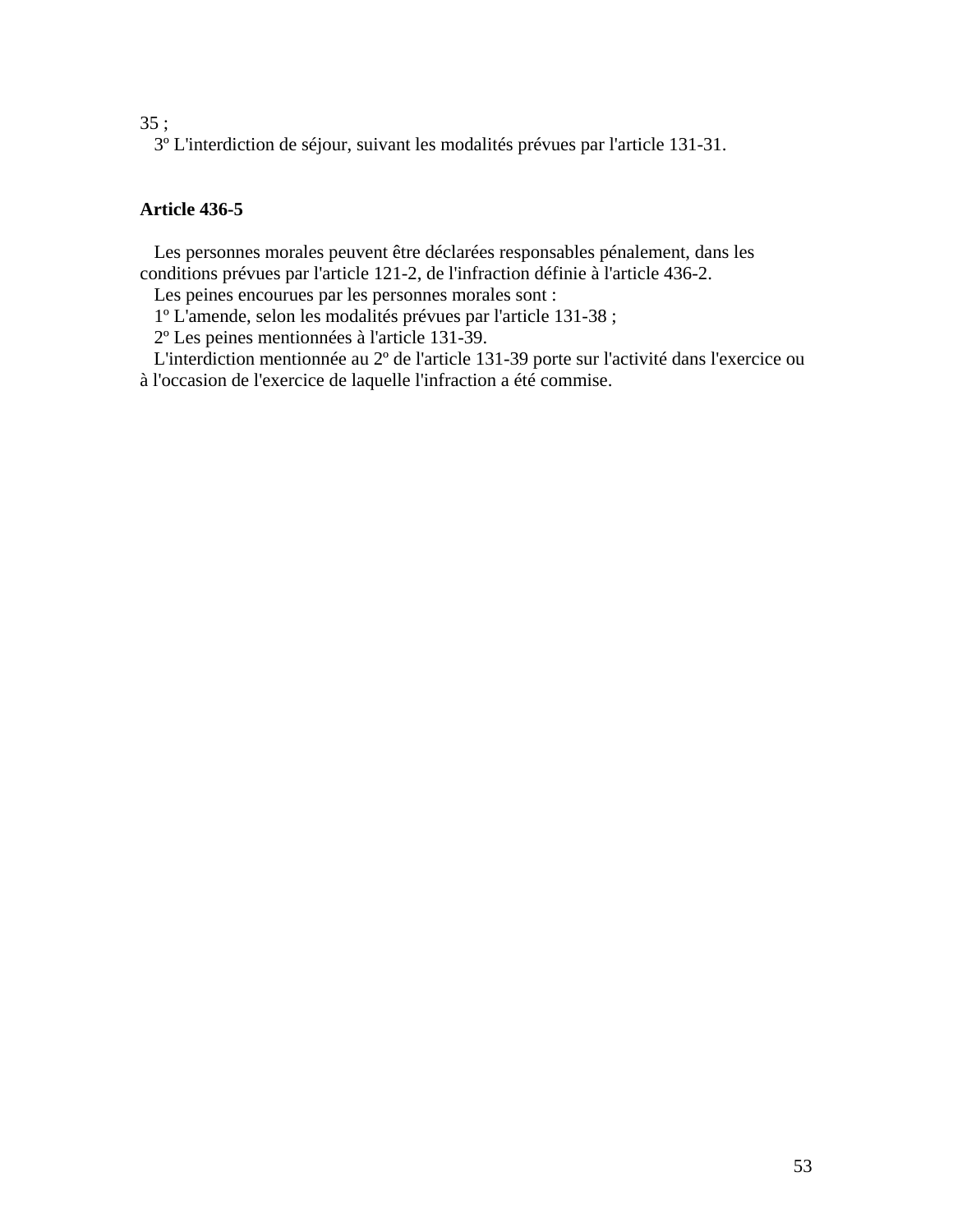### <span id="page-53-0"></span>**Annex B: Sections 6 and 9 of the Australian Crimes (Foreign Incursions and**

### **Recruitment) Act 1978**

### **6 Incursions into foreign States with intention of engaging in hostile activities**

(1) A person shall not:

(a) enter a foreign State with intent to engage in a hostile activity in that foreign State; or

(b) engage in a hostile activity in a foreign State.

Penalty: Imprisonment for 20 years.

(2) A person shall not be taken to have committed an offence against this section unless: (a) at the time of the doing of the act that is alleged to constitute the offence, the

person:

(i) was an Australian citizen; or

(ii) not being an Australian citizen, was ordinarily resident in Australia; or (b) the person was present in Australia at any time before the doing of that act and, at any time when the person was so present, his or her presence was for a purpose connected with that act, or for purposes that included such a purpose.

(3) For the purposes of subsection (1), engaging in a hostile activity in a foreign State consists of doing an act with the intention of achieving any one or more of the following objectives (whether or not such an objective is achieved):

(a) the overthrow by force or violence of the government of the foreign State or of a part of the foreign State;

(aa) engaging in armed hostilities in the foreign State;

(b) causing by force or violence the public in the foreign State to be in fear of suffering death or personal injury;

(c) causing the death of, or bodily injury to, a person who:

(i) is the head of state of the foreign State; or

(ii) holds, or performs any of the duties of, a public office of the foreign State or of a part of the foreign State; or

(d) unlawfully destroying or damaging any real or personal property belonging to the government of the foreign State or of a part of the foreign State.

(4) Nothing in this section applies to an act done by a person in the course of, and as part of, the person's service in any capacity in or with:

(a) the armed forces of the government of a foreign State; or

(b) any other armed force in respect of which a declaration by the Minister under subsection 9(2) is in force.

(5) Paragraph  $(4)(a)$  does not apply if:

(a) a person enters a foreign State with intent to engage in a hostile activity in that foreign State while in or with an organisation; and

(b) the organisation is a prescribed organisation at the time of entry.

 $(6)$  Paragraph  $(4)(a)$  does not apply if: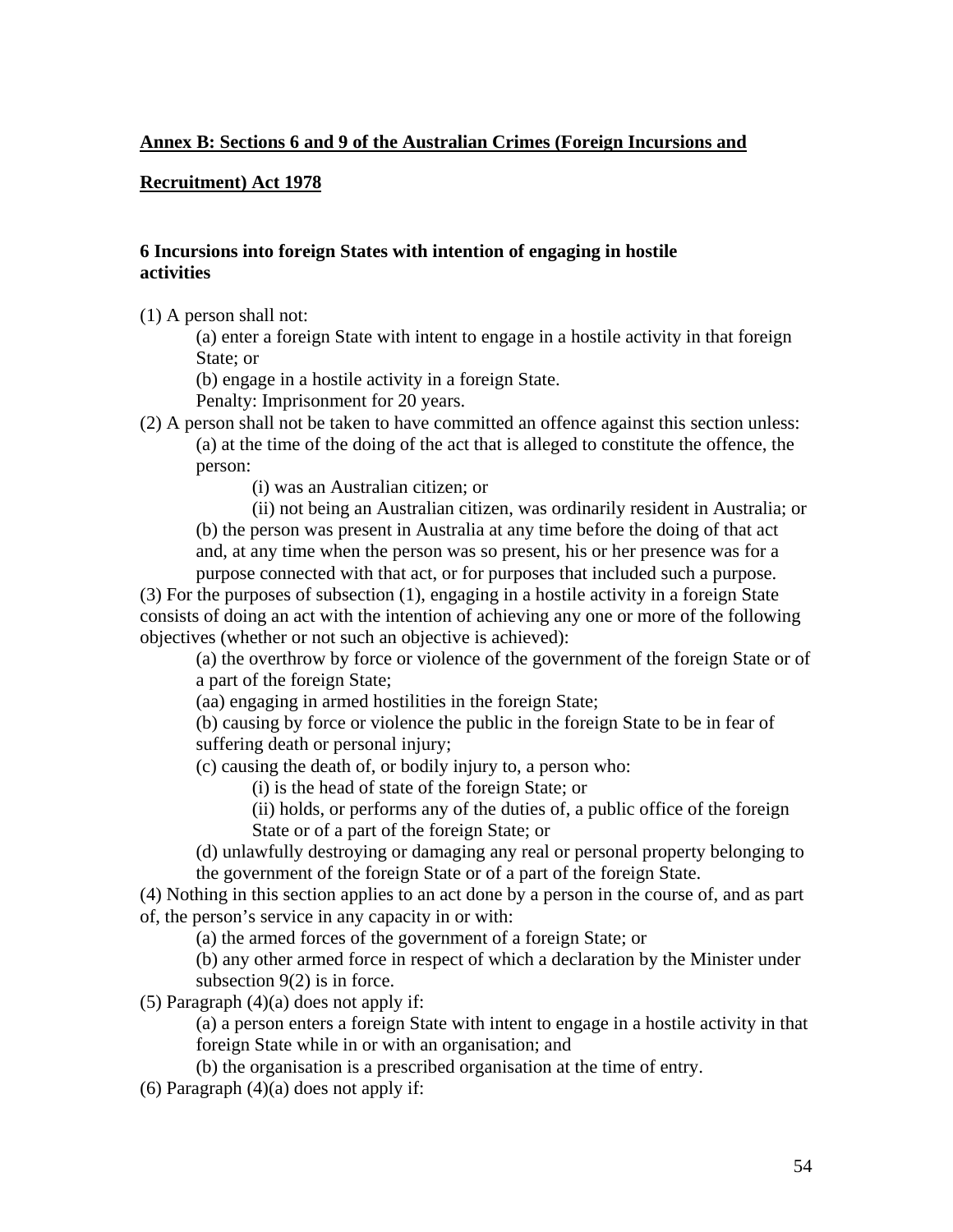(a) a person engages in a hostile activity in a foreign State while in or with an organisation; and

(b) the organisation is a prescribed organisation at the time when the person engages in that hostile activity.

(7) For the purposes of subsections (5) and (6), prescribed organisation means:

(a) an organisation that is prescribed by the regulations for the purposes of this paragraph; or

(b) an organisation referred to in paragraph (b) of the definition of terrorist organisation in subsection 102.1(1) of the Criminal Code.

(8) Before the Governor-General makes a regulation prescribing an organisation for the purposes of paragraph (7)(a), the Minister must be satisfied on reasonable grounds that the organisation is directly or indirectly engaged in, preparing, planning, assisting in or fostering:

(a) a serious violation of human rights; or

(b) armed hostilities against the Commonwealth or a foreign State allied or associated with the Commonwealth; or

(c) a terrorist act (as defined in section 100.1 of the Criminal Code); or

(d) an act prejudicial to the security, defence or international relations of the Commonwealth.

### **9 Recruiting persons to serve in or with an armed force in a foreign State**

(1) A person shall not, in Australia:

 (a) recruit another person to serve in any capacity in or with an armed force in a foreign State, whether the armed force forms part of the armed forces of the government of that foreign State or otherwise;

 (b) publish an advertisement, reckless as to whether the advertisement is for the purpose of recruiting persons to serve in any capacity in or with such an armed force;

(c) publish an advertisement containing any information:

 (i) relating to the place at which, or the manner in which, persons may make applications to serve, or obtain information relating to service, in any capacity in or with such an armed force; or

 (ii) relating to the manner in which persons may travel to a foreign State for the purpose of serving in any capacity in or with such an armed force; or (d) do any other act or thing with the intention of facilitating or promoting the recruitment of persons to serve in any capacity in or with such an armed force.

Penalty:

 (a) if the person is a natural person -- \$20,000 or imprisonment for 7 years, or both; or

(b) if the person is a body corporate -- \$100,000.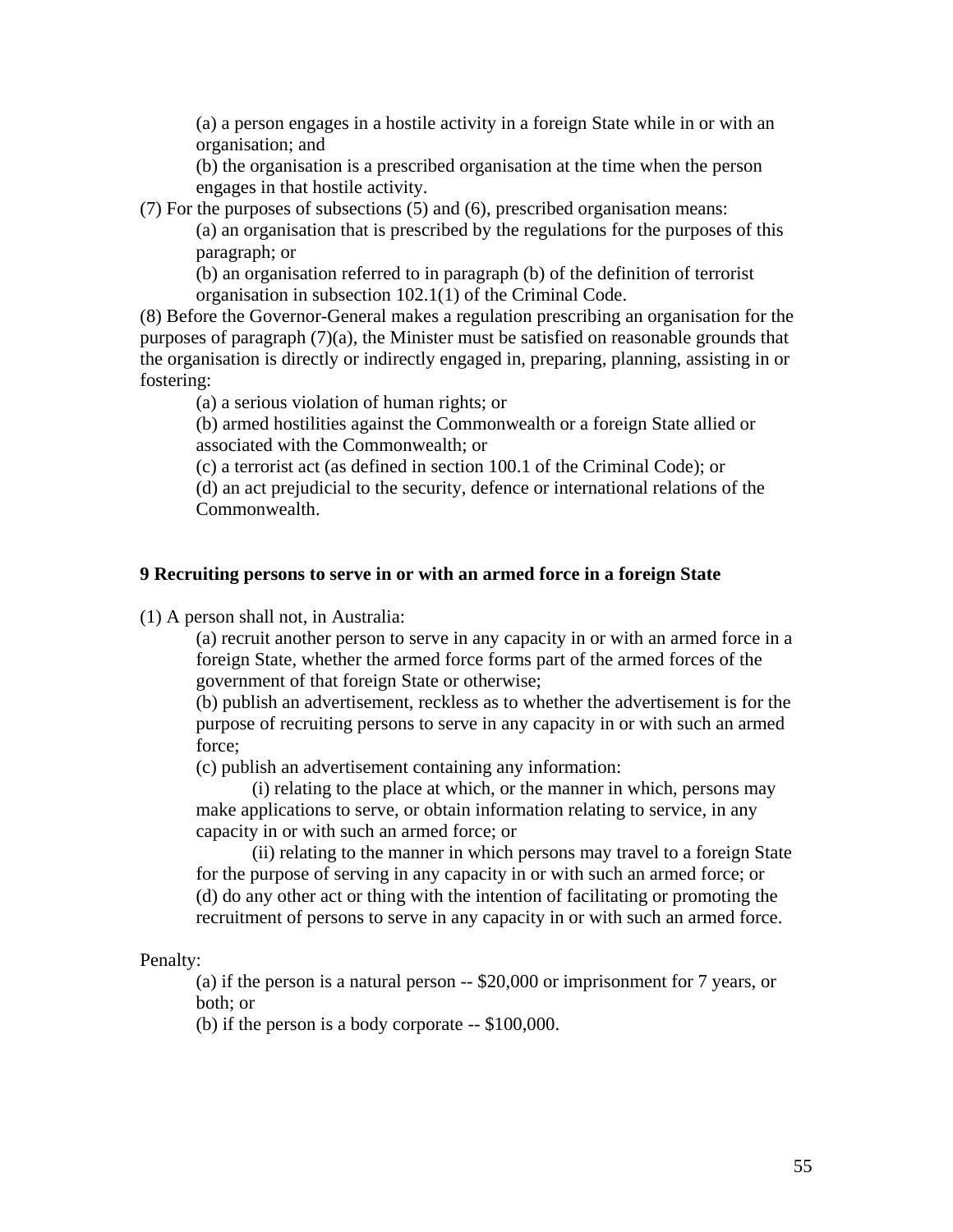### <span id="page-55-0"></span>**Annex C: Charter of the British Association of Private Security Companies.**

The purpose of the British Association of Private Security Companies ("the Association") is to promote, enhance and regulate the interests and activities of UK-based firms and companies that provide armed security services in countries outside the UK and to represent the interests and activities of Members in matters of proposed or actual legislation.

In the context of this Charter, the term 'Armed Services' is defined as any service provided by a Member of the Association that involves the recruitment, training, equipping, co-ordination, or employment, directly or indirectly of persons who bear lethal arms.

The Members of the Association shall provide such services with high professional skill and expertise whilst recognising that the countries where they are operating may have inadequate legal frameworks. The Members note that their activities will be enhanced by an active and transparent involvement with International Organisations, governments and private and public bodies that share common interests. They agree to follow all rules of international, humanitarian and human rights law that are applicable as well as all relevant international protocols and conventions and further agree to subscribe to and abide by the ethical codes of practice of the Association.

Members accept without reservation the aims and objectives of the Association as stated in the Charter. Hence, they accept fully the obligation:

- to build and promote open and transparent relations with UK Government departments and relevant International Organisations;
- to promote compliance with UK values and interests and with the laws of the countries in which its Members operate;
- to issue guidance on the substance of and the need to comply with international legal statutes, with due regard for ethical practice and standards of governance, balancing the provision of security services with the legitimate concerns of those that are or may be effected by the delivery of those services;
- to require that Members meet the standards set for Membership of the Association and that such standards are maintained for continuing Membership.

The Association determines that it can only achieve its objectives through effective selfregulation and transparent engagement with UK Government departments and relevant International Organisations. The Association believes that it is only through effective self-regulation that the Members will enhance their position and be able to achieve differentiation from non Members in the same industry sector.

Given the Membership commitment to enhance and promote the interests of the industry, it undertakes to be governed by the following principles in particular:

1. Provide security designed primarily to deter any potential aggressor and to avoid any armed exchange. This concept allows the use of weapons to protect clients or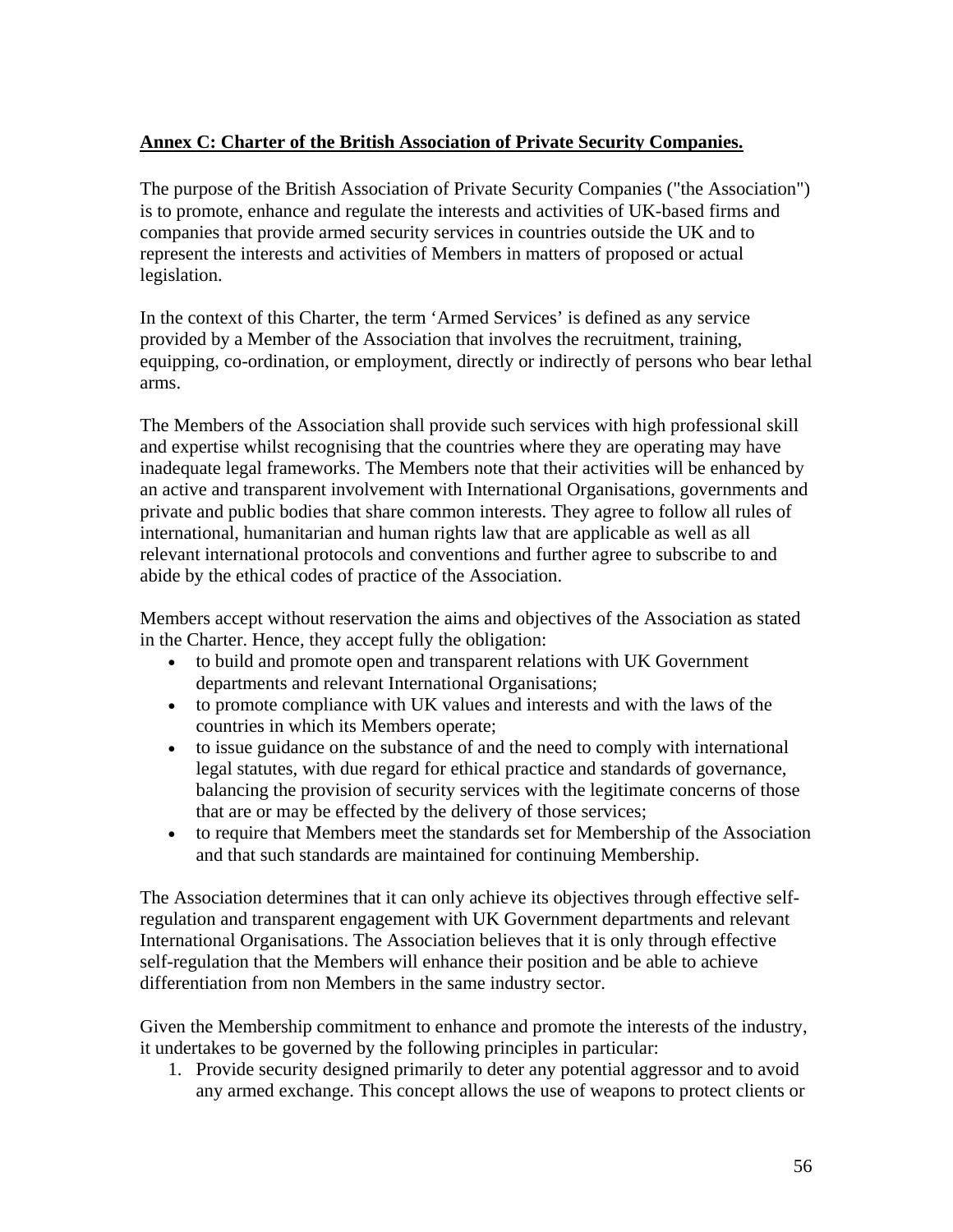security personnel in a defensive mode and only where there is no other way to defend against an armed attack or to effect evacuation.

- 2. Ensure that all appropriate staff shall have been trained to the standards commensurate with each assignment and in accordance with applicable laws of the appropriate country.
- 3. Ensure that all reasonable precautions are taken to protect relevant staff in high risk and/or life threatening operations including the provision of protective equipment, adequate weapons and ammunition, medical support and insurance.
- 4. Decline to accept contracts for the provision of security services where to do so will conflict with applicable human rights legislation.
- 5. Decline to provide security services where there is a likelihood of the provision involving criminal activity.
- 6. Decline to provide security services that might be contrary to UK values and interests.
- 7. Decline to provide security services in circumstances where there is a possibility that those services might adversely affect the military or political balance in the country of delivery.
- 8. Decline to provide lethal equipment to governments or private bodies in circumstances where there is a possibility that human rights will be infringed.
- 9. Submit to the rules and regulations of the Association and to sanctions imposed by the Association for breach of said rules and regulations.
- 10. Commit to provide funding as may be determined by the Association from time to time to enable the Association to carry out its activities.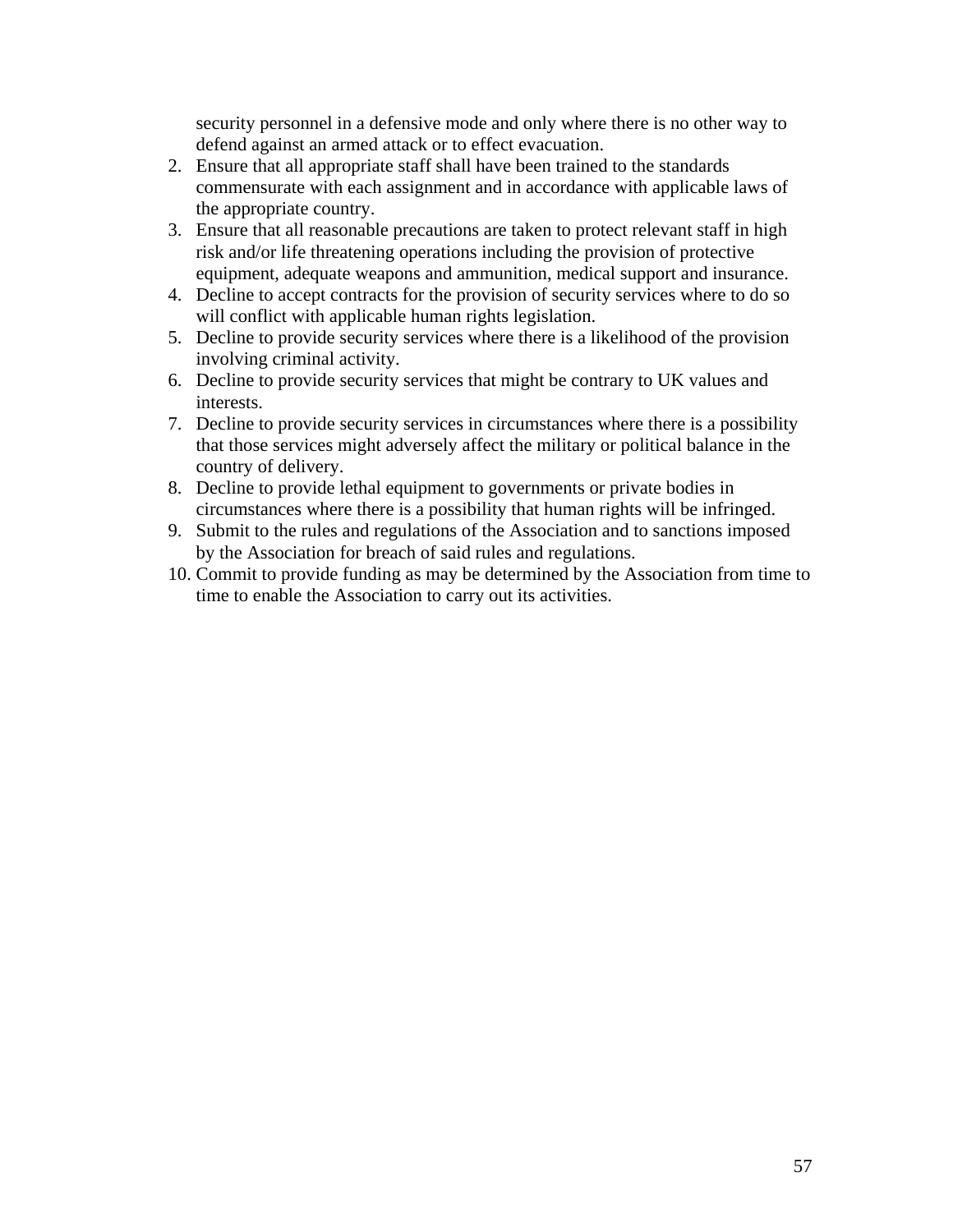# <span id="page-57-0"></span>**Annex D: Section 9 South Africa's Prohibition of Mercenary Activities and Prohibition and Regulation of Certain Activities in Country of Armed Conflict Act, 2006**

# **Criteria for authorisation or exemption**

9. An authorisation in terms of section 7(2), and exemption in terms of section 13, may be given, unless it  $-$ 

*(a)* is in conflict with the Republic's obligations in terms of international law;

*(b)* would result in the infringement of human rights and fundamental freedoms in the territory where the assistance or service is to be rendered or the exemption granted; *(c)* endangers the peace by introducing destabilising military capabilities into the region or territory where the assistance or service, or humanitarian aid, is or is likely to be, provided or rendered;

*(d)* would contribute to regional instability or negatively influence the balance of power in such region or territory;

*(e)* in any manner supports or encourages any terrorist activity or terrorist and related activities, as defined in section 1 of the Protection of Constitutional Democracy against Terrorist and Related Activities Act, 2004 (Act No. 33 of 2004);

(f) contributes to the escalation of regional conflicts;

*(g)* in any manner initiates, causes or furthers an armed conflict, or a coup d'état,

uprising or rebellion against a government; or

*(h)* prejudices the Republic's national or international interests.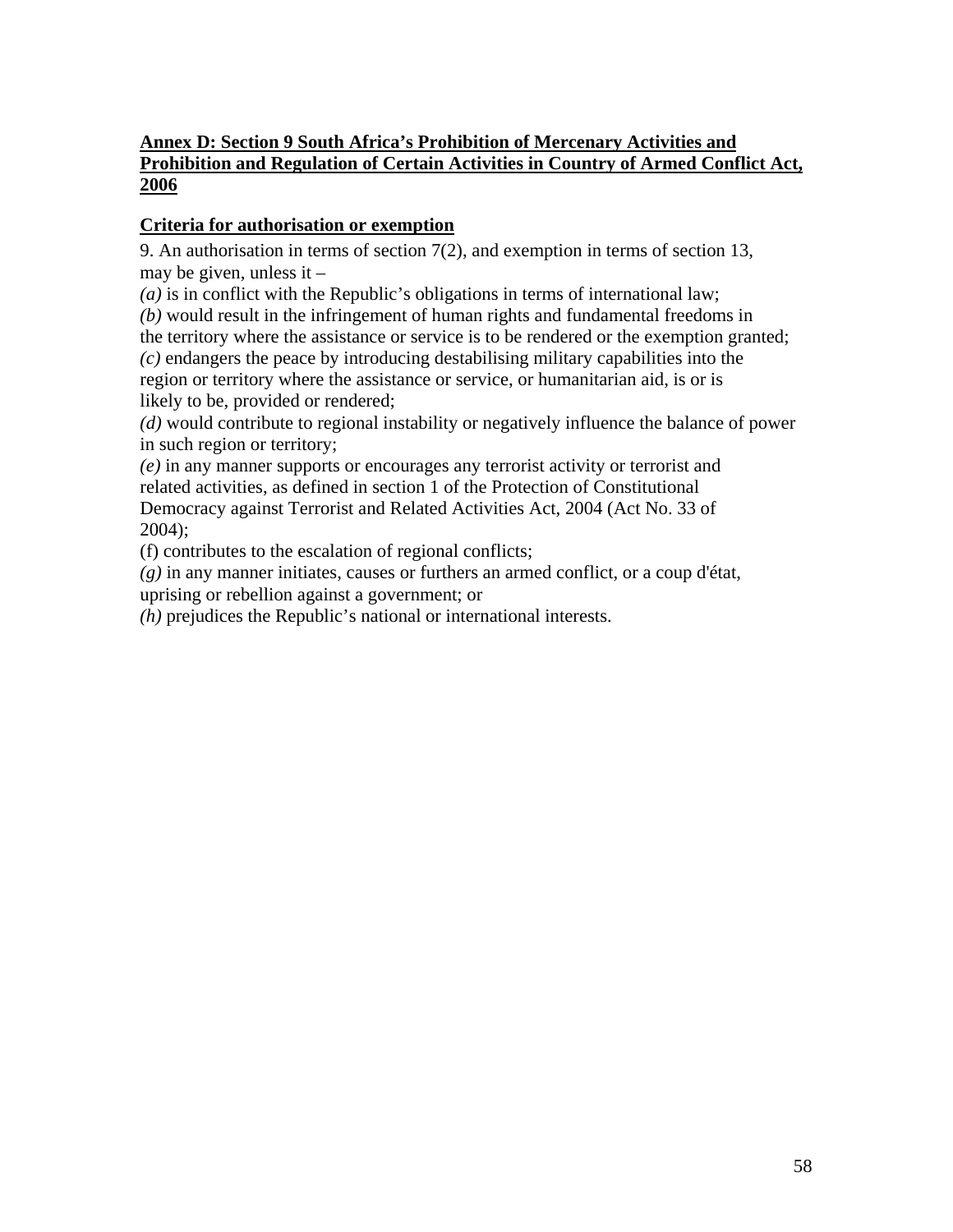# <span id="page-58-0"></span>**Annex E: EU Code of Conduct on Arms Exports**[95](#page-58-1)

### CRITERION ONE

Respect for the international commitments of EU member states, in particular the sanctions decreed by the UN Security Council and those decreed by the Community, agreements on non-proliferation and other subjects, as well as other international obligations.

An export licence should be refused if approval would be inconsistent with, inter alia:

a) the international obligations of member states and their commitments to enforce UN, OSCE and EU arms embargoes;

b) the international obligations of member states under the Nuclear Non-Proliferation Treaty, the Biological and Toxin Weapons Convention and the Chemical Weapons Convention;

c) their commitments in the frameworks of the Australia Group, the Missile Technology Control Regime, the Nuclear Suppliers Group and the Wassenaar Arrangement; d) their commitment not to export any form of anti-personnel landmine.

### CRITERION TWO

 $\overline{a}$ 

The respect for human rights in the country of final destination

Having assessed the recipient country's attitude towards relevant principles established by international human rights instruments, Member States will:

a) not issue an export licence if there is a clear risk that the proposed export might be used for internal repression.

b) exercise special caution and vigilance in issuing licences, on a case-by-case basis and taking account of the nature of the equipment, to countries where serious violations of human rights have been established by the competent bodies of the UN, the Council of Europe or by the EU;

For these purposes, equipment which might be used for internal repression will include, inter alia, equipment where there is evidence of the use of this or similar equipment for internal repression by the proposed end-user, or where there is reason to believe that the equipment will be diverted from it stated end-use or end-user and used for internal repression. In line with operative paragraph 1 of this Code, the nature of the equipment will be considered carefully, particularly if it is intended for internal security purposes. Internal repression includes, inter alia, torture and other cruel, inhuman and degrading

<sup>&</sup>lt;sup>95</sup> A full version of the code of conduct is available at

<span id="page-58-1"></span>http://www.fco.gov.uk/servlet/Front?pagename=OpenMarket/Xcelerate/ShowPage&c=Page&cid=1014919 016078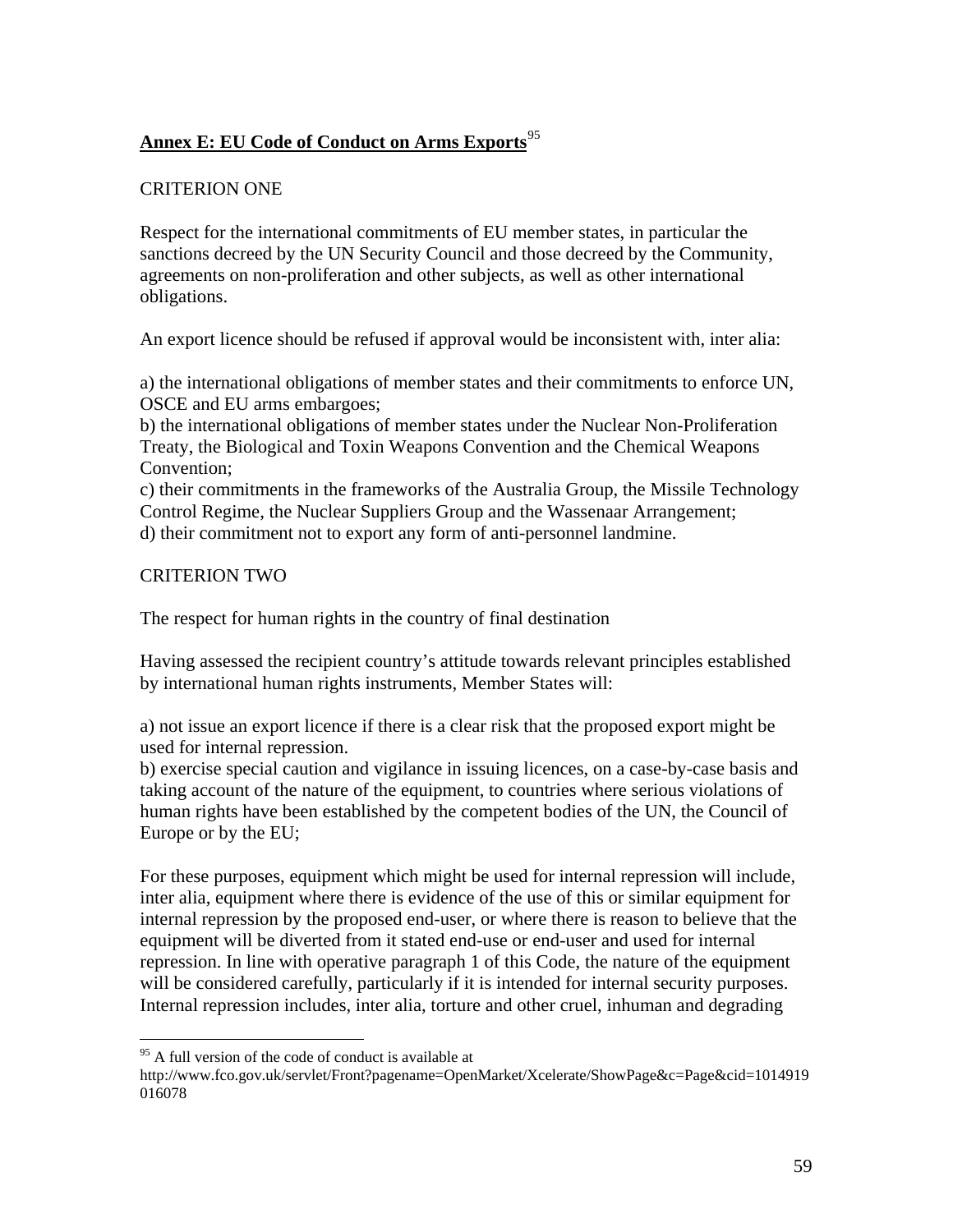treatment or punishment, summary or arbitrary executions, disappearances, arbitrary detentions and other major violations of human rights and fundamental freedoms as set out in relevant international human rights instruments, including the Universal Declaration on Human Rights and the International Covenant on Civil and Political Rights.

### CRITERION THREE

The internal situation in the country of final destination, as a function of the existence of tensions or armed conflicts.

Member States will not allow exports which would provoke or prolong armed conflicts or aggravate existing tensions or conflicts in the country of final destination.

### CRITERION FOUR

Preservation of regional peace, security and stability.

Member States will not issue an export licence if there is a clear risk that the intended recipient would use the proposed export aggressively against another country or to assert by force a territorial claim.

When considering these risks, EU Member States will take into account inter alia:

a) the existence or likelihood of armed conflict between the recipient and another country;

b) a claim against the territory of a neighbouring country which the recipient has in the past tried or threatened to pursue by means of force;

c) whether the equipment would be likely to be used other than for the legitimate national security and defence of the recipient;

d) the need not to affect adversely regional stability in any significant way.

### CRITERION FIVE

The national security of the member states and of territories whose external relations are the responsibility of a Member State, as well as that of friendly and allied countries

Member States will take into account:

a) the potential effect of the proposed export on their defence and security interests and those of friends, allies and other member states, while recognising that this factor cannot affect consideration of the criteria on respect of human rights and on regional peace, security and stability;

b) the risk of use of the goods concerned against their forces or those of friends, allies or other member states;

c) the risk of reverse engineering or unintended technology transfer.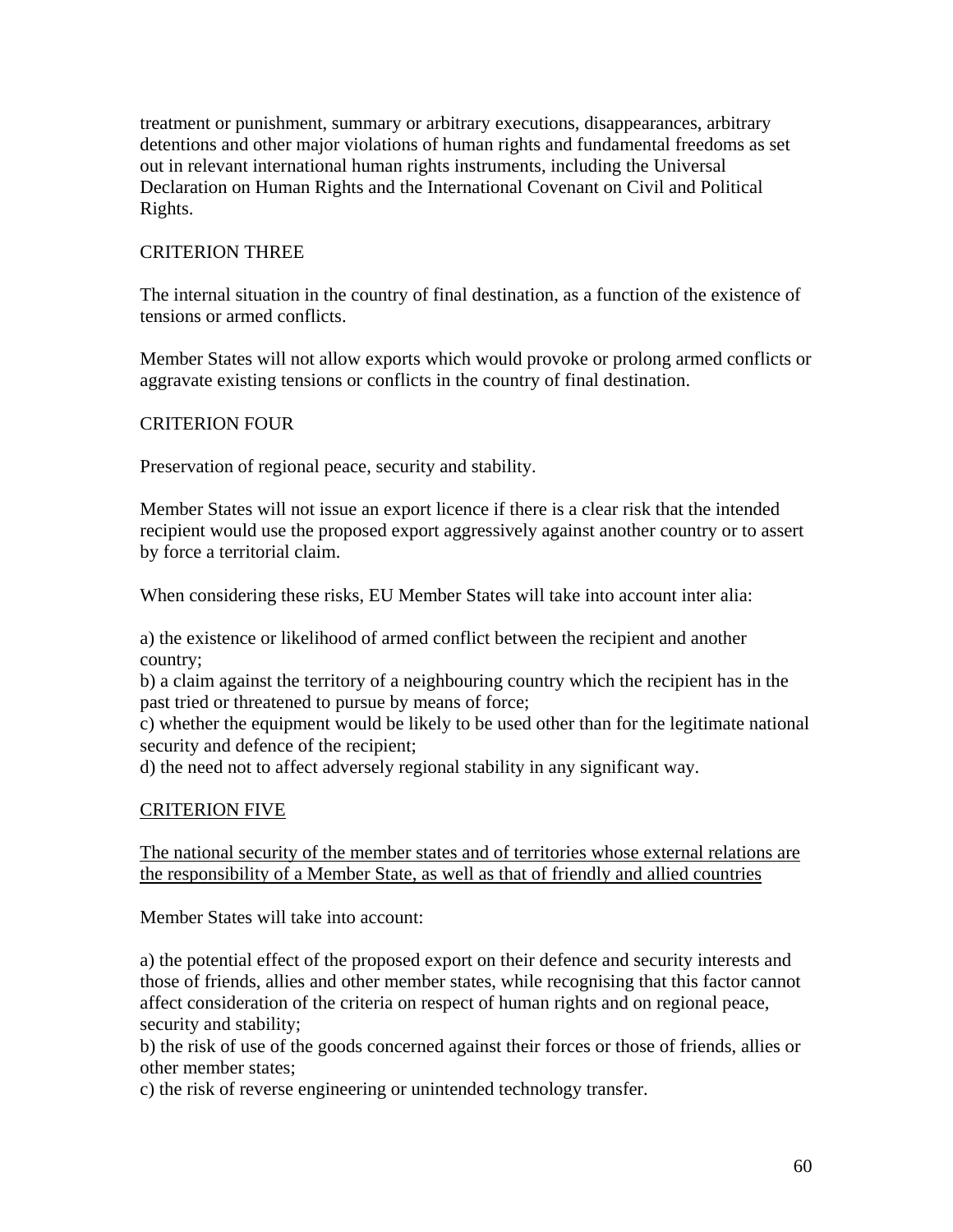# CRITERION SIX

The behaviour of the buyer country with regard to the international community, as regards in particular to its attitude to terrorism, the nature of its alliances and respect for international law

Member States will take into account inter alia the record of the buyer country with regard to:

a) its support or encouragement of terrorism and international organised crime; b) its compliance with its international commitments, in particular on the non-use of force, including under international humanitarian law applicable to international and noninternational conflicts;

c) its commitments to non-proliferation and other areas of arms control and disarmament, in particular the signature, ratification and implementation of relevant arms control and disarmament conventions referred to in sub-para b) of Criterion One.

### CRITERION SEVEN

The existence of a risk that the equipment will be diverted within the buyer country or reexported under undesirable conditions.

In assessing the impact of the proposed export on the importing country and the risk that exported goods might be diverted to an undesirable end-user, the following will be considered:

a) the legitimate defence and domestic security interests of the recipient country, including any involvement in UN or other peace-keeping activity; b) the technical capability of the recipient country to use the equipment; c) the capability of the recipient country to exert effective export controls; d) the risk of the arms being re-exported or diverted to terrorist organisations (antiterrorist equipment would need particularly careful consideration in this context).

### CRITERION EIGHT

The compatibility of the arms exports with the technical and economic capacity of the recipient country, taking into account the desirability that states should achieve their legitimate needs of security and defence with the least diversion for armaments of human and economic resources.

Member States will take into account, in the light of information from relevant sources such as UNDP, World Bank, IMF and OECD reports, whether the proposed export would seriously hamper the sustainable development of the recipient country. They will consider in this context the recipient country's relative levels of military and social expenditure, taking into account also any EU or bilateral aid.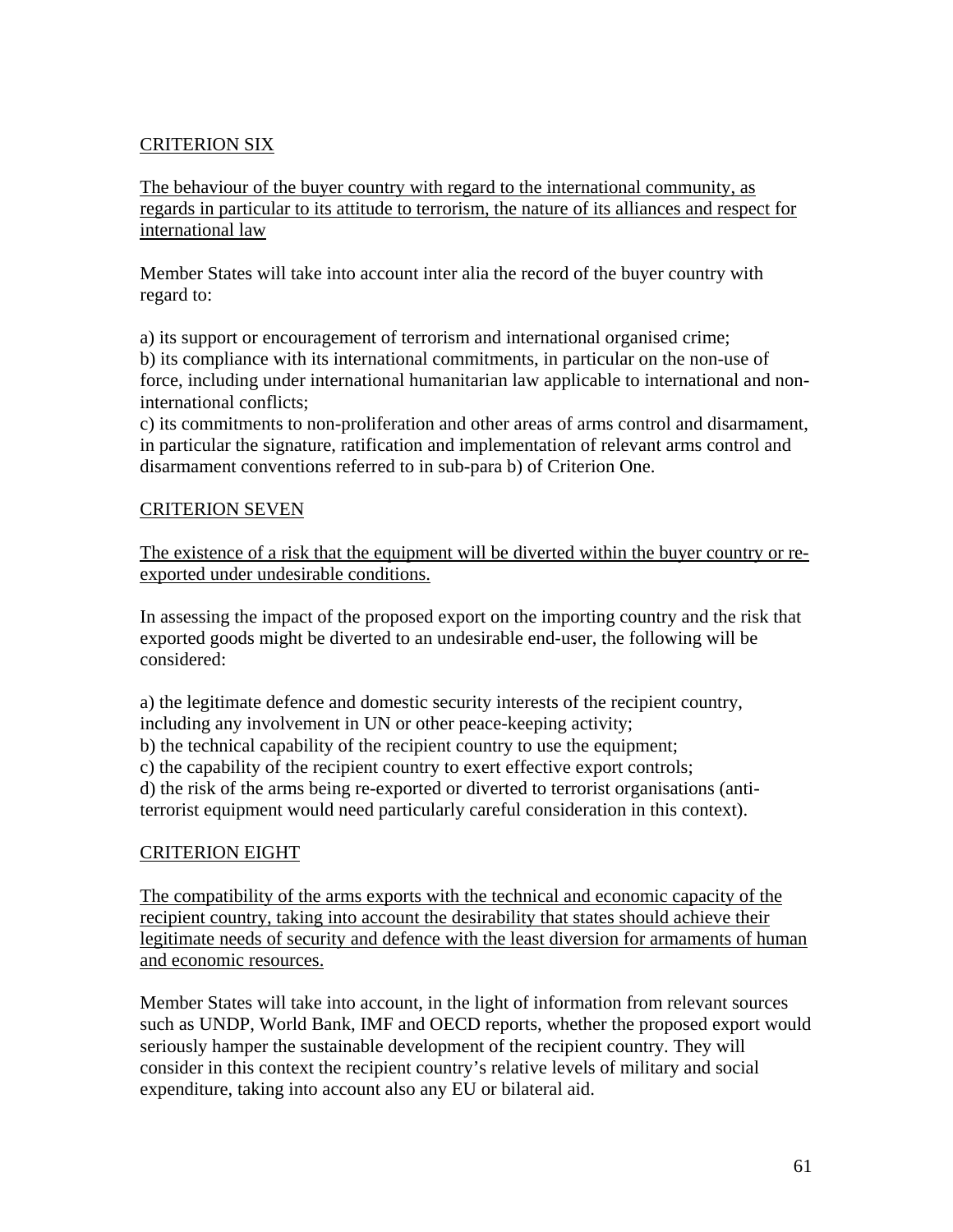### <span id="page-61-0"></span>**Annex F: International Peace Operations Association Code of Conduct**

### **Preamble: Purpose**

This Code of Conduct seeks to ensure the ethical standards of International Peace Operations Association member companies operating in conflict and post-conflict environments so that they may contribute their valuable services for the benefit of international peace and human security.

Additionally, Signatories are encouraged to follow all rules of international humanitarian law and human rights law that are applicable as well as all relevant international protocols and conventions, including but not limited to:

Universal Declaration of Human Rights (1948)

Geneva Conventions (1949)

Convention Against Torture (1975)

Protocols Additional to the Geneva Conventions (1977)

Chemical Weapons Convention (1993)

Voluntary Principles on Security and Human Rights (2000)

Members of IPOA are pledged to the following principles in all their operations:

### **1. Human Rights**

1.1. In all their operations, Signatories will respect the dignity of all human beings and strictly adhere to all relevant international laws and protocols on human rights.

1.2. In all their operations, Signatories will take every practicable measure to minimize loss of life and destruction of property.

### **2. Transparency**

2.1. Signatories will operate with integrity, honesty and fairness.

2.2. Signatories engaged in peace or stability operations pledge, to the extent possible and subject to contractual and legal limitations, to be open and forthcoming with the International Committee of the Red Cross and other relevant authorities on the nature of their operations and any conflicts of interest that might in any way be perceived as influencing their current or potential ventures.

#### **3. Accountability**

3.1. Signatories understand the unique nature of the conflict/post-conflict environment in which many of their operations take place, and they fully recognize the importance of clear and operative lines of accountability to ensuring effective peace operations and to the long-term viability of the industry.

3.2. Signatories support effective legal accountability to relevant authorities for their actions and the actions of company employees. While minor infractions should be proactively addressed by companies themselves, Signatories pledge, to the extent possible and subject to contractual and legal limitations, to fully cooperate with official investigations into allegations of contractual violations and violations of international humanitarian law and human rights law.

3.3. Signatories further pledge that they will take firm and definitive action if employees of their organization engage in unlawful activities.

### **4. Clients**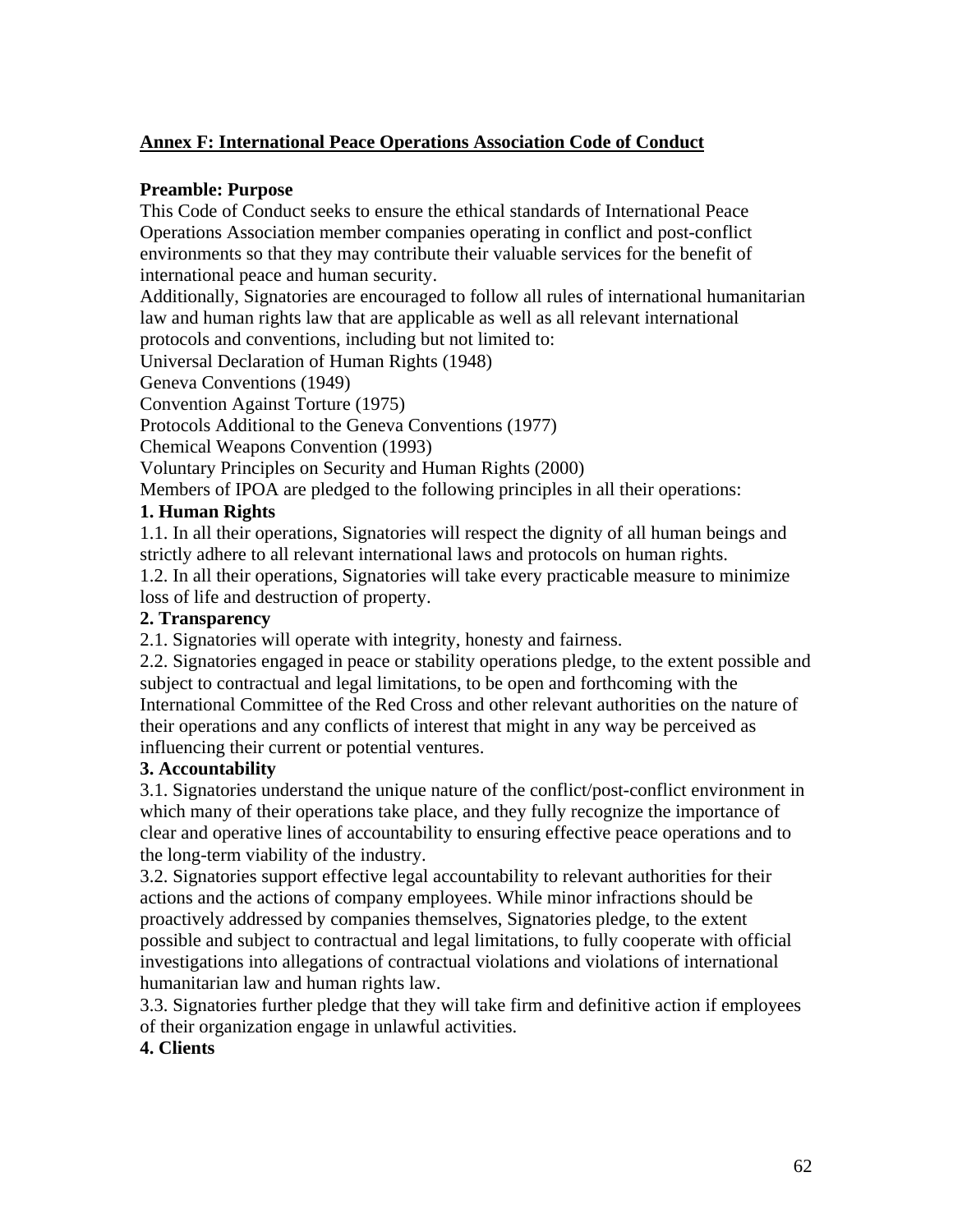4.1. Signatories pledge to work only for legitimate, recognized governments, international organizations, non-governmental organizations and lawful private companies.

4.2. Signatories refuse to engage any unlawful clients or clients who are actively thwarting international efforts towards peace.

4.3. Signatories pledge to maintain the confidentiality of information obtained through services provided, except when doing so would jeopardize the principles contained herein.

# **5. Safety**

5.1. Recognizing the often high levels of risk inherent to business operations in conflict/post-conflict environments, Signatories will always strive to operate in a safe, responsible, conscientious and prudent manner and will make their best efforts to ensure that all company personnel adhere to these principles

### **6. Employees**

6.1. Signatories ensure that all their employees are fully informed regarding the level of risk associated with their employment, as well as the terms, conditions, and significance of their contracts.

6.2. Signatories pledge to ensure their employees are medically fit, and that all their employees are appropriately screened for the physical and mental requirements for their applicable duties according to the terms of their contract.

6.3. Signatories pledge to utilize adequately trained and prepared personnel in all their operations in accordance with clearly defined company standards.

6.4. Signatories pledge that all personnel will be vetted, properly trained and supervised and provided with additional instruction about the applicable legal framework and regional sensitivities of the area of operation.

6.5. Signatories pledge that all their employees are in good legal standing in their respective countries of citizenship as well as at the international level.

6.6. Signatories agree to act responsibly and ethically toward all their employees, including ensuring employees are treated with respect and dignity and responding appropriately if allegations of employee misconduct arise.

6.7. Where appropriate, signatories should seek employees that are broadly representative of the local population.

6.8. Payment of different wages to different nationalities must be based on merit and national economic differential, and cannot be based on racial, gender or ethnic grounds. 6.9. In the hiring of employees engaged in continuous formal employment, signatories agree to respect the age-minimum standard of 15 years of age as defined by the International Labor Organization Minimum Age Convention (1973).

6.10. No employee will be denied the right to terminate their employment. Futhermore, no signatory may retain the personal travel documents of its employees against their will. 6.11. Signatories agree to provide all employees with the appropriate training, equipment, and materials necessary to perform their duties, and to render medical assistance when needed and practical.

6.12. Employees will be expected to conduct themselves humanely with honesty, integrity, objectivity, and diligence.

# **7. Insurance**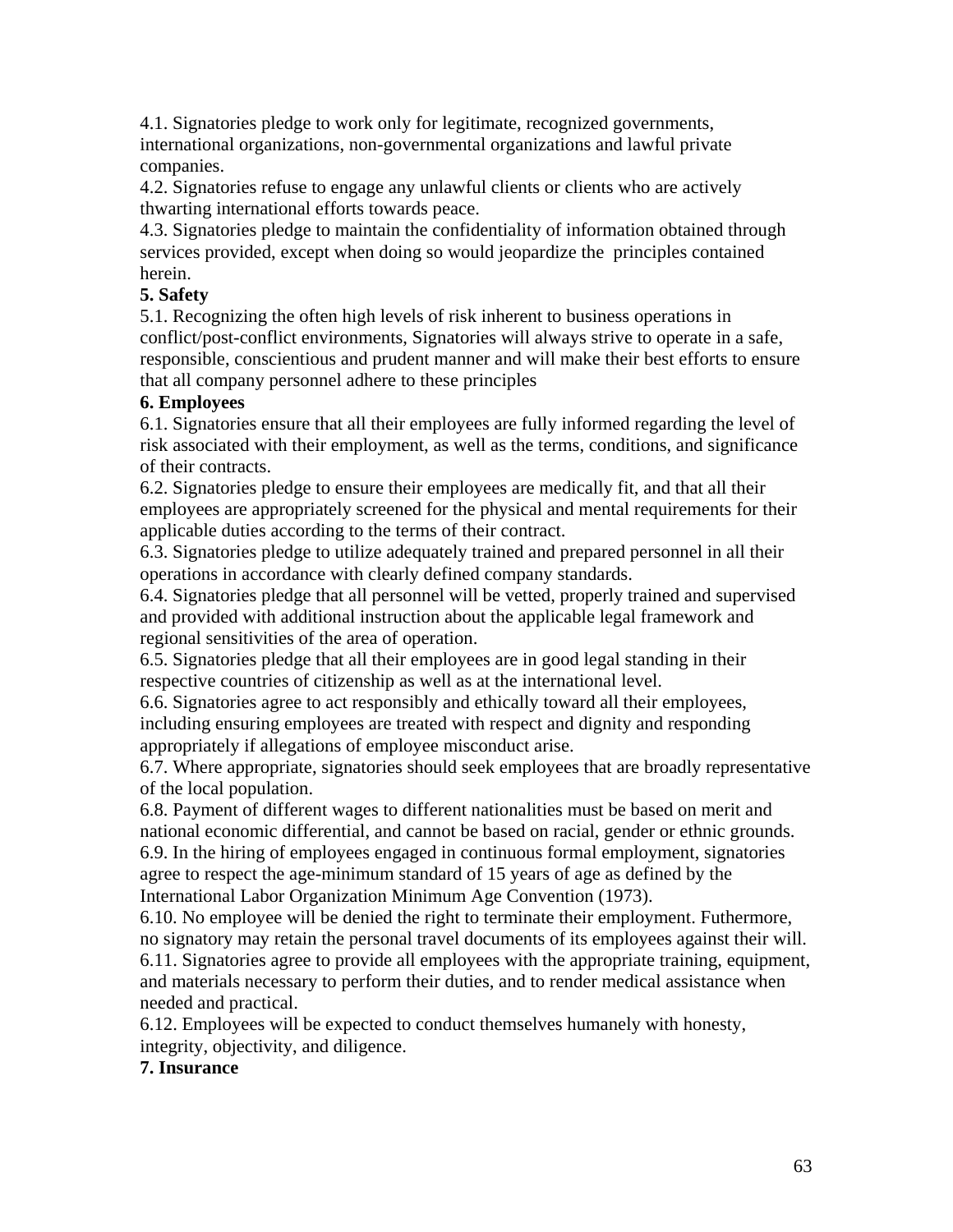7.1. Foreign and local employees will be provided with health and life insurance policies appropriate to their wage structure and the level of risk of their service as required by law.

# **8. Control**

8.1. Signatories strongly endorse the use of detailed contracts specifying the mandate, restrictions, goals, benchmarks, criteria for withdrawal and accountability for the operation.

8.2. Contracts shall not be predicated on an offensive mission unless mandated by a legitimate authority in accordance with international law.

8.3. In all cases-and allowing for safe extraction of personnel and others under the Signatories' protection-Signatories pledge to speedily and professionally comply with lawful requests from the client, including the withdrawal from an operation if so requested by the client or appropriate governing authorities.

### **9. Ethics**

9.1. Signatories pledge to go beyond the minimum legal requirements, and support additional ethical imperatives that are essential for effective security and peace related operations:

# *9.2. Rules of Engagement*

9.2.1. Signatories that could potentially become involved in armed hostilities will have appropriate "Rules of Engagement" established with their clients before deployment, and will work with their client to make any necessary modifications should threat levels or the political situation substantially change.

9.2.2. All Rules of Engagement should be in compliance with international humanitarian law and human rights law and emphasize appropriate restraint and caution to minimize casualties and damage, while preserving a person's inherent right of self-defense. Signatories pledge, when necessary, to use force that is proportional to the threat.

### *9.3. Support of International Organizations and NGOs/Civil Society and Reconstruction*

9.3.1. Signatories recognize that the services relief organizations provide are necessary for ending conflicts and alleviation of associated human suffering.

9.3.2. To the extent possible and subject to contractual and legal limitations, Signatories pledge to support the efforts of international organizations, humanitarian and nongovernmental organizations and other entities working to minimize human suffering and

support reconstructive and reconciliatory goals of peace operations.

### *9.4. Arms Control*

9.4.1. Signatories using weapons pledge to put the highest emphasis on accounting for and controlling all weapons and ammunition utilized during an operation and for ensuring their legal and proper accounting and disposal at the end of a contract.

9.4.2. Signatories refuse to utilize illegal weapons, toxic chemicals or weapons that could create long-term health problems or complicate post-conflict cleanup and will limit themselves to appropriate weapons common to military, security, or law enforcement operations.

### **10. Partner Companies and Subcontractors**

10.1. Due to the complex nature of the conflict/post-conflict environments, companies often employ the services of partner companies and subcontractors to fulfill the duties of their contract.